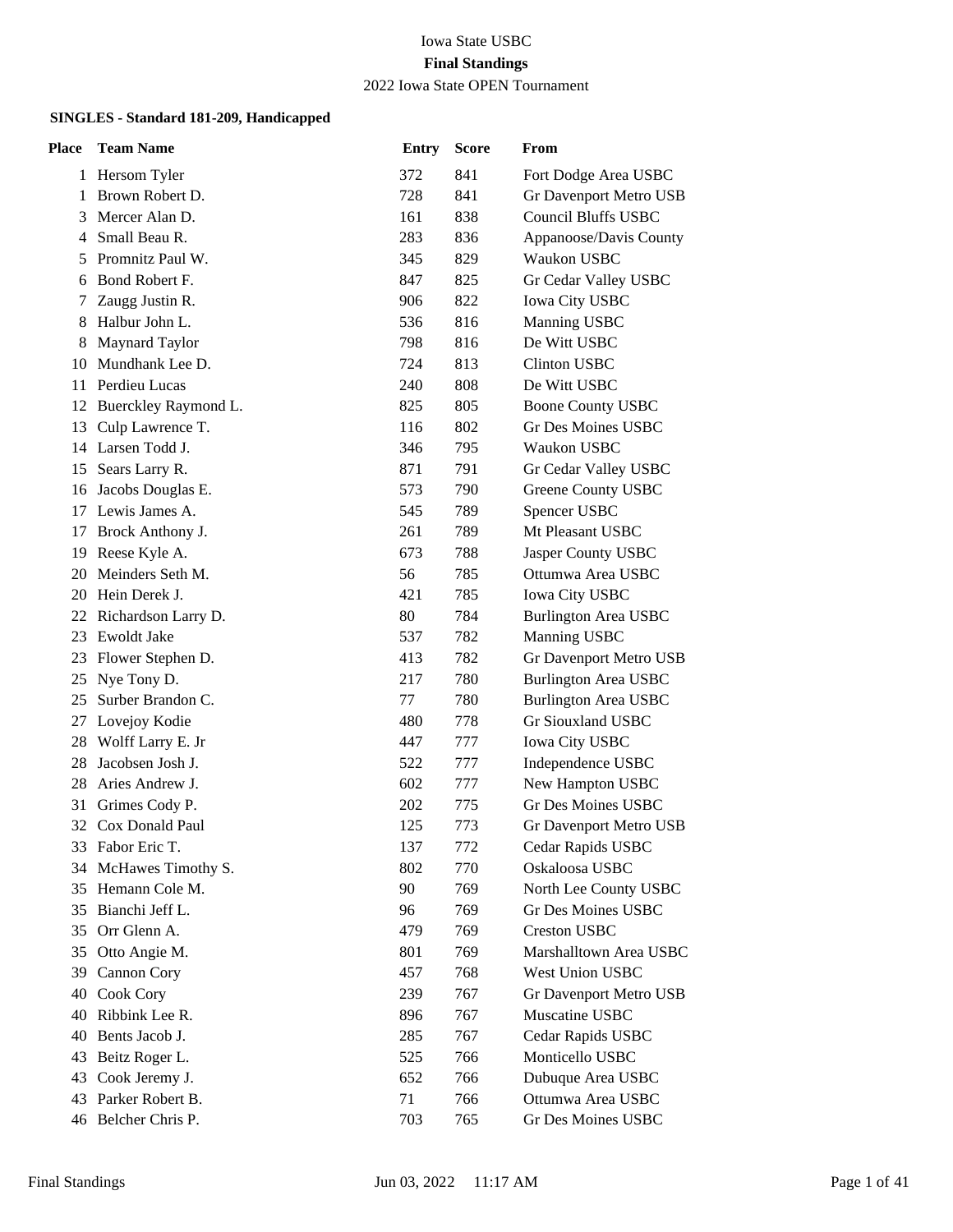### 2022 Iowa State OPEN Tournament

| <b>Team Name</b>       | <b>Entry</b>                                                 | <b>Score</b> | From                          |
|------------------------|--------------------------------------------------------------|--------------|-------------------------------|
| 47 Dix Dakota          | 386                                                          | 764          | Dubuque Area USBC             |
| Tolentino Danny        | 164                                                          | 762          | <b>Council Bluffs USBC</b>    |
| Milder Michael W.      | 304                                                          | 762          | Muscatine USBC                |
| Rodenberg Blake W.     | 460                                                          | 762          | <b>West Union USBC</b>        |
| Beireis Steve W.       | 525                                                          | 762          | Monticello USBC               |
| Kluesner Andrew M.     | 252                                                          | 761          | Dyersville USBC               |
| Gregory Rick           | 94                                                           | 760          | Gr Des Moines USBC            |
| Howe Joseph R.         | 195                                                          | 760          | Cedar Rapids USBC             |
| May David J.           | 652                                                          | 760          | Dubuque Area USBC             |
| Stewart Jason M.       | 309                                                          | 759          | Gr Des Moines USBC            |
| Possehn Kurtis E.      | 708                                                          | 759          | Fort Dodge Area USBC          |
| Taylor Anthony M.      | 235                                                          | 759          | <b>Iowa City USBC</b>         |
| 56 Griffith Andy D.    | 539                                                          | 759          | Manning USBC                  |
| Moore Mike D.          | 122                                                          | 758          | Gr Mason City USBC            |
| <b>Bader Brandon</b>   | 701                                                          | 757          | Cedar Rapids USBC             |
| Latta Timothy J.       | 826                                                          | 757          | <b>Boone County USBC</b>      |
| Burns Joshua R.        | 7                                                            | 756          | <b>Iowa City USBC</b>         |
| Hendrickson Qwinten C. | 98                                                           | 756          | Gr Des Moines USBC            |
| Rohm Dylan J.          | 596                                                          | 756          | <b>Gr Davenport Metro USB</b> |
| Belcher Nick L.        | 703                                                          | 756          | Gr Des Moines USBC            |
| <b>Beuthien Chris</b>  | 760                                                          | 756          | De Witt USBC                  |
| Winke Ken              | 345                                                          | 755          | Waukon USBC                   |
| Stahl Mark R.          | 346                                                          | 755          | Waukon USBC                   |
| Jones Justin H.        | 282                                                          | 755          | Greene County USBC            |
| Welch Todd C.          | 186                                                          | 754          | Gr Des Moines USBC            |
| Henkens Kevin L.       | 257                                                          | 754          | Mt Pleasant USBC              |
| Sunderland Jacob J.    | 310                                                          | 754          | Gr Des Moines USBC            |
| Zahner Jason D.        | 850                                                          | 754          | Gr Cedar Valley USBC          |
| Williams Michael D.    | 318                                                          | 753          | Gr Des Moines USBC            |
| Mickey Don D. II       | 215                                                          | 752          | <b>Burlington Area USBC</b>   |
| Marchant Gordon L.     | 205                                                          | 751          | Gr Des Moines USBC            |
| Juett Jonathon D.      | 420                                                          | 751          | Cedar Rapids USBC             |
| 79 Kelly Shawn M.      | 764                                                          | 750          | <b>Bellevue USBC</b>          |
| Garden Aaron M.        | 17                                                           | 749          | Charles City USBC             |
| Cook Jordan P.         | 179                                                          | 749          | <b>Belmond USBC</b>           |
|                        | 343                                                          | 749          | Waukon USBC                   |
| 80 Lindermann Scott    | 440                                                          | 749          | Oelwein USBC                  |
|                        | 613                                                          | 749          | Jasper County USBC            |
| Mishler David S.       | 97                                                           | 748          | <b>Gr Des Moines USBC</b>     |
|                        | 450                                                          | 748          | <b>Iowa City USBC</b>         |
| Glawe Brian A.         | 732                                                          | 748          | Cedar Rapids USBC             |
| Smith Kevin J.         |                                                              |              | Estherville USBC              |
| Iverson Trevor A.      | 515                                                          | 747          | <b>Estherville USBC</b>       |
| Huinker Cory A.        | 343                                                          | 746          | Waukon USBC                   |
| 90 Christensen Dan A.  | 4                                                            | 746          | Cedar Rapids USBC             |
| 90 Svendsen Brett M.   | 659                                                          | 746          | Gr Des Moines USBC            |
|                        | Holzwarth Benjamin D.<br>Burgett Tommy A.<br>Saylor Brian P. | 512          | 747                           |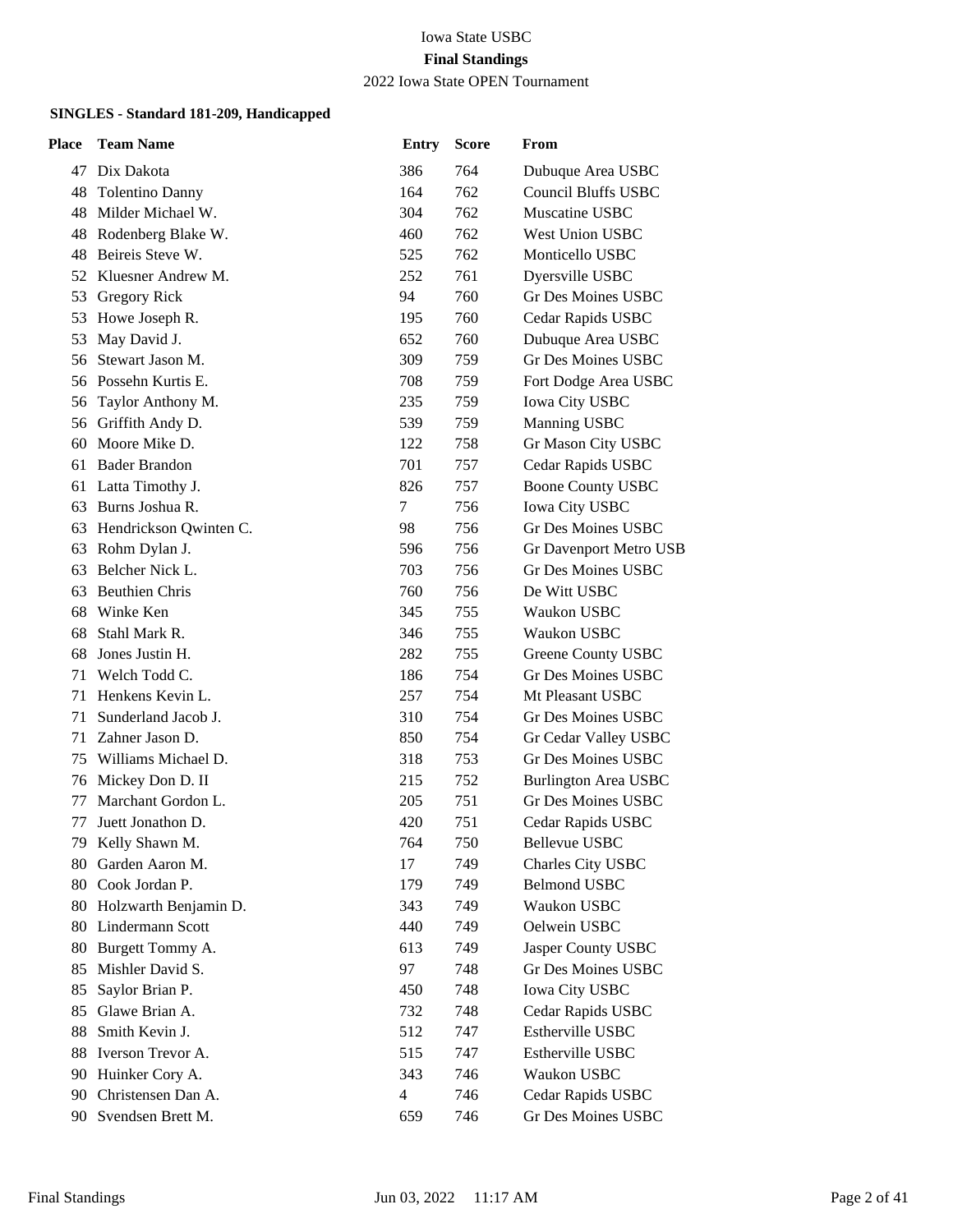#### 2022 Iowa State OPEN Tournament

| Place | <b>Team Name</b>          | <b>Entry</b>  | <b>Score</b> | From                        |
|-------|---------------------------|---------------|--------------|-----------------------------|
|       | 90 Flaherty Tim M.        | 717           | 746          | Gr Davenport Metro USB      |
|       | 90 Humphrey Madison R.    | 31            | 746          | Gr Des Moines USBC          |
| 95    | Jergens Michael B.        | 288           | 745          | Sumner USBC                 |
|       | 95 Straw Daniel L.        | 521           | 745          | Independence USBC           |
|       | 97 Fowler Randy L.        | 198           | 743          | Marshalltown Area USBC      |
| 97    | Wood Patrick L.           | 563           | 743          | Muscatine USBC              |
| 97    | Clayton Phillip D. Jr     | 572           | 743          | Greene County USBC          |
| 97    | Vashaw Zachary C.         | 767           | 743          | Ames Area USBC              |
|       | 97 Lyons Robert L.        | 801           | 743          | Marshalltown Area USBC      |
|       | 97 Baldus Rodney D.       | 824           | 743          | <b>Boone County USBC</b>    |
|       | 103 Menster Bruce W.      | 898           | 742          | Monticello USBC             |
|       | 104 Janning Keith B.      | 623           | 740          | Carroll Area USBC           |
|       | 105 Gates Brian M.        | 25            | 739          | <b>Council Bluffs USBC</b>  |
| 105   | Abben James P.            | 425           | 739          | Osage USBC                  |
|       | 105 Connolly Patrick T.   | 464           | 739          | Dubuque Area USBC           |
|       | 105 Whittington Dustin R. | 751           | 739          | Muscatine USBC              |
|       | 105 Rolands Roland H.     | 346           | 739          | Waukon USBC                 |
|       | 105 McFarland James R. Jr | 905           | 739          | Iowa City USBC              |
| 111 - | Myers Timothy E.          | 275           | 738          | Corydon USBC                |
|       | 111 Nadermann Drew A.     | 384           | 738          | Dubuque Area USBC           |
|       | 111 Artis Jay J.          | 620           | 738          | Ames Area USBC              |
| 111   | Carlson Beau A.           | 642           | 738          | Muscatine USBC              |
| 111   | Stokka John C.            | 665           | 738          | Gr Des Moines USBC          |
|       | 116 Campbell Charles T.   | 13            | 737          | Gr Des Moines USBC          |
|       | 116 Daniels Jeffrey C.    | 185           | 737          | Gr Des Moines USBC          |
|       | 116 McDaniel Chad S.      | 354           | 737          | Camanche USBC               |
|       | 116 Sanders Ryan J.       | 529           | 737          | Gr Mason City USBC          |
|       | 120 Freese Kendall        | 675           | 736          | Ida Grove USBC              |
|       | 120 Grobstick Tony W.     | 763           | 736          | <b>Bellevue USBC</b>        |
|       | 120 Long Scott A.         | 194           | 736          | Cedar Rapids USBC           |
| 120   | Sellers Randy L.          | 768           | 736          | Cedar Rapids USBC           |
|       | 124 Petersen Ben J.       | 515           | 735          | Estherville USBC            |
|       | 124 Jeter David A.        | $\mathfrak s$ | 735          | Cedar Rapids USBC           |
|       | 124 Popp Marvin A.        | 754           | 735          | Gr Mason City USBC          |
| 127   | Luensmann Eric A.         | 246           | 734          | Dyersville USBC             |
| 127   | Knight Josh W.            | 522           | 734          | Independence USBC           |
| 127   | <b>Wyatt Dewey</b>        | 223           | 734          | <b>Burlington Area USBC</b> |
|       | 130 Link Gary A.          | 41            | 733          | Ames Area USBC              |
| 130   | Bennett Mark A.           | 207           | 733          | Gr Des Moines USBC          |
| 132   | Becker Alan C.            | 249           | 732          | Dyersville USBC             |
|       | 132 Siedelmann Nick S.    | 532           | 732          | Manning USBC                |
|       | 132 Eckman Jeff C.        | 21            | 732          | Gr Mason City USBC          |
|       | 135 Holford Delwin H.     | 75            | 730          | <b>Burlington Area USBC</b> |
|       | 135 Nail Justin R.        | 146           | 730          | Cedar Rapids USBC           |
|       | 135 Sommerfelt Dillon     | 438           | 730          | Oelwein USBC                |
|       | 135 Crouse Ronald D.      | 573           | 730          | Greene County USBC          |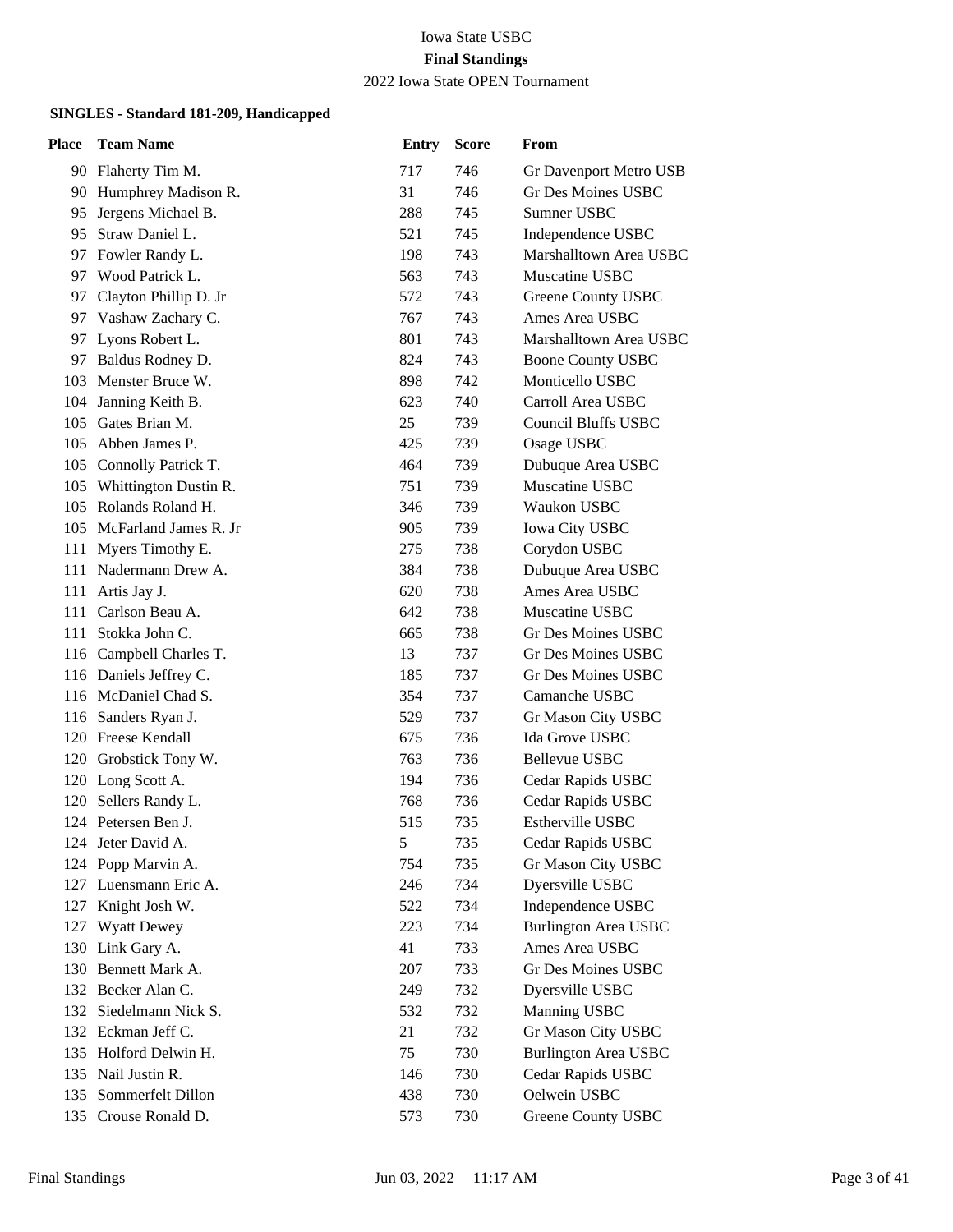## 2022 Iowa State OPEN Tournament

| Place | <b>Team Name</b>          | <b>Entry</b> | <b>Score</b> | From                        |
|-------|---------------------------|--------------|--------------|-----------------------------|
|       | 135 Peters Brian J.       | 728          | 730          | Gr Davenport Metro USB      |
|       | 140 Bierman Jason W.      | 604          | 729          | New Hampton USBC            |
|       | 140 Steiner Zander        | 553          | 729          | Red Oak USBC                |
|       | 142 Gates Christopher M.  | 25           | 728          | <b>Council Bluffs USBC</b>  |
|       | 142 Hermsen Andrew E.     | 523          | 728          | Independence USBC           |
|       | 142 Hopkins Drew E.       | 568          | 728          | Greene County USBC          |
|       | 142 Heisterkamp Edwin W.  | 624          | 728          | Carroll Area USBC           |
|       | 142 Mondl Anthony S.      | 299          | 728          | Cedar Rapids USBC           |
|       | 142 Morris Robert W. Jr   | 432          | 728          | West Delaware USBC          |
|       | 142 Olson Kevin D.        | 121          | 728          | Gr Mason City USBC          |
|       | 142 Powell Jeffrey A.     | 156          | 728          | Gr Des Moines USBC          |
|       | 142 Vancil Travis M.      | 77           | 728          | <b>Burlington Area USBC</b> |
|       | 151 Forthmann Michael A.  | 134          | 727          | Gr Mason City USBC          |
|       | 151 McDowell Richard D.   | 525          | 727          | Monticello USBC             |
|       | 151 Jensen Jerry          | 532          | 727          | <b>Manning USBC</b>         |
|       | 151 Pearson Geno R.       | 321          | 727          | Marshalltown Area USBC      |
|       | 151 Cates Jason A.        | 705          | 727          | Gr Des Moines USBC          |
| 151   | Wheeler Les D.            | 230          | 727          | Gr Des Moines USBC          |
| 157   | Stewart Jeff M.           | 79           | 726          | <b>Burlington Area USBC</b> |
|       | 157 Boettcher Brian D.    | 119          | 726          | Iowa City USBC              |
|       | 157 Reeves Daron B.       | 585          | 726          | <b>Guthrie County USBC</b>  |
|       | 157 Funk Shanne R.        | 596          | 726          | Gr Davenport Metro USB      |
| 157   | Andrews Sonny J.          | 222          | 726          | <b>Burlington Area USBC</b> |
|       | 162 Beery Allen R. Jr     | 12           | 725          | Gr Des Moines USBC          |
|       | 162 Hopkins Bruce L.      | 72           | 725          | Ottumwa Area USBC           |
|       | 162 Armstrong James L.    | 206          | 725          | Gr Des Moines USBC          |
|       | 162 Espinoza Miguel J. Jr | 476          | 725          | <b>Council Bluffs USBC</b>  |
|       | 162 Johnson Trent W.      | 482          | 725          | <b>Gr Des Moines USBC</b>   |
|       | 162 Furne Eric J.         | 607          | 725          | Gr Davenport Metro USB      |
|       | 168 Duncan Curtis L.      | 112          | 724          | Ames Area USBC              |
|       | 168 Blanchard Zachary J.  | 233          | 724          | <b>Atlantic USBC</b>        |
|       | 168 Fowler Tyler          | 785          | 724          | <b>Iowa City USBC</b>       |
|       | 168 Knight Norman R.      | 535          | 724          | Manning USBC                |
| 168   | Steinmetz Lance R.        | 665          | 724          | Gr Des Moines USBC          |
| 168   | Braun Christopher M.      | 218          | 724          | <b>Burlington Area USBC</b> |
| 168   | Wells Nick L.             | 824          | 724          | <b>Boone County USBC</b>    |
| 175   | Holford Tim D.            | 75           | 723          | <b>Burlington Area USBC</b> |
| 175   | Nash Todd D.              | 180          | 723          | <b>Belmond USBC</b>         |
| 175   | Snitker Ryan A.           | 345          | 723          | Waukon USBC                 |
| 175   | Demmer Joshua J.          | 730          | 723          | Dubuque Area USBC           |
| 175   | Hicks Marlin M.           | 346          | 723          | Waukon USBC                 |
| 180   | Hingtgen Anthony J.       | 66           | 722          | Dubuque Area USBC           |
| 180   | Johnson Jeremiah G.       | 97           | 722          | Gr Des Moines USBC          |
| 180   | Eagle Zacharie R.         | 331          | 722          | Maquoketa USBC              |
|       | 180 Blackwell Rodney      | 758          | 722          | Cedar Rapids USBC           |
|       | 184 Ribbink Cathy J.      | 893          | 721          | Muscatine USBC              |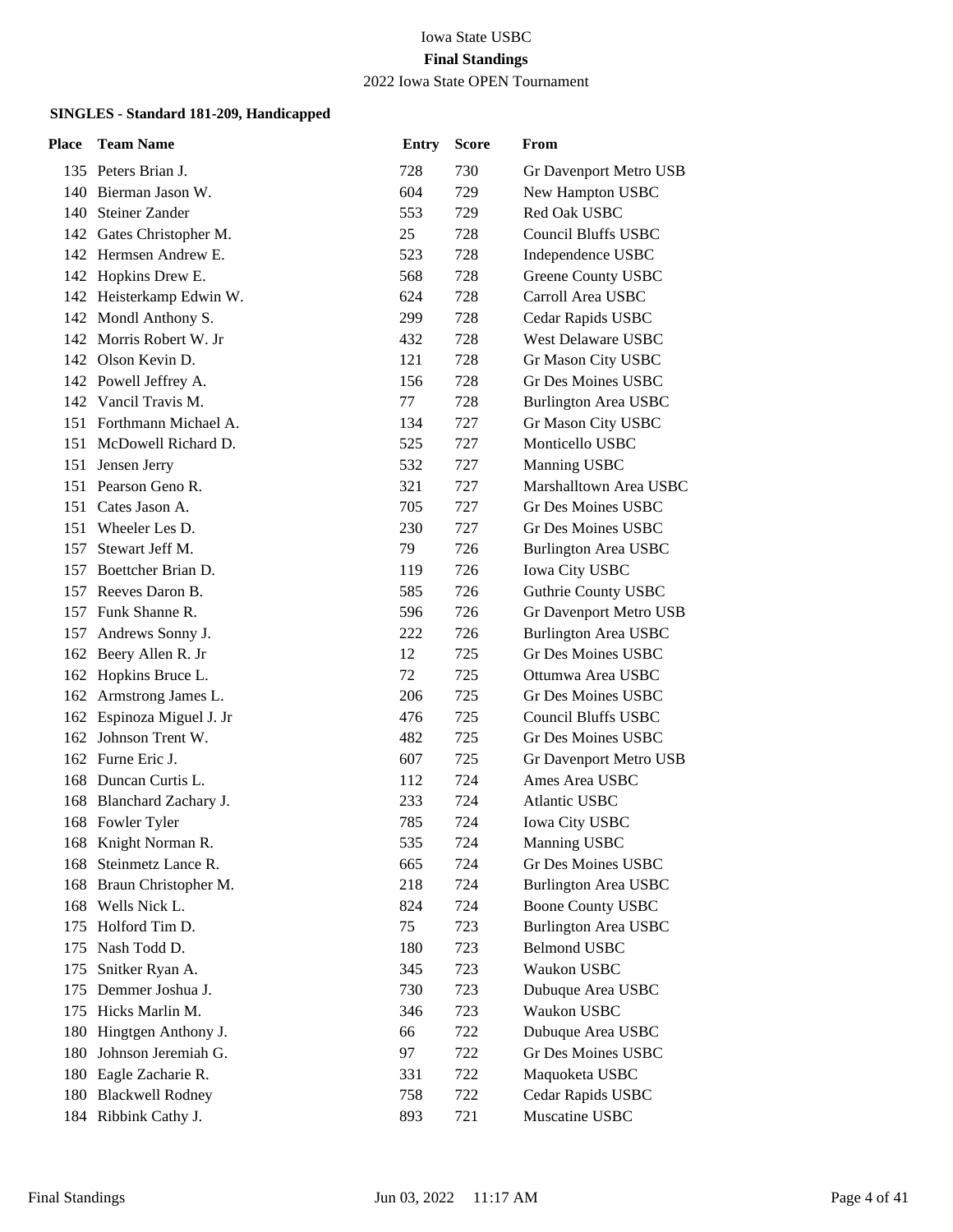2022 Iowa State OPEN Tournament

| Place | <b>Team Name</b>          | <b>Entry</b> | <b>Score</b> | From                        |
|-------|---------------------------|--------------|--------------|-----------------------------|
|       | 184 Harris David L.       | 562          | 721          | Muscatine USBC              |
|       | 184 McDowell Klint        | 492          | 721          | Sigourney USBC              |
|       | 187 Wahman Gregg D. Jr    | 45           | 720          | <b>Stuart USBC</b>          |
| 187   | Pregler Jeff J.           | 67           | 720          | Dubuque Area USBC           |
|       | 187 Hansen Mark D.        | 327          | 720          | Maquoketa USBC              |
|       | 187 Hassman Randy L.      | 374          | 720          | Gr Mason City USBC          |
|       | 187 Foster Rodney         | 684          | 720          | Fort Dodge Area USBC        |
| 187   | Gladwell Ryan K.          | 896          | 720          | Muscatine USBC              |
|       | 187 Kremenak Zach J.      | 410          | 720          | Cedar Rapids USBC           |
| 187   | Schellhorn Donald A.      | 847          | 720          | Gr Cedar Valley USBC        |
| 195   | Slater Daniel M.          | 113          | 719          | <b>Gr Des Moines USBC</b>   |
| 195   | Bridgman Tom J.           | 284          | 719          | Appanoose/Davis County      |
|       | 195 Wessling Douglas A.   | 679          | 719          | Ida Grove USBC              |
|       | 195 Ruddy Makenzie C.     | 849          | 719          | Gr Cedar Valley USBC        |
| 199   | Ritter Corey A.           | 11           | 718          | Anamosa USBC                |
| 199   | Garrey Jack E.            | 15           | 718          | Ames Area USBC              |
|       | 199 Stewart Darren L.     | 78           | 718          | Burlington Area USBC        |
|       | 199 Heacock Luke J.       | 467          | 718          | Dubuque Area USBC           |
|       | 199 Posey Jake M.         | 313          | 718          | <b>Gr Des Moines USBC</b>   |
| 199   | Fann Tony R.              | 323          | 718          | Marshalltown Area USBC      |
| 199   | Snodgrass Joshua M.       | 3            | 718          | Ames Area USBC              |
|       | 206 White Colton C.       | 187          | 717          | Gr Des Moines USBC          |
|       | 206 Viers Lance A.        | 286          | 717          | Cedar Rapids USBC           |
|       | 206 Silvestri David H. Jr | 439          | 717          | Oelwein USBC                |
|       | 206 Lamb Doug C.          | 666          | 717          | Gr Des Moines USBC          |
|       | 206 Vance Tony D.         | 131          | 717          | Gr Des Moines USBC          |
|       | 206 Schumacher Tyler J.   | 544          | 717          | Iowa City USBC              |
|       | 212 Kane Joe D.           | 76           | 716          | <b>Burlington Area USBC</b> |
|       | 212 Grant Mike D.         | 530          | 716          | <b>Gr Des Moines USBC</b>   |
|       | 212 Wellington Kevin G.   | 262          | 716          | Mt Pleasant USBC            |
|       | 215 Kullen Joe            | 438          | 715          | Oelwein USBC                |
|       | 215 Watson Keith          | 697          | 715          | Keokuk USBC                 |
|       | 215 Loving Roger L.       | 83           | 715          | Gr Davenport Metro USB      |
| 218   | Thompson Amos L.          | 53           | 714          | Keokuk USBC                 |
| 218   | Charland Joe A.           | 390          | 714          | Dubuque Area USBC           |
| 218   | Gage Logan G.             | 459          | 714          | West Union USBC             |
|       | 218 Rother Mke J.         | 672          | 714          | Jasper County USBC          |
| 218   | Hangartner Austin B.      | 774          | 714          | Monticello USBC             |
|       | 218 Lankford Dick W.      | 207          | 714          | <b>Gr Des Moines USBC</b>   |
| 218   | Holder Brittany N.        | 161          | 714          | <b>Council Bluffs USBC</b>  |
| 225   | Meinders Tyler R.         | 56           | 713          | Ottumwa Area USBC           |
| 225   | Thompson Cory L.          | 116          | 713          | Gr Des Moines USBC          |
| 225   | Junk James H.             | 889          | 713          | Gr Cedar Valley USBC        |
| 225   | Latta James J.            | 826          | 713          | <b>Boone County USBC</b>    |
| 229   | Miller Cory D.            | 378          | 712          | Gr Mason City USBC          |
| 229   | Engelken Richard A.       | 379          | 712          | Dubuque Area USBC           |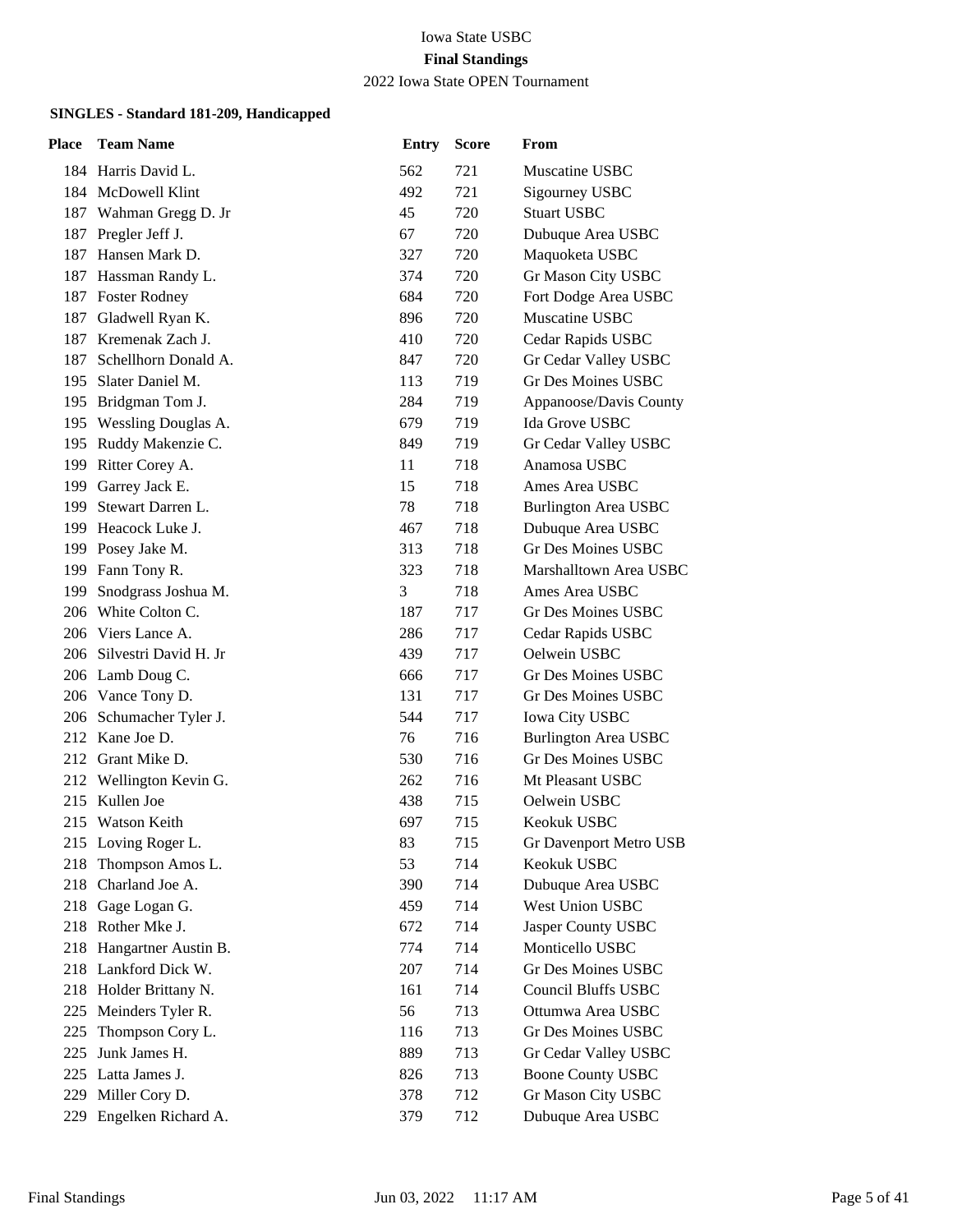#### 2022 Iowa State OPEN Tournament

| Place | <b>Team Name</b>          | <b>Entry</b> | <b>Score</b> | From                        |
|-------|---------------------------|--------------|--------------|-----------------------------|
|       | 229 Huffman Holden        | 493          | 712          | Sigourney USBC              |
|       | 229 Tesch Quentin D.      | 551          | 712          | Spencer USBC                |
| 229   | Beichley Duane K.         | 42           | 712          | Marshalltown Area USBC      |
| 229   | Cerka David A.            | 212          | 712          | Independence USBC           |
|       | 229 Ritchie Ryan D.       | 663          | 712          | <b>Gr Des Moines USBC</b>   |
| 229   | Swank Eric E.             | 74           | 712          | <b>Burlington Area USBC</b> |
| 229 - | Murray Brian L.           | 857          | 712          | Gr Cedar Valley USBC        |
|       | 238 Hockaday Scott        | 41           | 711          | Ames Area USBC              |
|       | 238 Snyder Alex M.        | 146          | 711          | Cedar Rapids USBC           |
|       | 238 Ruppe Jessie E.       | 183          | 711          | <b>Council Bluffs USBC</b>  |
| 238   | Stauffer Josh J.          | 265          | 711          | Mt Pleasant USBC            |
| 238   | True Eric                 | 375          | 711          | Gr Mason City USBC          |
|       | 238 Freeman Jason C.      | 891          | 711          | Gr Cedar Valley USBC        |
|       | 238 Mclees Mike J.        | 897          | 711          | Dubuque Area USBC           |
| 238 - | Shondel Kevin J.          | 506          | 711          | Appanoose/Davis County      |
|       | 238 Faust Thomas A.       | 210          | 711          | Independence USBC           |
|       | 238 Schaefer Eric J.      | 170          | 711          | Cedar Rapids USBC           |
|       | 238 Rau Tyler S.          | 754          | 711          | Gr Mason City USBC          |
|       | 238 Cottrell Justin A.    | 768          | 711          | Cedar Rapids USBC           |
|       | 250 Nichols Darren S.     | 79           | 710          | <b>Burlington Area USBC</b> |
|       | 250 Smith Charles R.      | 96           | 710          | <b>Gr Des Moines USBC</b>   |
|       | 250 Maurice Eric A.       | 160          | 710          | <b>Council Bluffs USBC</b>  |
| 250   | Chrisinger Ryan D.        | 185          | 710          | Gr Des Moines USBC          |
|       | 250 Christensen Alex C.   | 547          | 710          | Spencer USBC                |
|       | 250 Reppert Lucas P.      | 353          | 710          | Camanche USBC               |
| 250   | Totten Jesse L.           | 679          | 710          | Ida Grove USBC              |
|       | 250 Robinson Eddie J. III | 860          | 710          | Gr Cedar Valley USBC        |
|       | 258 Lynch Christofer D.   | 202          | 709          | <b>Gr Des Moines USBC</b>   |
|       | 258 Christoffersen Rick   | 233          | 709          | <b>Atlantic USBC</b>        |
|       | 258 DeRuiter Austin J.    | 324          | 709          | Marshalltown Area USBC      |
| 258.  | Stanton Richard T.        | 787          | 709          | <b>Gr Des Moines USBC</b>   |
|       | 258 Click Gary L. Jr      | 54           | 709          | Ottumwa Area USBC           |
|       | 258 Jensen Glenn L.       | 609          | 709          | Gr Davenport Metro USB      |
| 258   | Johnson James L.          | 841          | 709          | Gr Cedar Valley USBC        |
| 265   | Kuntz Craig J.            | 63           | 708          | <b>Iowa City USBC</b>       |
| 265   | Tomkins Matt J.           | 67           | 708          | Dubuque Area USBC           |
| 265   | Way Darryl W.             | 160          | 708          | <b>Council Bluffs USBC</b>  |
| 265   | Stone Craig R.            | 191          | 708          | Cedar Rapids USBC           |
| 265   | Ely Sean T.               | 195          | 708          | Cedar Rapids USBC           |
| 265   | Billman Wade D.           | 198          | 708          | Marshalltown Area USBC      |
| 265   | Saunders Tony A.          | 102          | 708          | Cedar Rapids USBC           |
| 265   | Fisher Zachary A.         | 665          | 708          | Gr Des Moines USBC          |
| 273   | Dammeier Kameron          | 329          | 707          | Maquoketa USBC              |
| 273   | Starr Andrew M.           | 365          | 707          | Gr Des Moines USBC          |
| 273   | Wulf Joseph E.            | 615          | 707          | Greene County USBC          |
| 273   | Braga Emily K.            | 673          | 707          | Jasper County USBC          |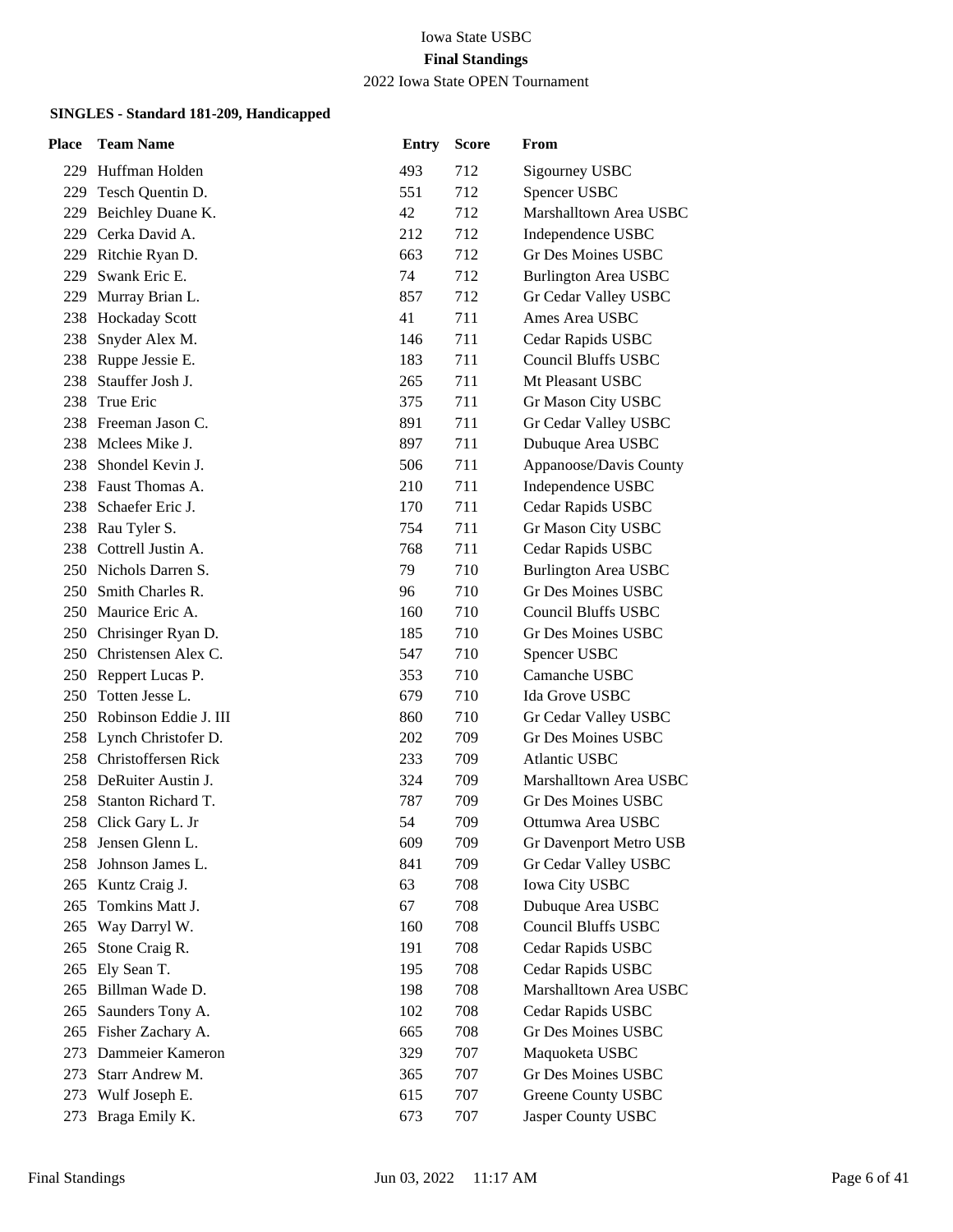2022 Iowa State OPEN Tournament

| Place | <b>Team Name</b>         | <b>Entry</b> | <b>Score</b> | From                         |
|-------|--------------------------|--------------|--------------|------------------------------|
|       | 273 Pederson David J.    | 299          | 707          | Cedar Rapids USBC            |
| 273   | Gifford Robert J.        | 517          | 707          | Estherville USBC             |
| 273   | Workman Brett            | 89           | 707          | North Lee County USBC        |
| 273   | Naber Randy              | 558          | 707          | Muscatine USBC               |
| 273   | Kern Brian L.            | 607          | 707          | Gr Davenport Metro USB       |
| 273   | Petsch Joel J.           | 783          | 707          | Dubuque Area USBC            |
| 283   | Stanton Frank C.         | 72           | 706          | Ottumwa Area USBC            |
|       | 283 Hefel Jeremy A.      | 899          | 706          | Dubuque Area USBC            |
|       | 283 Kohl Kenneth J.      | 520          | 706          | Dubuque Area USBC            |
| 283   | Schmidt Jonathan J.      | 754          | 706          | Gr Mason City USBC           |
| 283   | Reynolds Terry L.        | 742          | 706          | Mt Pleasant USBC             |
|       | 288 Daniels Craig T.     | 185          | 705          | <b>Gr Des Moines USBC</b>    |
|       | 288 Warrington Austin H. | 237          | 705          | <b>Iowa City USBC</b>        |
| 288   | Franklin Elizabeth A.    | 265          | 705          | Mt Pleasant USBC             |
| 288   | Arbaugh Joseph           | 394          | 705          | Ames Area USBC               |
| 288   | Brown Chris P.           | 762          | 705          | Gr Des Moines USBC           |
|       | 288 Hamersley Bruce A.   | 662          | 705          | Gr Des Moines USBC           |
|       | 294 Walter Adam          | 118          | 704          | Gr Des Moines USBC           |
|       | 294 Prather David C.     | 147          | 704          | Cedar Rapids USBC            |
|       | 294 Schanbacher Brian A. | 191          | 704          | Cedar Rapids USBC            |
|       | 294 Hind Neki L.         | 214          | 704          | <b>Burlington Area USBC</b>  |
|       | 294 Schreurs Thomas D.   | 273          | 704          | Gr Des Moines USBC           |
|       | 294 Mast Eric            | 440          | 704          | Oelwein USBC                 |
|       | 294 Boehmer Andrew G.    | 599          | 704          | New Hampton USBC             |
|       | 294 Eagle Wade W.        | 750          | 704          | Muscatine USBC               |
|       | 294 Robert Joshua J.     | 844          | 704          | Gr Cedar Valley USBC         |
| 303   | Nefzger Jeffrey F.       | 430          | 703          | West Delaware USBC           |
|       | 303 Bodman Alan E.       | 556          | 703          | Muscatine USBC               |
|       | 303 Sundberg Carl L.     | 514          | 703          | Estherville USBC             |
| 303   | Schminke Todd A.         | 5            | 703          | Cedar Rapids USBC            |
| 303   | Thammarath Vritie V. T   | 310          | 703          | Gr Des Moines USBC           |
| 303   | Marshall Dian K.         | 73           | 703          | <b>Burlington Area USBC</b>  |
|       | 303 Collier Archie D.    | 23           | 703          | Cedar Rapids USBC            |
| 310   | Jenkins Dan K.           | 33           | 702          | Jasper County USBC           |
| 310   | Vrba Jeff                | 418          | 702          | Red Oak USBC                 |
| 310   | Chapman Jacob A.         | 501          | 702          | Jasper County USBC           |
|       | 310 Juchter Jeffrey T.   | 608          | 702          | Gr Davenport Metro USB       |
|       | 310 Van Lenning Sam L.   | 618          | 702          | <b>Iowa Great Lakes USBC</b> |
|       | 315 Harwood Stacy A.     | 586          | 701          | Guthrie County USBC          |
| 315   | Holl Chris H.            | 517          | 701          | Estherville USBC             |
| 315   | Possehl Mike             | 170          | 701          | Cedar Rapids USBC            |
| 315   | Nelson Philip            | 323          | 701          | Marshalltown Area USBC       |
| 315   | Jochum Tim J.            | 338          | 701          | Maquoketa USBC               |
| 315   | Genung Eric S.           | 644          | 701          | Muscatine USBC               |
| 315   | Fangman Abigail N.       | 850          | 701          | Gr Cedar Valley USBC         |
| 315   | York Kevin S.            | 810          | 701          | Ames Area USBC               |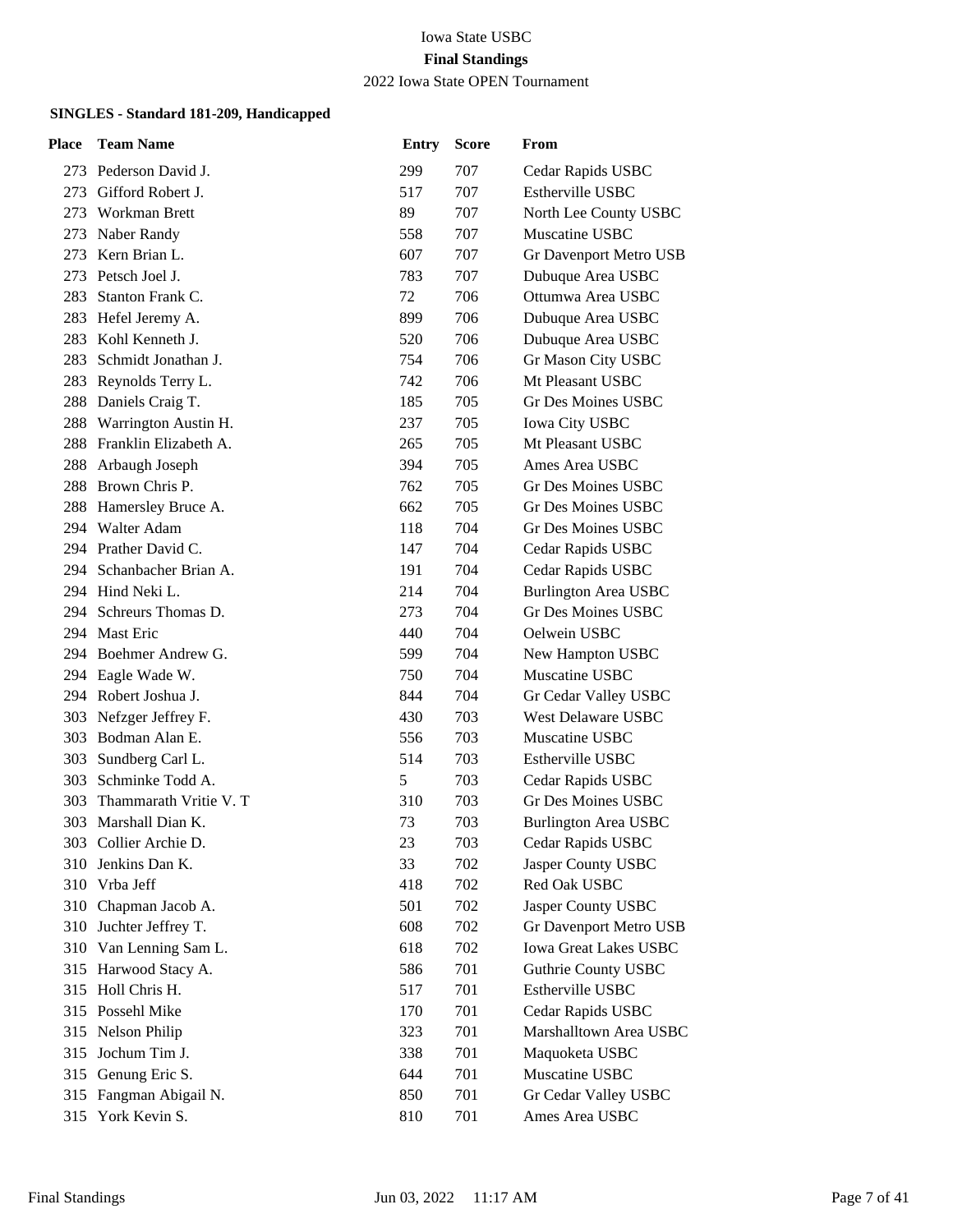# 2022 Iowa State OPEN Tournament

| Place | <b>Team Name</b>             | <b>Entry</b> | <b>Score</b> | From                        |
|-------|------------------------------|--------------|--------------|-----------------------------|
|       | 315 Werkmeister Brian L.     | 860          | 701          | Gr Cedar Valley USBC        |
|       | 324 Yanda Trevor B.          | 97           | 700          | Gr Des Moines USBC          |
|       | 324 Piere Karl R.            | 119          | 700          | <b>Iowa City USBC</b>       |
|       | 324 Huber Dakota L.          | 140          | 700          | Cedar Rapids USBC           |
|       | 324 Richardson Andy A.       | 1            | 700          | <b>Gr Des Moines USBC</b>   |
|       | 324 Fleming Daniel           | 418          | 700          | <b>Red Oak USBC</b>         |
|       | 324 Foley Jake L.            | 625          | 700          | Carroll Area USBC           |
|       | 324 Haefner Payten J.        | 769          | 700          | Cedar Rapids USBC           |
|       | 324 Lindstrom Kenneth T.     | 474          | 700          | <b>Council Bluffs USBC</b>  |
|       | 324 Watkins-Schoenig Nile E. | 834          | 700          | Muscatine USBC              |
| 333   | Zeeryp Randy R.              | 200          | 699          | Camanche USBC               |
|       | 333 Schnoor David C.         | 330          | 699          | Maquoketa USBC              |
|       | 333 Haldeman Jeff M.         | 674          | 699          | Jasper County USBC          |
|       | 333 McDermott Seth           | 477          | 699          | Maquoketa USBC              |
| 333   | Miller Jay S.                | 121          | 699          | Gr Mason City USBC          |
|       | 333 Penrod Billy M.          | 217          | 699          | <b>Burlington Area USBC</b> |
|       | 333 VanHorn Rob W.           | 458          | 699          | <b>West Union USBC</b>      |
|       | 333 Fitzsimmons Roger K.     | 77           | 699          | <b>Burlington Area USBC</b> |
|       | 341 Wessel Joshua D.         | 225          | 698          | Manning USBC                |
|       | 341 Kenney Marc              | 253          | 698          | Fort Dodge Area USBC        |
| 341   | Turney Jeff A.               | 641          | 698          | <b>Bellevue USBC</b>        |
| 341   | Michels Robby D.             | 763          | 698          | Bellevue USBC               |
| 341   | Johnson Robert O.            | 514          | 698          | Estherville USBC            |
|       | 341 Morrison William L.      | 259          | 698          | Mt Pleasant USBC            |
|       | 341 Bader Scott R.           | 701          | 698          | Cedar Rapids USBC           |
|       | 348 Mishler Nate A.          | 97           | 697          | Gr Des Moines USBC          |
|       | 348 Weaver Terry L.          | 694          | 697          | Gr Des Moines USBC          |
|       | 348 Mitchell Thomas E.       | 740          | 697          | Ames Area USBC              |
|       | 348 Kent Eric A.             | 901          | 697          | Cedar Rapids USBC           |
| 348   | Yusko Darren A.              | 607          | 697          | Gr Davenport Metro USB      |
| 348   | Aldrich Jon C.               | 747          | 697          | Gr Des Moines USBC          |
|       | 354 Jensen Matthew S.        | 169          | 696          | Cedar Rapids USBC           |
|       | 354 Lott Caleb E.            | 216          | 696          | <b>Burlington Area USBC</b> |
|       | 354 Clasen Louie L.          | 330          | 696          | Maquoketa USBC              |
|       | 354 Lenz Lucas M.            | 386          | 696          | Dubuque Area USBC           |
|       | 354 Maiers Luke M.           | 388          | 696          | Dubuque Area USBC           |
|       | 354 Funk Cody A.             | 407          | 696          | Tripoli USBC                |
|       | 354 Nosbisch Richard J.      | 485          | 696          | Anamosa USBC                |
| 354   | Benesh Blane W.              | 6            | 696          | <b>Iowa City USBC</b>       |
|       | 354 Benjamin Gary L.         | 659          | 696          | Gr Des Moines USBC          |
|       | 354 Malloy Shawn R.          | 83           | 696          | Gr Davenport Metro USB      |
| 354   | Schwarting Christian A.      | 446          | 696          | <b>Iowa City USBC</b>       |
| 354   | Micou Michael D. Jr          | 858          | 696          | Gr Cedar Valley USBC        |
|       | 354 Patterson Tony L.        | 869          | 696          | Gr Cedar Valley USBC        |
|       | 367 Gifford Jessie D.        | 17           | 695          | Charles City USBC           |
|       | 367 Palmer Danny L.          | 70           | 695          | Ottumwa Area USBC           |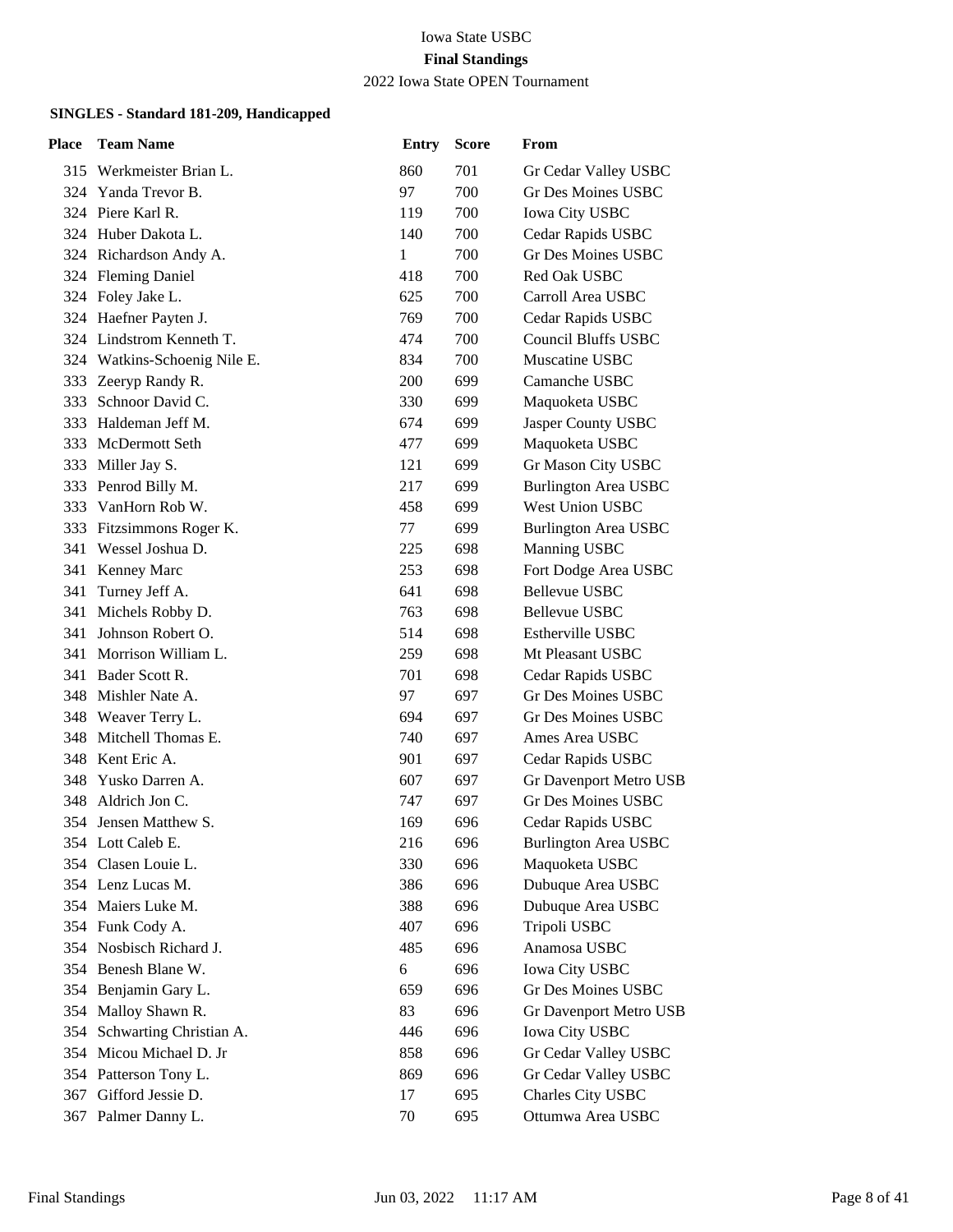#### Iowa State USBC **Final Standings** 2022 Iowa State OPEN Tournament

| Place | <b>Team Name</b>            | <b>Entry</b> | <b>Score</b> | From                        |
|-------|-----------------------------|--------------|--------------|-----------------------------|
|       | 367 Greenstreet Kevin W. II | 58           | 695          | Ottumwa Area USBC           |
|       | 367 Meisenburg Martin J.    | 339          | 695          | Maquoketa USBC              |
| 367   | Bunn Dan                    | 450          | 695          | <b>Iowa City USBC</b>       |
| 367   | Yauslin Darin G.            | 102          | 695          | Cedar Rapids USBC           |
| 367   | Adams Michael P.            | 188          | 695          | Gr Des Moines USBC          |
|       | 374 Fisher Andrew L.        | 140          | 694          | Cedar Rapids USBC           |
|       | 374 Milder Keith W.         | 304          | 694          | Muscatine USBC              |
|       | 374 Elliott Travis D.       | 456          | 694          | <b>West Union USBC</b>      |
|       | 374 Arndt Tyler             | 760          | 694          | De Witt USBC                |
|       | 374 Carlyle Brian R.        | 723          | 694          | Fort Dodge Area USBC        |
|       | 374 Dye Tony L.             | 695          | 694          | Keokuk USBC                 |
|       | 374 Sheridan Tim R.         | 658          | 694          | Gr Des Moines USBC          |
|       | 374 Talbert Colton R.       | 236          | 694          | <b>Iowa City USBC</b>       |
|       | 374 Bastow R. Keith         | 229          | 694          | Gr Des Moines USBC          |
|       | 374 Lawson Erik M.          | 788          | 694          | Ames Area USBC              |
|       | 384 Witham Mike             | 293          | 693          | Charles City USBC           |
|       | 384 Theisen Kevin T.        | 383          | 693          | Dubuque Area USBC           |
|       | 384 Jensen Steven M.        | 426          | 693          | Osage USBC                  |
|       | 384 Hume Kevin J.           | 420          | 693          | Cedar Rapids USBC           |
|       | 388 White Scott L.          | 13           | 692          | <b>Gr Des Moines USBC</b>   |
|       | 388 Hancock Bob F.          | 390          | 692          | Dubuque Area USBC           |
|       | 388 Moyers Adam B.          | 490          | 692          | <b>Burlington Area USBC</b> |
|       | 388 Hentges Gordie L.       | 545          | 692          | Spencer USBC                |
|       | 388 Lindgren Tim R.         | 890          | 692          | Gr Cedar Valley USBC        |
|       | 388 Reding Cory J.          | 520          | 692          | Dubuque Area USBC           |
|       | 388 Hansen Travis L.        | 843          | 692          | Gr Cedar Valley USBC        |
|       | 388 Obiedzinski Andy O.     | 301          | 692          | Cedar Rapids USBC           |
|       | 388 Ramsdale Julie M.       | 414          | 692          | Gr Davenport Metro USB      |
|       | 388 Smith Bruce W.          | 846          | 692          | Gr Cedar Valley USBC        |
|       | 398 Marks Trenton           | 114          | 691          | Gr Des Moines USBC          |
|       | 398 Uthoff Thomas B.        | 137          | 691          | Cedar Rapids USBC           |
|       | 398 Ellingson Mark R.       | 375          | 691          | Gr Mason City USBC          |
|       | 398 Kramer Grant M.         | 387          | 691          | Dubuque Area USBC           |
|       | 398 Briggs Scott K.         | 489          | 691          | <b>Burlington Area USBC</b> |
|       | 398 Larson Tim L.           | 516          | 691          | Estherville USBC            |
| 398   | Olson Tony                  | 684          | 691          | Fort Dodge Area USBC        |
| 398   | Showalter Christopher       | 892          | 691          | Gr Cedar Valley USBC        |
|       | 398 Cocayne Michael J.      | 899          | 691          | Dubuque Area USBC           |
| 398   | Depoorter Justin L.         | 149          | 691          | Cedar Rapids USBC           |
|       | 398 Rook Jamie M.           | 772          | 691          | Monticello USBC             |
| 398   | Thilges David M.            | 732          | 691          | Cedar Rapids USBC           |
| 410   | Schmidt Erik D.             | 293          | 690          | Charles City USBC           |
| 410   | Haefner Kevin D.            | 769          | 690          | Cedar Rapids USBC           |
| 410   | Rinderspacher Ed            | 320          | 690          | <b>Iowa City USBC</b>       |
|       | 410 Jackson Barry L.        | 832          | 690          | Lenox USBC                  |
|       | 414 Foubert Brian L.        | 494          | 689          | Sigourney USBC              |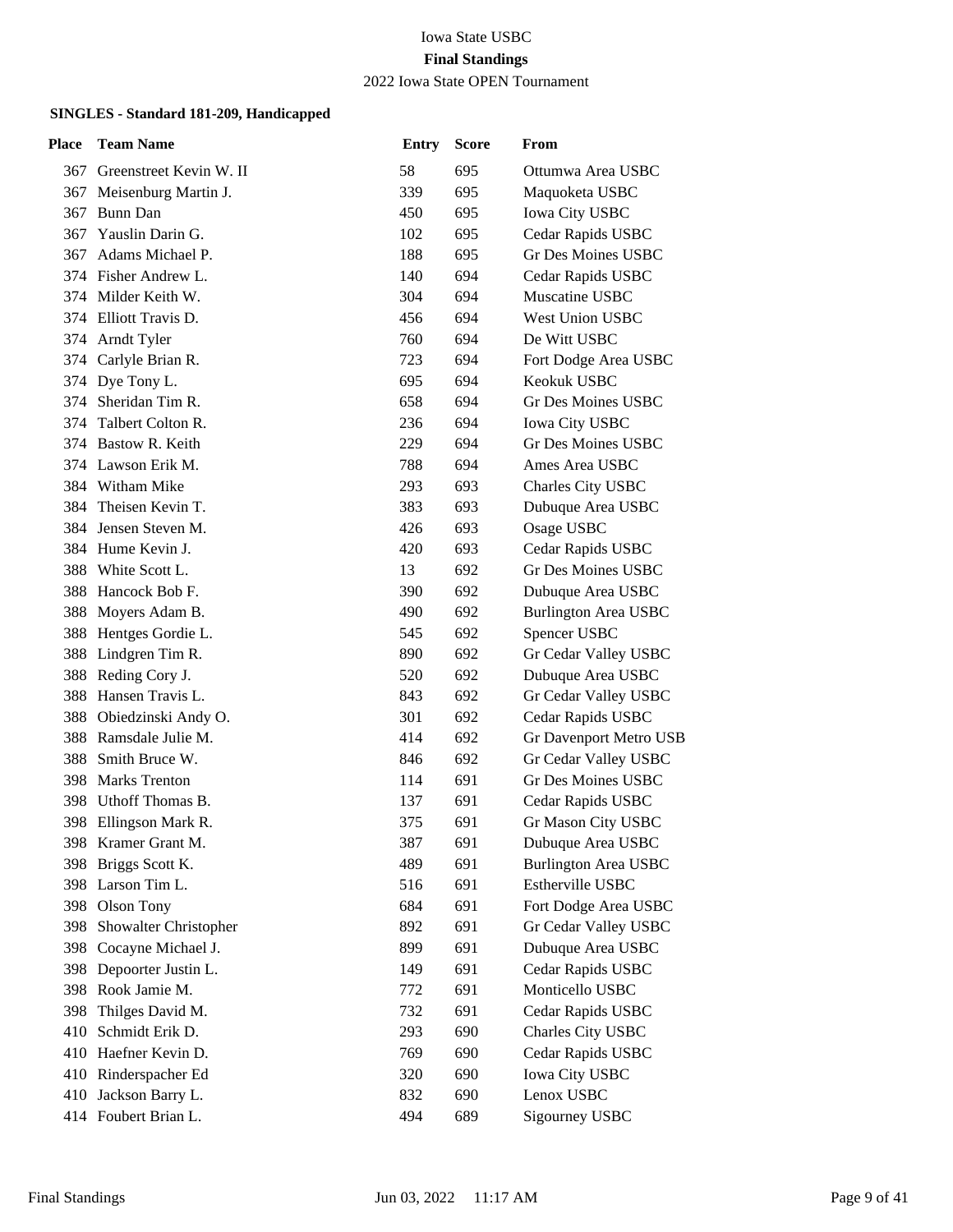2022 Iowa State OPEN Tournament

| Place | <b>Team Name</b>         | <b>Entry</b> | <b>Score</b> | From                        |
|-------|--------------------------|--------------|--------------|-----------------------------|
|       | 414 Harris Samuel C.     | 561          | 689          | Muscatine USBC              |
|       | 414 Woten Breanne L.     | 802          | 689          | Oskaloosa USBC              |
|       | 414 Clark Don L.         | 445          | 689          | <b>Iowa City USBC</b>       |
|       | 414 Summers Todd S.      | 305          | 689          | Cedar Rapids USBC           |
|       | 414 Hofland Don A.       | 172          | 689          | <b>St Ansgar USBC</b>       |
|       | 414 Shannon Nick M.      | 698          | 689          | Independence USBC           |
|       | 414 McElmeel Nic E.      | 773          | 689          | Monticello USBC             |
|       | 422 Allen Matthew A.     | 224          | 688          | Manning USBC                |
|       | 422 Heath Bryan J.       | 281          | 688          | <b>Greene County USBC</b>   |
|       | 422 Harris John R.       | 417          | 688          | Red Oak USBC                |
|       | 422 Ford Stephen G.      | 736          | 688          | Gr Davenport Metro USB      |
|       | 422 Morse Wesley J.      | 737          | 688          | Gr Davenport Metro USB      |
|       | 422 Kruser John J.       | 759          | 688          | Dubuque Area USBC           |
|       | 422 Dresselhaus Mark     | 448          | 688          | Iowa City USBC              |
|       | 422 Mc Intosh Scott A.   | 474          | 688          | <b>Council Bluffs USBC</b>  |
|       | 422 Rubel Monte A.       | 535          | 688          | Manning USBC                |
|       | 431 Folkmann Jordan G.   | 147          | 687          | Cedar Rapids USBC           |
|       | 431 Bildstein Todd J.    | 244          | 687          | Dyersville USBC             |
| 431   | Ellingson Dan L.         | 314          | 687          | <b>Gr Des Moines USBC</b>   |
|       | 431 Eudaley Devin J.     | 464          | 687          | Dubuque Area USBC           |
|       | 431 McClellan Lucas A.   | 550          | 687          | Spencer USBC                |
|       | 431 Klimowski Kevin M.   | 888          | 687          | Gr Cedar Valley USBC        |
|       | 431 Watters Steve C.     | 194          | 687          | Cedar Rapids USBC           |
|       | 431 Gardemann Tristin T. | 411          | 687          | Cedar Rapids USBC           |
|       | 439 Pullen Ethan B.      | 75           | 686          | <b>Burlington Area USBC</b> |
|       | 439 Dostal Bob J.        | 109          | 686          | Cedar Rapids USBC           |
|       | 439 Van Pelt Tyson A.    | 118          | 686          | <b>Gr Des Moines USBC</b>   |
|       | 439 Conner Michael V.    | 290          | 686          | Dubuque Area USBC           |
|       | 439 Brink Gerald G.      | 340          | 686          | Waukon USBC                 |
|       | 439 Wright Antonio       | 430          | 686          | West Delaware USBC          |
| 439   | Springmier Erik L.       | 599          | 686          | New Hampton USBC            |
|       | 439 Chavez Justin        | 57           | 686          | Ottumwa Area USBC           |
|       | 439 Teff Rob G. Jr       | 788          | 686          | Ames Area USBC              |
| 448   | Coffman Gary W.          | 117          | 685          | <b>Gr Des Moines USBC</b>   |
| 448   | Morrison Marty W.        | 204          | 685          | Gr Des Moines USBC          |
|       | 448 Doyle William B.     | 220          | 685          | <b>Burlington Area USBC</b> |
|       | 448 Franz Jeffrey A.     | 449          | 685          | Iowa City USBC              |
|       | 448 Miller Michael L.    | 617          | 685          | <b>Greene County USBC</b>   |
| 448   | Solomon Dylan J.         | 294          | 685          | Charles City USBC           |
|       | 448 White Steve J.       | 496          | 685          | Sigourney USBC              |
|       | 448 Grimm Daniel L.      | 296          | 685          | Cedar Rapids USBC           |
| 448   | Arndt Chad L.            | 528          | 685          | Gr Mason City USBC          |
|       | 448 Corey Justin         | 649          | 685          | Cedar Rapids USBC           |
|       | 458 Warrior Ryan J.      | 47           | 684          | <b>Stuart USBC</b>          |
|       | 458 Lasher Susie C.      | 204          | 684          | Gr Des Moines USBC          |
|       | 458 Birch Kevin M.       | 462          | 684          | Dubuque Area USBC           |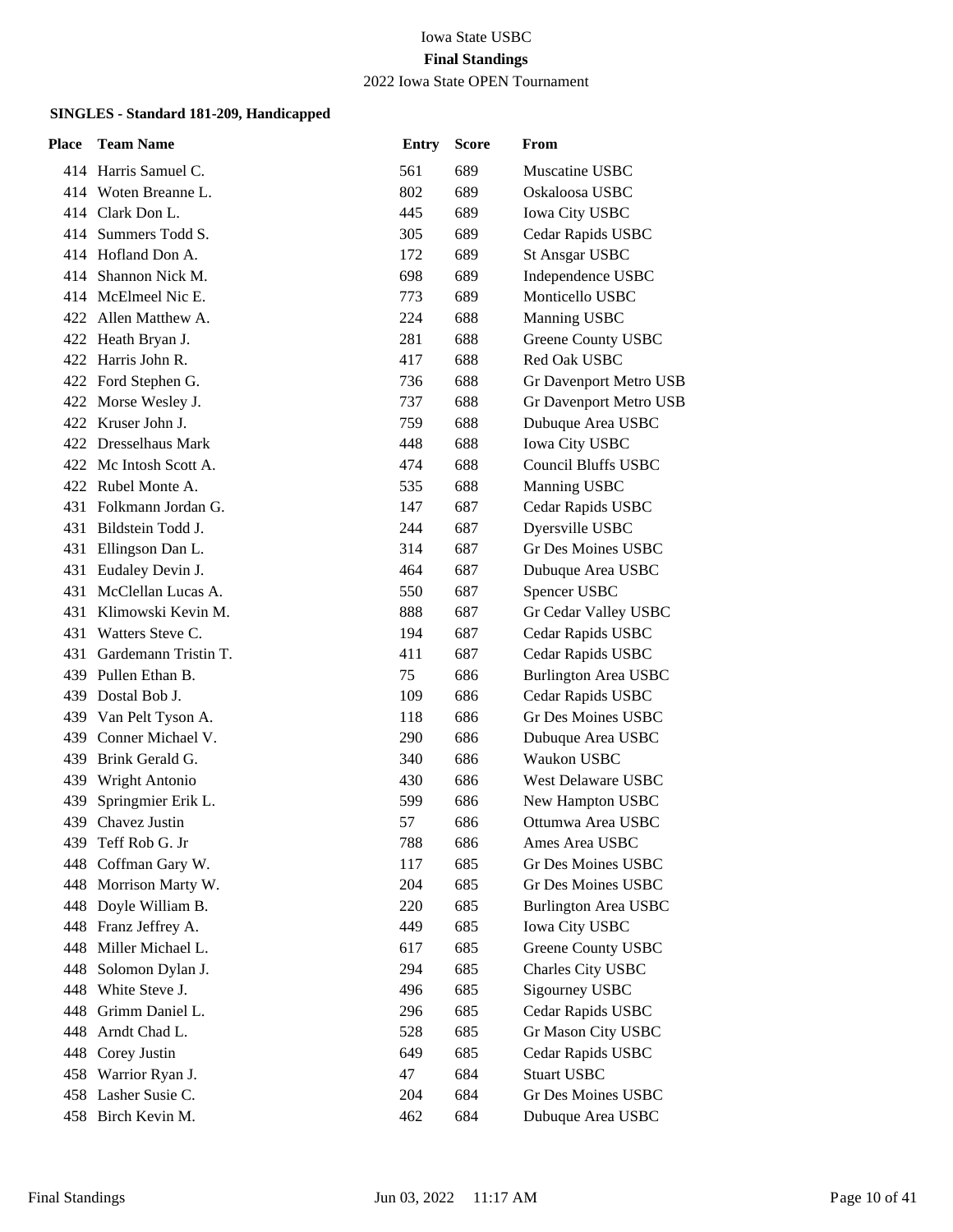2022 Iowa State OPEN Tournament

| Place | <b>Team Name</b>        | <b>Entry</b>   | <b>Score</b> | From                        |
|-------|-------------------------|----------------|--------------|-----------------------------|
| 458   | Janssen Mat D.          | 498            | 684          | Gr Des Moines USBC          |
|       | 458 Parsons Larry D. Jr | 634            | 684          | Gr Des Moines USBC          |
| 458   | Swank Christin E.       | 565            | 684          | Muscatine USBC              |
|       | 458 Powers Andrew D.    | 168            | 684          | <b>St Ansgar USBC</b>       |
|       | 458 Oakes Bryce J.      | 696            | 684          | Keokuk USBC                 |
|       | 458 Graham Logan M.     | 857            | 684          | Gr Cedar Valley USBC        |
| 467   | Ewing Ivan              | 75             | 683          | <b>Burlington Area USBC</b> |
| 467   | Downing Dan             | 104            | 683          | Decorah USBC                |
|       | 467 Fulton John J.      | 138            | 683          | Cedar Rapids USBC           |
| 467   | Twitchell John R.       | 155            | 683          | Gr Des Moines USBC          |
| 467   | Ties Charlie W. Jr      | 289            | 683          | Dubuque Area USBC           |
| 467   | Engelken Tyler D.       | 379            | 683          | Dubuque Area USBC           |
| 467   | Surber Auston           | 879            | 683          | Gr Cedar Valley USBC        |
| 467   | <b>Buck Aaron</b>       | 538            | 683          | Manning USBC                |
| 475   | Cryder Robert L.        | 15             | 682          | Ames Area USBC              |
| 475   | Eddy Dennis B.          | 101            | 682          | Greenfield USBC             |
| 475   | Brott Travis D.         | 117            | 682          | Gr Des Moines USBC          |
| 475   | Moore Jeff D.           | 201            | 682          | Camanche USBC               |
| 475   | Stanton Kenneth R.      | 525            | 682          | Monticello USBC             |
| 475   | Randall Mark A.         | $\overline{4}$ | 682          | Cedar Rapids USBC           |
| 475   | Dreckman Chad J.        | 657            | 682          | Gr Des Moines USBC          |
| 475   | Pote Chad R.            | 44             | 682          | <b>Stuart USBC</b>          |
| 475   | Swenson Chad A.         | 135            | 682          | Ames Area USBC              |
|       | 475 Coppinger Chad A.   | 81             | 682          | Gr Davenport Metro USB      |
|       | 485 Bingham Ronald R.   | 19             | 681          | Pella USBC                  |
|       | 485 Schulz Skylar N.    | 184            | 681          | <b>Council Bluffs USBC</b>  |
| 485   | Sander Douglas R.       | 202            | 681          | Gr Des Moines USBC          |
| 485   | Waugh Doug L.           | 328            | 681          | Maquoketa USBC              |
|       | 485 Rempt Dave J. Sr    | 743            | 681          | Cedar Rapids USBC           |
|       | 485 Lucht Dale A.       | 513            | 681          | Estherville USBC            |
| 491   | Diercks David F.        | 17             | 680          | Charles City USBC           |
|       | 491 Ewing Justin H.     | 75             | 680          | <b>Burlington Area USBC</b> |
|       | 491 Owens Matthew R.    | 195            | 680          | Cedar Rapids USBC           |
| 491   | Schatzman John B. III   | 199            | 680          | Marshalltown Area USBC      |
| 491   | Thesing Tyler J.        | 343            | 680          | Waukon USBC                 |
| 491   | Schumacher Aaron W.     | 469            | 680          | Dubuque Area USBC           |
|       | 491 Faux Jody L.        | 499            | 680          | Gr Des Moines USBC          |
| 491   | Brown Matt R.           | 625            | 680          | Carroll Area USBC           |
| 491   | Cornelius Kyle L.       | 625            | 680          | Carroll Area USBC           |
| 491   | Schleininger Ken        | 514            | 680          | Estherville USBC            |
| 491   | Kukral Robert J.        | 408            | 680          | Tripoli USBC                |
| 502   | David Jeff S.           | 344            | 679          | Waukon USBC                 |
| 502   | Weiss Michael D.        | 422            | 679          | <b>Iowa City USBC</b>       |
| 502   | Shelton Stephen D.      | 703            | 679          | Gr Des Moines USBC          |
|       | 502 Bruck Darren M.     | 583            | 679          | Manning USBC                |
|       | 502 Burgett Glen A.     | 613            | 679          | Jasper County USBC          |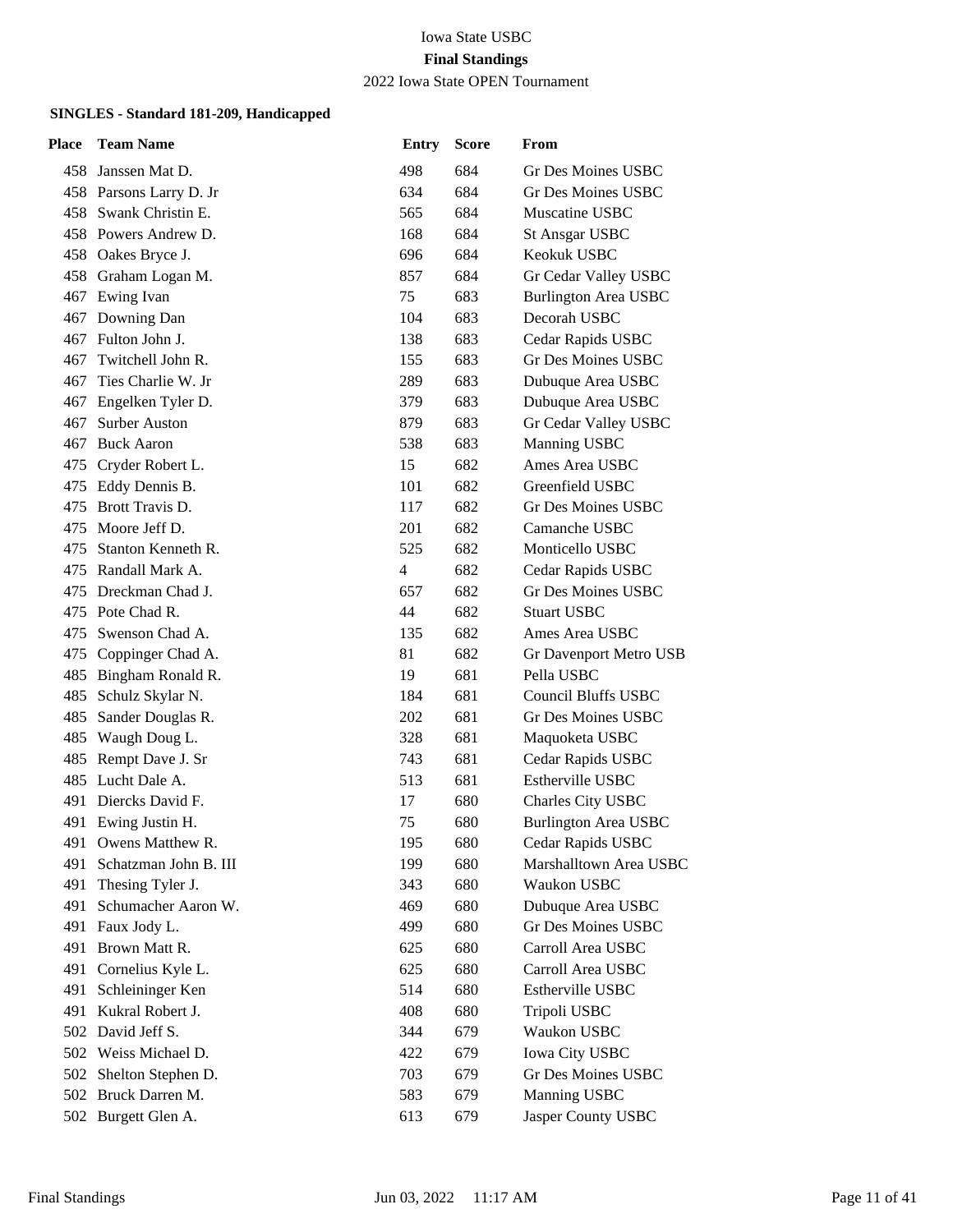2022 Iowa State OPEN Tournament

| Place | <b>Team Name</b>          | <b>Entry</b> | <b>Score</b> | From                        |
|-------|---------------------------|--------------|--------------|-----------------------------|
|       | 502 Danner Dylon          | 127          | 679          | Sigourney USBC              |
|       | 508 Benshoof Jesse L.     | 231          | 678          | <b>Gr Des Moines USBC</b>   |
|       | 508 Clark Roger           | 493          | 678          | Sigourney USBC              |
| 508   | Ingwersen Ken L.          | 499          | 678          | Gr Des Moines USBC          |
| 508   | Shepherd David E.         | 725          | 678          | <b>Clinton USBC</b>         |
|       | 508 Mortimer Steven L.    | 713          | 678          | <b>Council Bluffs USBC</b>  |
| 508   | Morris Jonathan           | 714          | 678          | Council Bluffs USBC         |
|       | 508 Evans Jason T.        | 793          | 678          | <b>Gr Des Moines USBC</b>   |
|       | 508 Cook Todd M.          | 306          | 678          | Gr Davenport Metro USB      |
|       | 508 Shoafstall Spencer M. | 778          | 678          | Gr Mason City USBC          |
| 517   | Marion Chad R.            | 109          | 677          | Cedar Rapids USBC           |
| 517   | Slater Connor J.          | 113          | 677          | Gr Des Moines USBC          |
|       | 517 Pierce Justin D.      | 419          | 677          | Cedar Rapids USBC           |
| 517   | Welter Allen L.           | 333          | 677          | Dubuque Area USBC           |
| 521   | Forgy Matt J.             | 113          | 676          | <b>Gr Des Moines USBC</b>   |
| 521   | Schriever Chad D.         | 293          | 676          | Charles City USBC           |
|       | 521 Wikert Matthew M.     | 302          | 676          | Grundy Center USBC          |
|       | 521 Ehlers Tony J.        | 328          | 676          | Maquoketa USBC              |
| 521   | Stewart Tanner J.         | 439          | 676          | Oelwein USBC                |
| 521   | Klostermann Logan M.      | 465          | 676          | Dubuque Area USBC           |
|       | 521 Pendegraft Ronald E.  | 479          | 676          | <b>Creston USBC</b>         |
|       | 521 Newell Brandon W.     | 620          | 676          | Ames Area USBC              |
| 521   | Herzog John B.            | 738          | 676          | Dubuque Area USBC           |
| 521   | Willadsen Todd P.         | 602          | 676          | New Hampton USBC            |
|       | 521 Moorman Tadd M.       | 434          | 676          | <b>West Delaware USBC</b>   |
|       | 532 Gates Carl E.         | 25           | 675          | <b>Council Bluffs USBC</b>  |
|       | 532 Umsted Mark D.        | 68           | 675          | Fort Dodge Area USBC        |
|       | 532 Peper Lon G.          | 108          | 675          | Cedar Rapids USBC           |
|       | 532 Keiper Jayson A.      | 180          | 675          | <b>Belmond USBC</b>         |
|       | 532 Lemon John            | 279          | 675          | Cedar Rapids USBC           |
|       | 532 Hempstead Mark A.     | 433          | 675          | West Delaware USBC          |
|       | 532 Parsons Forrest G. Sr | 634          | 675          | Gr Des Moines USBC          |
|       | 532 Ford Jesse J.         | 497          | 675          | Muscatine USBC              |
| 532   | Wilhelm Ted B.            | 765          | 675          | Gr Des Moines USBC          |
| 532   | Behrends Quinn S.         | 774          | 675          | Monticello USBC             |
| 532   | Seabold Adam A.           | 696          | 675          | Keokuk USBC                 |
|       | 532 Boone Terry L.        | 321          | 675          | Marshalltown Area USBC      |
|       | 532 Newman Dale H. Jr     | 678          | 675          | Ida Grove USBC              |
| 532   | Smith Bryce A.            | 115          | 675          | Gr Des Moines USBC          |
|       | 532 Farrier Jason M.      | 48           | 675          | <b>Clinton USBC</b>         |
|       | 532 Marshall Gerry G.     | 73           | 675          | <b>Burlington Area USBC</b> |
|       | 532 Bronemann Brian J.    | 777          | 675          | Monticello USBC             |
| 549.  | Kane Scott A.             | 86           | 674          | Cedar Rapids USBC           |
| 549   | Pearl Nick A.             | 253          | 674          | Fort Dodge Area USBC        |
| 549   | Gerrard Keegan D.         | 255          | 674          | Fort Dodge Area USBC        |
| 549   | Gibson Jason              | 335          | 674          | Maquoketa USBC              |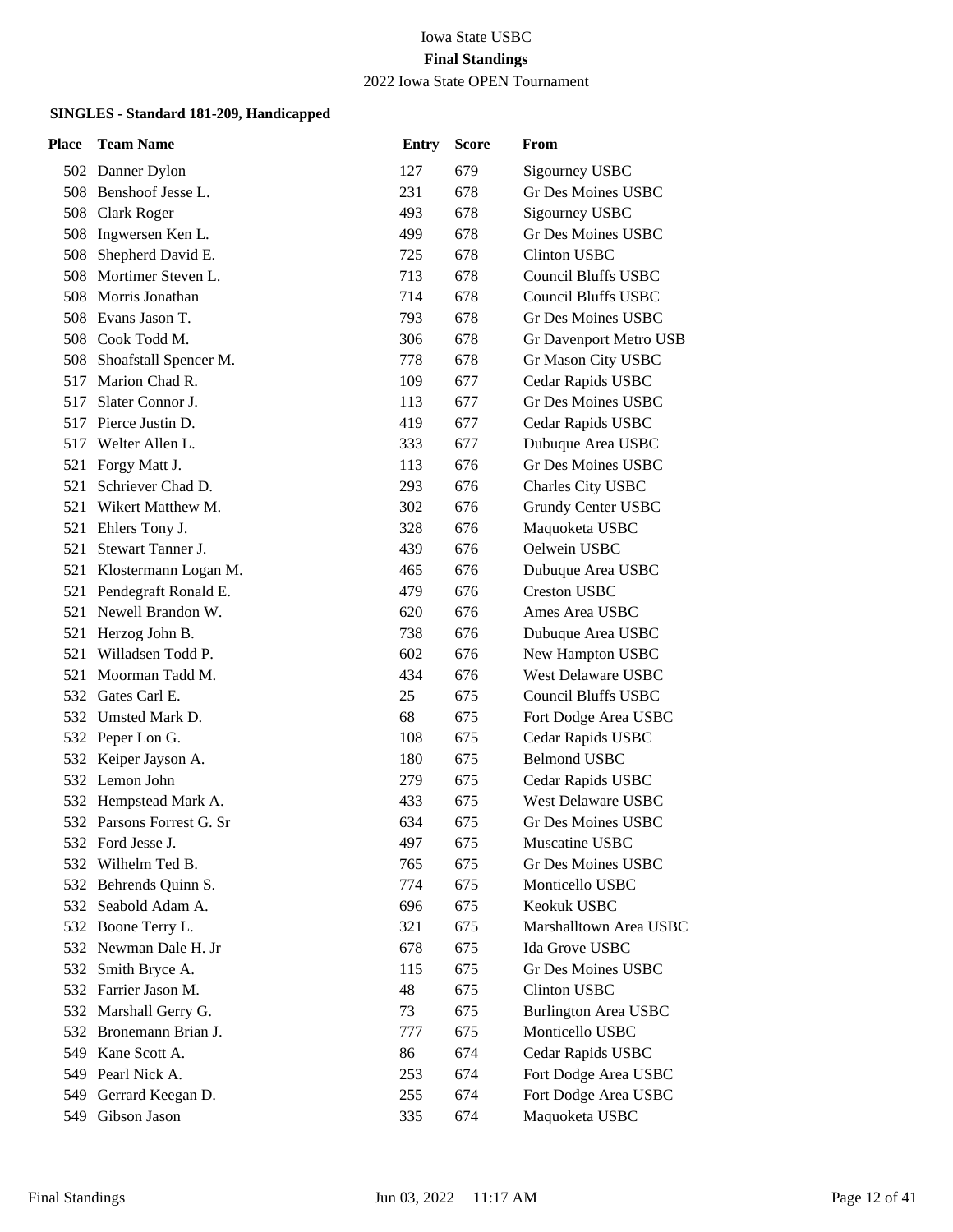2022 Iowa State OPEN Tournament

| <b>Place</b> | <b>Team Name</b>           | <b>Entry</b> | <b>Score</b> | From                        |
|--------------|----------------------------|--------------|--------------|-----------------------------|
|              | 549 Fredericks Brian L.    | 369          | 674          | Fort Dodge Area USBC        |
|              | 549 Witham Tom J.          | 373          | 674          | Gr Mason City USBC          |
| 549          | Mikkelson Ethan L.         | 480          | 674          | Gr Siouxland USBC           |
| 549.         | Burke Chuck W.             | 603          | 674          | New Hampton USBC            |
|              | 549 Bogle Bruce A.         | 686          | 674          | <b>Gr Des Moines USBC</b>   |
|              | 549 Seibert Eric S.        | 903          | 674          | Pella USBC                  |
|              | 549 Wayman James E. IV     | 161          | 674          | <b>Council Bluffs USBC</b>  |
| 549          | Erickson Angela R.         | 850          | 674          | Gr Cedar Valley USBC        |
|              | 549 Esch Samuel A.         | 767          | 674          | Ames Area USBC              |
|              | 562 Buckner Chris D.       | 101          | 673          | Greenfield USBC             |
| 562          | Mc Bride Richard R.        | 147          | 673          | Cedar Rapids USBC           |
|              | 562 Shannon James M.       | 234          | 673          | <b>Atlantic USBC</b>        |
|              | 562 McAllister Randy T.    | 245          | 673          | Dyersville USBC             |
|              | 562 Weber Ben              | 438          | 673          | Oelwein USBC                |
| 562          | Trecker Bill J.            | 536          | 673          | Manning USBC                |
|              | 562 Louis Doug G. Jr       | 660          | 673          | Gr Des Moines USBC          |
|              | 569 VonderLieth Kenneth L. | 38           | 672          | Gr Siouxland USBC           |
| 569          | Arnold Bill                | 53           | 672          | Keokuk USBC                 |
| 569          | Chamberlain Justin D.      | 309          | 672          | <b>Gr Des Moines USBC</b>   |
| 569          | Davis Greg T.              | 370          | 672          | Fort Dodge Area USBC        |
| 569          | Simon Kevin M.             | 482          | 672          | <b>Gr Des Moines USBC</b>   |
|              | 569 Chapman Charlie        | 443          | 672          | Oelwein USBC                |
| 569          | Greimann Donald W.         | 578          | 672          | Gr Mason City USBC          |
| 569          | <b>Brockman Tony</b>       | 535          | 672          | Manning USBC                |
| 569          | Heim John J.               | 414          | 672          | Gr Davenport Metro USB      |
|              | 578 Folsom Delayne         | 38           | 671          | Gr Siouxland USBC           |
| 578          | Wilbanks Payton M.         | 56           | 671          | Ottumwa Area USBC           |
| 578          | Bries Brian C.             | 152          | 671          | Cedar Rapids USBC           |
|              | 578 Leach Cody J.          | 464          | 671          | Dubuque Area USBC           |
|              | 578 Hubble Ryan            | 702          | 671          | Cedar Rapids USBC           |
| 578          | Bemiss Graig T.            | 443          | 671          | Oelwein USBC                |
|              | 578 Wheeler Scott A.       | 420          | 671          | Cedar Rapids USBC           |
|              | 578 Reyes Raymond P.       | 80           | 671          | <b>Burlington Area USBC</b> |
| 578          | Adkins Alan V.             | 188          | 671          | Gr Des Moines USBC          |
| 587          | Kooi Steve J.              | 200          | 670          | Camanche USBC               |
| 587          | Dannen Aaron W.            | 322          | 670          | Marshalltown Area USBC      |
| 587          | Thole Luke A.              | 336          | 670          | Maquoketa USBC              |
| 587          | Boots David R.             | 511          | 670          | Cedar Rapids USBC           |
| 587          | Brown Larry W. Jr          | 893          | 670          | Muscatine USBC              |
| 587          | Alderson Scott W.          | 495          | 670          | Sigourney USBC              |
| 587          | Hotek Zachary W.           | 131          | 670          | <b>Gr Des Moines USBC</b>   |
| 587          | Vander Heiden Gary L.      | 903          | 670          | Pella USBC                  |
| 587          | MacLearn Brian L.          | 861          | 670          | Gr Cedar Valley USBC        |
|              | 596 Poldervaart Ronald L.  | 68           | 669          | Fort Dodge Area USBC        |
|              | 596 Kurtz Johnny S.        | 155          | 669          | Gr Des Moines USBC          |
|              | 596 Key Timothy A.         | 289          | 669          | Dubuque Area USBC           |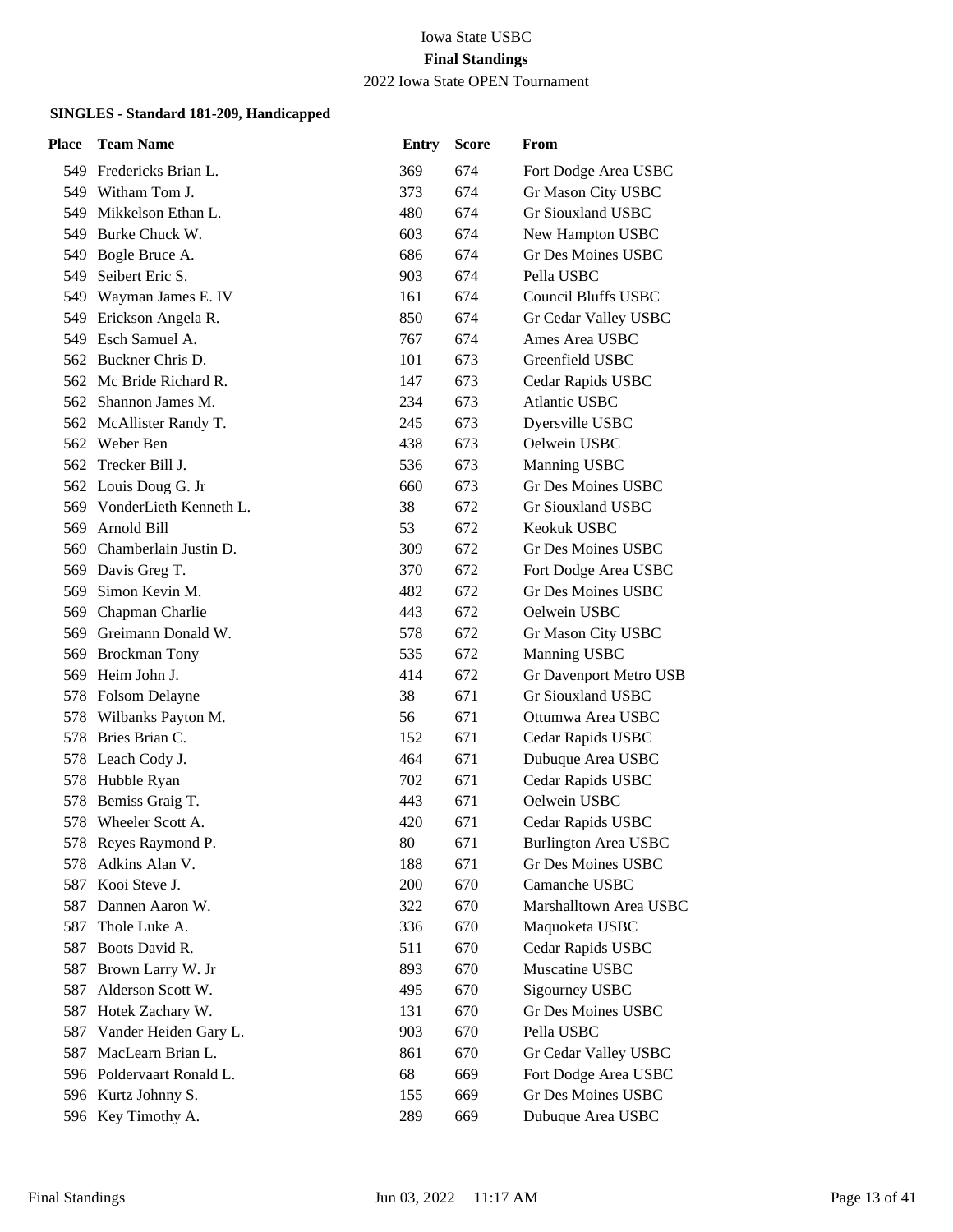### 2022 Iowa State OPEN Tournament

| Place | <b>Team Name</b>         | <b>Entry</b> | <b>Score</b> | From                        |
|-------|--------------------------|--------------|--------------|-----------------------------|
|       | 596 Sommerla Cary L.     | 484          | 669          | <b>Council Bluffs USBC</b>  |
|       | 596 Gragg Christopher D. | 203          | 669          | Gr Des Moines USBC          |
|       | 596 Wilbanks Duane V.    | 57           | 669          | Ottumwa Area USBC           |
|       | 596 Stuekerjuergen Greg  | 87           | 669          | North Lee County USBC       |
|       | 596 Cross Robert L.      | 662          | 669          | Gr Des Moines USBC          |
|       | 596 Craun Denny          | 844          | 669          | Gr Cedar Valley USBC        |
|       | 605 Barnes Michael A.    | 152          | 668          | Cedar Rapids USBC           |
|       | 605 Wisecup Kala         | 254          | 668          | Fort Dodge Area USBC        |
|       | 605 Van Wey Dan P.       | 345          | 668          | Waukon USBC                 |
|       | 605 Carson Scott D.      | 416          | 668          | Gr Davenport Metro USB      |
| 605   | Morgan Jamie R.          | 521          | 668          | Independence USBC           |
|       | 605 Powell Chase A.      | 896          | 668          | Muscatine USBC              |
|       | 605 Lunning Marcus       | 122          | 668          | Gr Mason City USBC          |
| 605   | Wilke Jeff D.            | 48           | 668          | <b>Clinton USBC</b>         |
| 605   | Applegate Michael J.     | 74           | 668          | <b>Burlington Area USBC</b> |
|       | 605 Newhard Mason J.     | 775          | 668          | Monticello USBC             |
|       | 605 Ruchti Tony J.       | 797          | 668          | Gr Des Moines USBC          |
| 605   | Kelso Chuck P.           | 747          | 668          | Gr Des Moines USBC          |
| 617   | Gardner Tony P.          | 50           | 667          | Gr Des Moines USBC          |
| 617   | Wiezorek Scott R.        | 178          | 667          | <b>Belmond USBC</b>         |
|       | 617 Cappiello Tim J.     | 399          | 667          | Tripoli USBC                |
| 617   | Smith Terry A.           | 400          | 667          | Tripoli USBC                |
| 617   | Wilder Donald E. Jr      | 540          | 667          | Marshalltown Area USBC      |
| 617   | Bowlin Greg A.           | 685          | 667          | <b>Gr Des Moines USBC</b>   |
| 617   | Stolba Shannon L.        | 497          | 667          | Muscatine USBC              |
| 617   | Kent Dwayne A.           | 901          | 667          | Cedar Rapids USBC           |
| 617   | Wagner Blair A.          | 132          | 667          | <b>Gr Des Moines USBC</b>   |
| 617   | Smeins Duncan C.         | 170          | 667          | Cedar Rapids USBC           |
|       | 617 Oder Tyler J.        | 92           | 667          | <b>Gr Des Moines USBC</b>   |
| 617   | Morgan Aadam J.          | 812          | 667          | Ames Area USBC              |
| 629   | Thill Dan R.             | 18           | 666          | Pella USBC                  |
| 629   | Van Wyhe Ken L.          | 39           | 666          | Red Oak USBC                |
|       | 629 Rodriguez Salvador   | 195          | 666          | Cedar Rapids USBC           |
| 629   | <b>Brown Steve</b>       | 378          | 666          | Gr Mason City USBC          |
| 629   | Irwin Mark D.            | 561          | 666          | Muscatine USBC              |
| 629   | Berger William J.        | 568          | 666          | Greene County USBC          |
|       | 629 Peitz Nick           | 87           | 666          | North Lee County USBC       |
| 629   | Hoffmann Gary A.         | 778          | 666          | Gr Mason City USBC          |
| 629   | Pint Jerry L.            | 839          | 666          | Gr Cedar Valley USBC        |
| 638   | Nichols Rod              | 52           | 665          | Keokuk USBC                 |
| 638   | Urbain Bill D.           | 380          | 665          | Dubuque Area USBC           |
| 638   | Fisher Mike D.           | 500          | 665          | <b>Clinton USBC</b>         |
| 638   | Kramer Timothy M.        | 625          | 665          | Carroll Area USBC           |
| 638   | Goreham David P.         | 566          | 665          | Muscatine USBC              |
|       | 638 Grimm Jerry W.       | 144          | 665          | Cedar Rapids USBC           |
|       | 638 Meinsma Tom A.       | 819          | 665          | Camanche USBC               |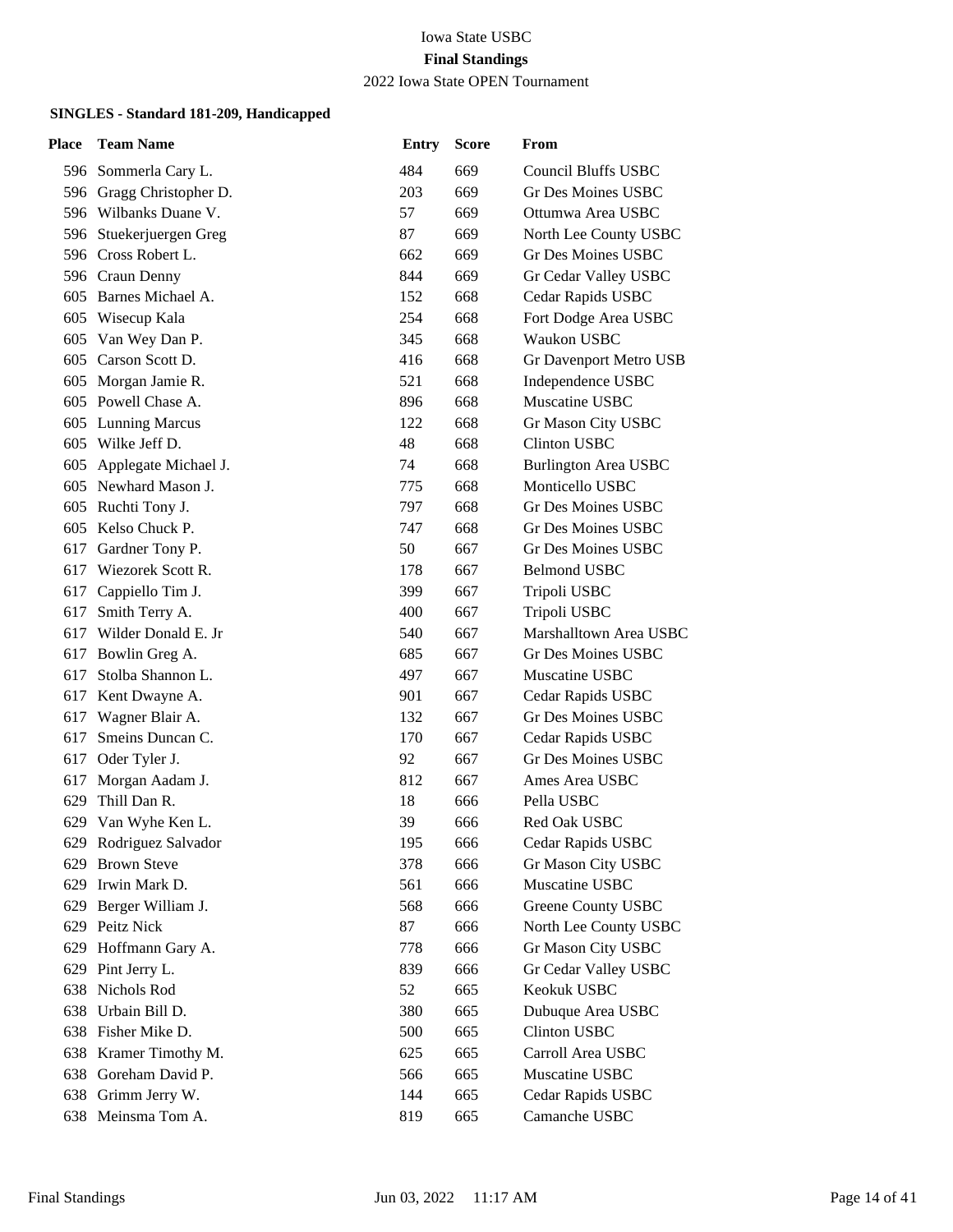#### Iowa State USBC **Final Standings** 2022 Iowa State OPEN Tournament

| Place | <b>Team Name</b>           | <b>Entry</b> | <b>Score</b> | From                        |
|-------|----------------------------|--------------|--------------|-----------------------------|
|       | 638 Hoelscher Lonnie L.    | 578          | 665          | Gr Mason City USBC          |
| 638   | Soy Scott M.               | 728          | 665          | Gr Davenport Metro USB      |
|       | 638 Hesse Cheyne R.        | 705          | 665          | <b>Gr Des Moines USBC</b>   |
| 638   | Starcevic Ryan J.          | 705          | 665          | <b>Gr Des Moines USBC</b>   |
|       | 638 Marshall Jerran C.     | 73           | 665          | <b>Burlington Area USBC</b> |
|       | 638 Eckhoff Jonathon J.    | 544          | 665          | <b>Iowa City USBC</b>       |
|       | 651 Leyse Kelly J.         | 22           | 664          | Cedar Rapids USBC           |
|       | 651 Gates Justin A.        | 65           | 664          | Dubuque Area USBC           |
|       | 651 Uthoff Elizabeth M.    | 142          | 664          | Cedar Rapids USBC           |
| 651   | Arnold Todd M.             | 252          | 664          | Dyersville USBC             |
|       | 651 Pearson Andy L.        | 279          | 664          | Cedar Rapids USBC           |
|       | 651 Aye Travis J.          | 625          | 664          | Carroll Area USBC           |
|       | 651 Hicks Terry L.         | 664          | 664          | Gr Des Moines USBC          |
|       | 651 Goettsch Ryan L.       | 675          | 664          | Ida Grove USBC              |
| 651   | Medearis Baden T.          | 308          | 664          | Gr Des Moines USBC          |
|       | 651 Benson Tharin M.       | 346          | 664          | Waukon USBC                 |
|       | 651 Paulsen Matt R.        | 679          | 664          | Ida Grove USBC              |
|       | 662 Wear Don D.            | 50           | 663          | <b>Gr Des Moines USBC</b>   |
|       | 662 Calkins Kenneth G. Jr  | 94           | 663          | Gr Des Moines USBC          |
|       | 662 Hougham Ryan A.        | 117          | 663          | <b>Gr Des Moines USBC</b>   |
|       | 662 Sander Christopher     | 202          | 663          | Gr Des Moines USBC          |
|       | 662 Honts Greg P.          | 246          | 663          | Dyersville USBC             |
|       | 662 Foster Matthew L.      | 255          | 663          | Fort Dodge Area USBC        |
|       | 662 Iverson Trace A.       | 515          | 663          | <b>Estherville USBC</b>     |
|       | 662 Gonzalez Jason O.      | 521          | 663          | Independence USBC           |
|       | 662 Eagleburger Dewayne K. | 526          | 663          | Monticello USBC             |
|       | 662 Bates Brian J.         | 57           | 663          | Ottumwa Area USBC           |
|       | 662 Blackwell Robby        | 758          | 663          | Cedar Rapids USBC           |
|       | 662 Graves Zachary G.      | 666          | 663          | Gr Des Moines USBC          |
|       | 662 Cecil Mike R.          | 644          | 663          | Muscatine USBC              |
| 675   | Vickroy Mike L.            | 34           | 662          | Jasper County USBC          |
| 675   | Sapp Matt                  | 52           | 662          | Keokuk USBC                 |
|       | 675 Munson Roger A.        | 91           | 662          | Gr Des Moines USBC          |
| 675   | Sann Dwight A.             | 178          | 662          | <b>Belmond USBC</b>         |
| 675   | Haar Larry D.              | 314          | 662          | Gr Des Moines USBC          |
| 675   | Stanton Brenton E. Sr      | 362          | 662          | <b>Gr Des Moines USBC</b>   |
| 675   | Theisen Ben E.             | 382          | 662          | Dubuque Area USBC           |
| 675   | Jorgensen John R.          | 481          | 662          | <b>Gr Siouxland USBC</b>    |
| 675   | Douglass Eric              | 720          | 662          | Fort Dodge Area USBC        |
| 675   | Wessel Dana J.             | 679          | 662          | Ida Grove USBC              |
| 675   | Willis Kyle P.             | 875          | 662          | Gr Cedar Valley USBC        |
| 675   | Allen James M.             | 121          | 662          | Gr Mason City USBC          |
| 675   | Adams Cole                 | 849          | 662          | Gr Cedar Valley USBC        |
| 688   | Ingalls Jacob A.           | 22           | 661          | Cedar Rapids USBC           |
| 688   | Johnson Justin T.          | 56           | 661          | Ottumwa Area USBC           |
| 688   | Jones Gregory A.           | 133          | 661          | Gr Mason City USBC          |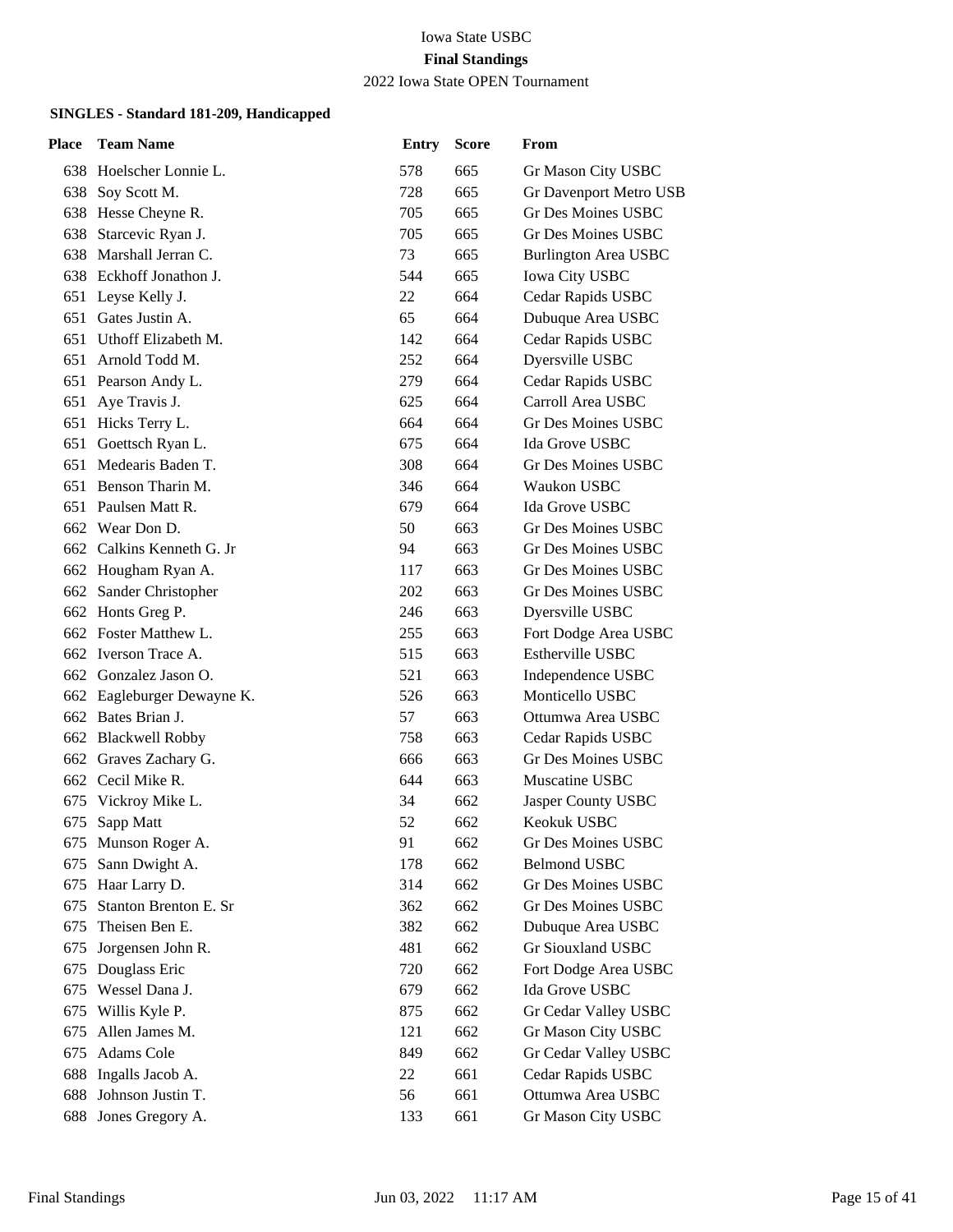2022 Iowa State OPEN Tournament

| <b>Place</b> | <b>Team Name</b>           | <b>Entry</b> | <b>Score</b> | From                       |
|--------------|----------------------------|--------------|--------------|----------------------------|
|              | 688 Rief Kevin             | 224          | 661          | Manning USBC               |
|              | 688 Petersen Keith R.      | 242          | 661          | Gr Davenport Metro USB     |
|              | 688 Steffensmeier Scott J. | 248          | 661          | Dyersville USBC            |
|              | 688 Moore Larry L.         | 281          | 661          | <b>Greene County USBC</b>  |
|              | 688 Funk Caeden M.         | 407          | 661          | Tripoli USBC               |
|              | 688 Marbach Jerry J.       | 436          | 661          | West Delaware USBC         |
|              | 688 Leach Corey            | 463          | 661          | Dubuque Area USBC          |
|              | 688 Palmer Adam L.         | 502          | 661          | Gr Mason City USBC         |
|              | 688 Johnson Nate M.        | 531          | 661          | <b>Gr Des Moines USBC</b>  |
|              | 688 Nichols Dalton W.      | 260          | 661          | Mt Pleasant USBC           |
|              | 688 Kramer Jerry N.        | 780          | 661          | Humboldt Iowa USBC         |
| 702          | Schoep Arden J.            | 15           | 660          | Ames Area USBC             |
|              | 702 Grismore Nathan A.     | 97           | 660          | Gr Des Moines USBC         |
|              | 702 Waffle Doug K.         | 183          | 660          | <b>Council Bluffs USBC</b> |
|              | 702 Hennick Mike B. Sr     | 311          | 660          | <b>Gr Des Moines USBC</b>  |
|              | 702 White Justin D.        | 511          | 660          | Cedar Rapids USBC          |
|              | 702 Crees Mike L.          | 512          | 660          | Estherville USBC           |
|              | 702 Hember Jay M.          | 548          | 660          | Spencer USBC               |
|              | 702 Long Gary A.           | 586          | 660          | <b>Guthrie County USBC</b> |
|              | 702 Glover Glen A.         | 694          | 660          | <b>Gr Des Moines USBC</b>  |
|              | 702 Jewell Brandon         | 513          | 660          | Estherville USBC           |
|              | 702 Mayer John D.          | 171          | 660          | <b>St Ansgar USBC</b>      |
|              | 702 Boyd Lonnie            | 607          | 660          | Gr Davenport Metro USB     |
|              | 702 Johnson James D.       | 638          | 660          | Dubuque Area USBC          |
|              | 715 Reid Cory P.           | 28           | 659          | Iowa City USBC             |
| 715          | Rook Bruce M.              | 198          | 659          | Marshalltown Area USBC     |
| 715          | Branchcomb Al              | 317          | 659          | Gr Des Moines USBC         |
| 715          | Wiggins Willie V.          | 463          | 659          | Dubuque Area USBC          |
| 715          | Jensen Tim K.              | 485          | 659          | Anamosa USBC               |
| 715          | Stedman Dan A.             | 653          | 659          | Dubuque Area USBC          |
| 715          | Schneider Tad C.           | 605          | 659          | New Hampton USBC           |
| 715          | Arduser Drew D.            | 774          | 659          | Monticello USBC            |
|              | 715 Main Wiley             | 831          | 659          | Lenox USBC                 |
| 715          | Ennenga Jason R.           | 867          | 659          | Gr Cedar Valley USBC       |
| 725          | Henderson Jeff L.          | 46           | 658          | <b>Stuart USBC</b>         |
|              | 725 Van Pelt Steven C.     | 118          | 658          | <b>Gr Des Moines USBC</b>  |
|              | 725 Edwards Keith E.       | 242          | 658          | Gr Davenport Metro USB     |
|              | 725 Graves Ethan Z.        | 255          | 658          | Fort Dodge Area USBC       |
|              | 725 Erps Andrew J.         | 1            | 658          | <b>Gr Des Moines USBC</b>  |
| 725          | Bumgardner Brett D.        | 456          | 658          | West Union USBC            |
| 725          | Michels Tyler A.           | 500          | 658          | <b>Clinton USBC</b>        |
| 725          | Eggerss Robert P.          | 531          | 658          | Gr Des Moines USBC         |
| 725          | Beichley Brent R.          | 42           | 658          | Marshalltown Area USBC     |
| 725          | Ely Laurel L.              | 6            | 658          | <b>Iowa City USBC</b>      |
|              | 725 Scholten Ray           | 829          | 658          | Sanborn USBC               |
| 725          | Williams Terry L.          | 848          | 658          | Gr Cedar Valley USBC       |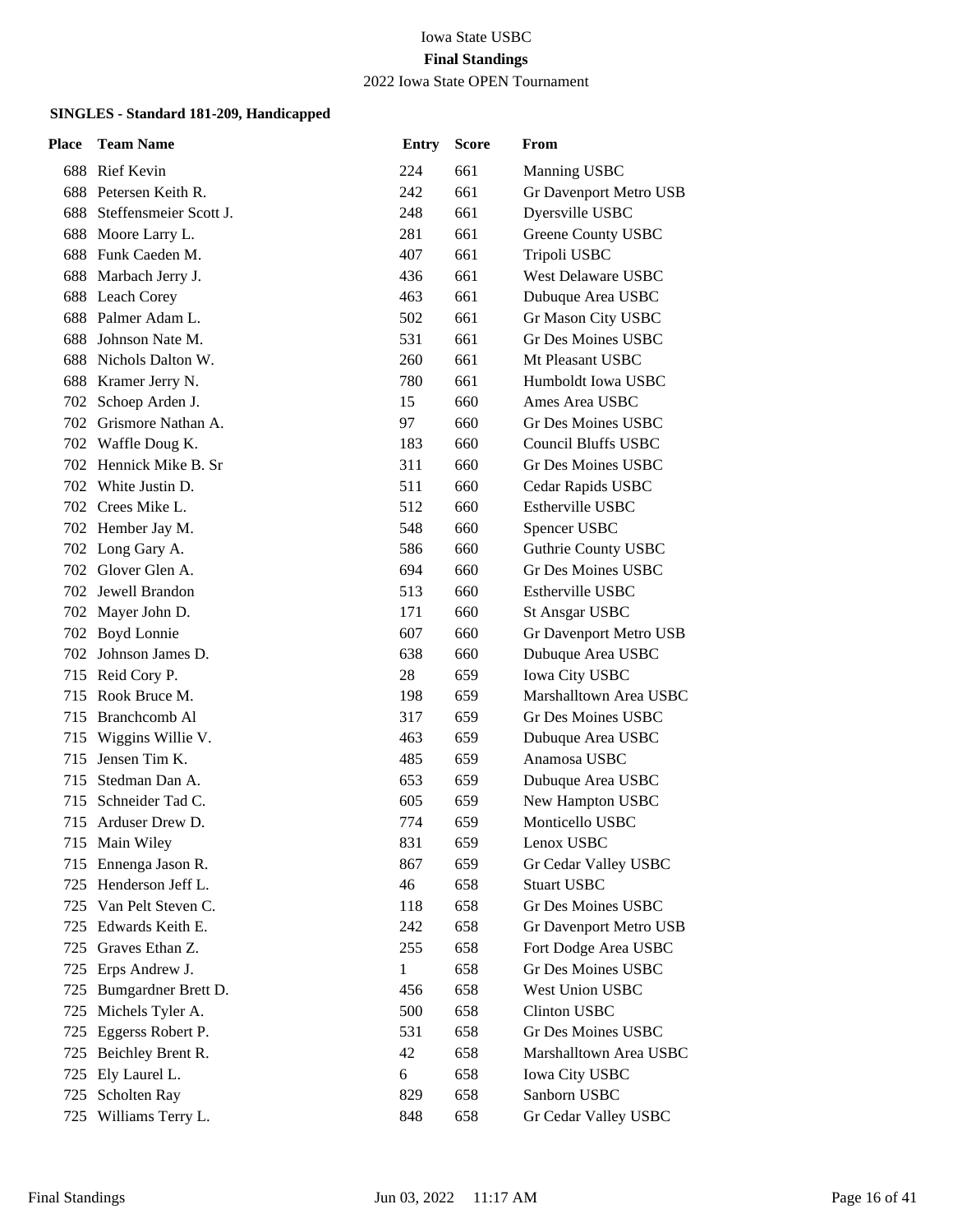2022 Iowa State OPEN Tournament

| Place | <b>Team Name</b>          | <b>Entry</b> | <b>Score</b> | From                        |
|-------|---------------------------|--------------|--------------|-----------------------------|
| 725   | Albers Todd K.            | 861          | 658          | Gr Cedar Valley USBC        |
|       | 738 Elliott Craig S.      | 41           | 657          | Ames Area USBC              |
| 738   | Wernick Brian P.          | 200          | 657          | Camanche USBC               |
| 738   | Shannon Michael S.        | 220          | 657          | <b>Burlington Area USBC</b> |
| 738   | <b>Phillips Greg</b>      | 231          | 657          | <b>Gr Des Moines USBC</b>   |
| 738   | Kammerer Tim L.           | 417          | 657          | Red Oak USBC                |
| 738   | Clayton Jason S.          | 422          | 657          | <b>Iowa City USBC</b>       |
|       | 738 Lowary Mike D.        | 489          | 657          | <b>Burlington Area USBC</b> |
|       | 738 Long Chris            | 585          | 657          | <b>Guthrie County USBC</b>  |
| 738   | Jacobsen Harry R.         | 634          | 657          | <b>Gr Des Moines USBC</b>   |
| 738   | Greenwood Russ E.         | 229          | 657          | Gr Des Moines USBC          |
| 748   | Sturtz Wayne A.           | 46           | 656          | <b>Stuart USBC</b>          |
|       | 748 Moore Kevin M.        | 94           | 656          | Gr Des Moines USBC          |
| 748   | Brown Donald Butch R.     | 498          | 656          | <b>Gr Des Moines USBC</b>   |
| 748   | Wax John R.               | 501          | 656          | Jasper County USBC          |
|       | 748 Eischeid Frank G.     | 536          | 656          | Manning USBC                |
|       | 748 Holliday Dustin R.    | 750          | 656          | Muscatine USBC              |
|       | 748 Pospisal Andrew L.    | 795          | 656          | Ames Area USBC              |
|       | 748 Riggen Michael T.     | 903          | 656          | Pella USBC                  |
|       | 748 Rouse Rayce           | 298          | 656          | Cedar Rapids USBC           |
|       | 748 Cunningham Kenneth R. | 607          | 656          | Gr Davenport Metro USB      |
| 758   | Olson Tyler J.            | 40           | 655          | Ames Area USBC              |
|       | 758 Kelso Michael E.      | 76           | 655          | <b>Burlington Area USBC</b> |
|       | 758 Payne Thomas L.       | 134          | 655          | Gr Mason City USBC          |
|       | 758 Oswald Paul J.        | 881          | 655          | Monticello USBC             |
|       | 758 Graham Patrick D.     | 689          | 655          | Ottumwa Area USBC           |
|       | 758 Powers Gary R.        | 27           | 655          | <b>Council Bluffs USBC</b>  |
| 758   | Medearis Hal K.           | 26           | 655          | Council Bluffs USBC         |
| 758   | Nelson Bret J.            | 712          | 655          | Cedar Rapids USBC           |
|       | 766 Galle Brian G.        | 67           | 654          | Dubuque Area USBC           |
|       | 766 Pentico Ronald G.     | 186          | 654          | Gr Des Moines USBC          |
|       | 766 Terranova Logan D.    | 190          | 654          | Fort Dodge Area USBC        |
|       | 766 Nyenhuis Chris M.     | 242          | 654          | Gr Davenport Metro USB      |
|       | 766 Gwennap Kenneth D.    | 473          | 654          | Council Bluffs USBC         |
|       | 766 Kuntz Derek E.        | 525          | 654          | Monticello USBC             |
|       | 766 Moyer Kelly L.        | 299          | 654          | Cedar Rapids USBC           |
|       | 766 Bryan Gary            | 662          | 654          | Gr Des Moines USBC          |
|       | 766 Caspers Brett A.      | 712          | 654          | Cedar Rapids USBC           |
|       | 766 Hansen Kevin J.       | 847          | 654          | Gr Cedar Valley USBC        |
| 776   | Sheets Zachary S.         | 255          | 653          | Fort Dodge Area USBC        |
|       | 776 Ashbrook Russ A.      | 367          | 653          | Fort Dodge Area USBC        |
| 776   | Meyer Bernie M.           | 515          | 653          | Estherville USBC            |
| 776   | Mathes Haley J.           | 660          | 653          | Gr Des Moines USBC          |
| 776   | Smith Steve J.            | 513          | 653          | Estherville USBC            |
|       | 776 Rousselow Aaron D.    | 888          | 653          | Gr Cedar Valley USBC        |
|       | 776 Dubois Adam M.        | 903          | 653          | Pella USBC                  |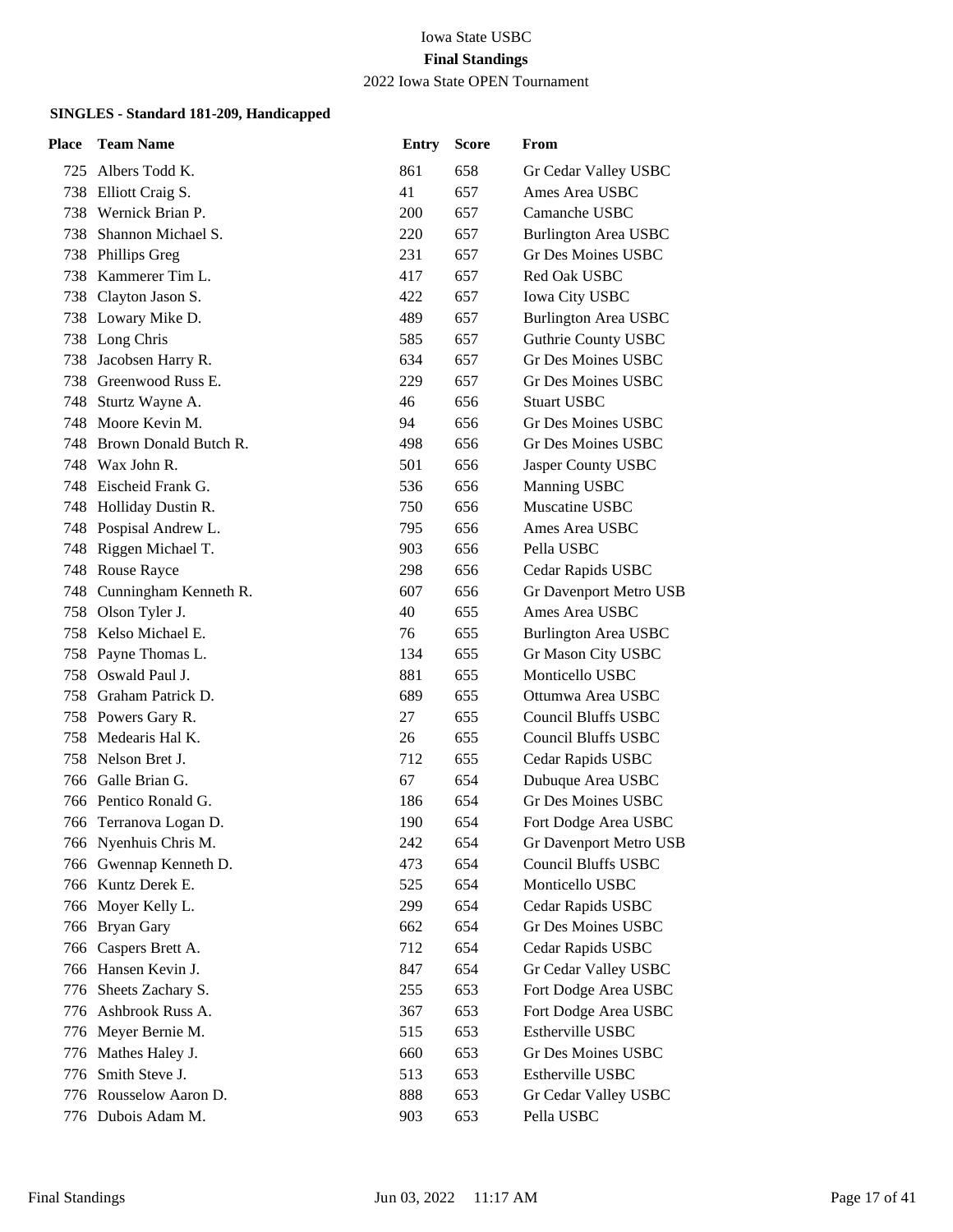### 2022 Iowa State OPEN Tournament

| Place | <b>Team Name</b>           | <b>Entry</b> | <b>Score</b> | From                         |
|-------|----------------------------|--------------|--------------|------------------------------|
|       | 776 Hedrick Casey T.       | 726          | 653          | Dubuque Area USBC            |
|       | 776 Weber Randall C.       | 639          | 653          | Bellevue USBC                |
|       | 776 Bushore Alexandra M.   | 767          | 653          | Ames Area USBC               |
|       | 786 Riddle Chris M. Sr     | 63           | 652          | <b>Iowa City USBC</b>        |
|       | 786 Kedley Jacob M.        | 239          | 652          | Gr Davenport Metro USB       |
|       | 786 Woerdehoff James A. SR | 243          | 652          | Gr Davenport Metro USB       |
|       | 786 Riesberg Eunice L.     | 688          | 652          | Grundy Center USBC           |
|       | 786 Ringier Cory A.        | 736          | 652          | Gr Davenport Metro USB       |
|       | 786 Baines Dillon P.       | 618          | 652          | <b>Iowa Great Lakes USBC</b> |
|       | 786 Boone Thomas D.        | 778          | 652          | Gr Mason City USBC           |
|       | 786 Sackett Kirk E.        | 797          | 652          | Gr Des Moines USBC           |
|       | 786 Lewis Timothy C.       | 756          | 652          | Gr Mason City USBC           |
|       | 795 Mitchell Trelys H. Jr  | 148          | 651          | Cedar Rapids USBC            |
|       | 795 Walker Kelsey C.       | 316          | 651          | Gr Des Moines USBC           |
|       | 795 Swanson Mark A.        | 540          | 651          | Marshalltown Area USBC       |
|       | 795 Zenkovich Patrick J.   | 548          | 651          | Spencer USBC                 |
|       | 795 Watson James P.        | 308          | 651          | Gr Des Moines USBC           |
|       | 795 Konen Mickey P.        | 131          | 651          | Gr Des Moines USBC           |
|       | 795 Frye Mark S.           | 644          | 651          | Muscatine USBC               |
|       | 802 Houghton Glenn L. Jr   | 91           | 650          | <b>Gr Des Moines USBC</b>    |
|       | 802 Vogt Cameron J.        | 196          | 650          | Cedar Rapids USBC            |
|       | 802 Bebout Justin S.       | 243          | 650          | Gr Davenport Metro USB       |
|       | 802 Davison Joel R.        | 327          | 650          | Maquoketa USBC               |
|       | 802 Heick Dalton P.        | 421          | 650          | Iowa City USBC               |
|       | 802 Beck Brandon R.        | 633          | 650          | Gr Des Moines USBC           |
|       | 802 Meyers Larry D.        | 683          | 650          | Fort Dodge Area USBC         |
|       | 802 Mallon Lonnie L.       | 889          | 650          | Gr Cedar Valley USBC         |
|       | 802 Pieper Erin N.         | 445          | 650          | <b>Iowa City USBC</b>        |
|       | 802 Lewis Jerome T.        | 655          | 650          | <b>Gr Des Moines USBC</b>    |
|       | 802 Schulze Dennis E.      | 144          | 650          | Cedar Rapids USBC            |
|       | 802 Wilke Petra            | 48           | 650          | <b>Clinton USBC</b>          |
|       | 802 Roloff Brent R.        | 14           | 650          | Independence USBC            |
|       | 802 Sealine Douglas D.     | 824          | 650          | <b>Boone County USBC</b>     |
|       | 816 Harrison Terry W.      | 45           | 649          | <b>Stuart USBC</b>           |
|       | 816 Fuller Bill J.         | 279          | 649          | Cedar Rapids USBC            |
|       | 816 Backus Mark L.         | 530          | 649          | <b>Gr Des Moines USBC</b>    |
|       | 816 Steffen Tom J.         | 601          | 649          | New Hampton USBC             |
|       | 816 Jessup Steven M.       | 687          | 649          | Grundy Center USBC           |
|       | 816 Cheers Alexander B.    | 478          | 649          | <b>Creston USBC</b>          |
|       | 816 Doy Nick J.            | 557          | 649          | Muscatine USBC               |
| 823   | Johnson Shane A.           | 120          | 648          | <b>Iowa City USBC</b>        |
| 823   | Shaull Curtis A.           | 150          | 648          | Cedar Rapids USBC            |
| 823   | Dixon David C.             | 214          | 648          | <b>Burlington Area USBC</b>  |
|       | 823 Fenner Clarence S.     | 317          | 648          | Gr Des Moines USBC           |
|       | 823 Brink Nick G.          | 340          | 648          | Waukon USBC                  |
|       | 823 Boege Nathan           | 428          | 648          | Grundy Center USBC           |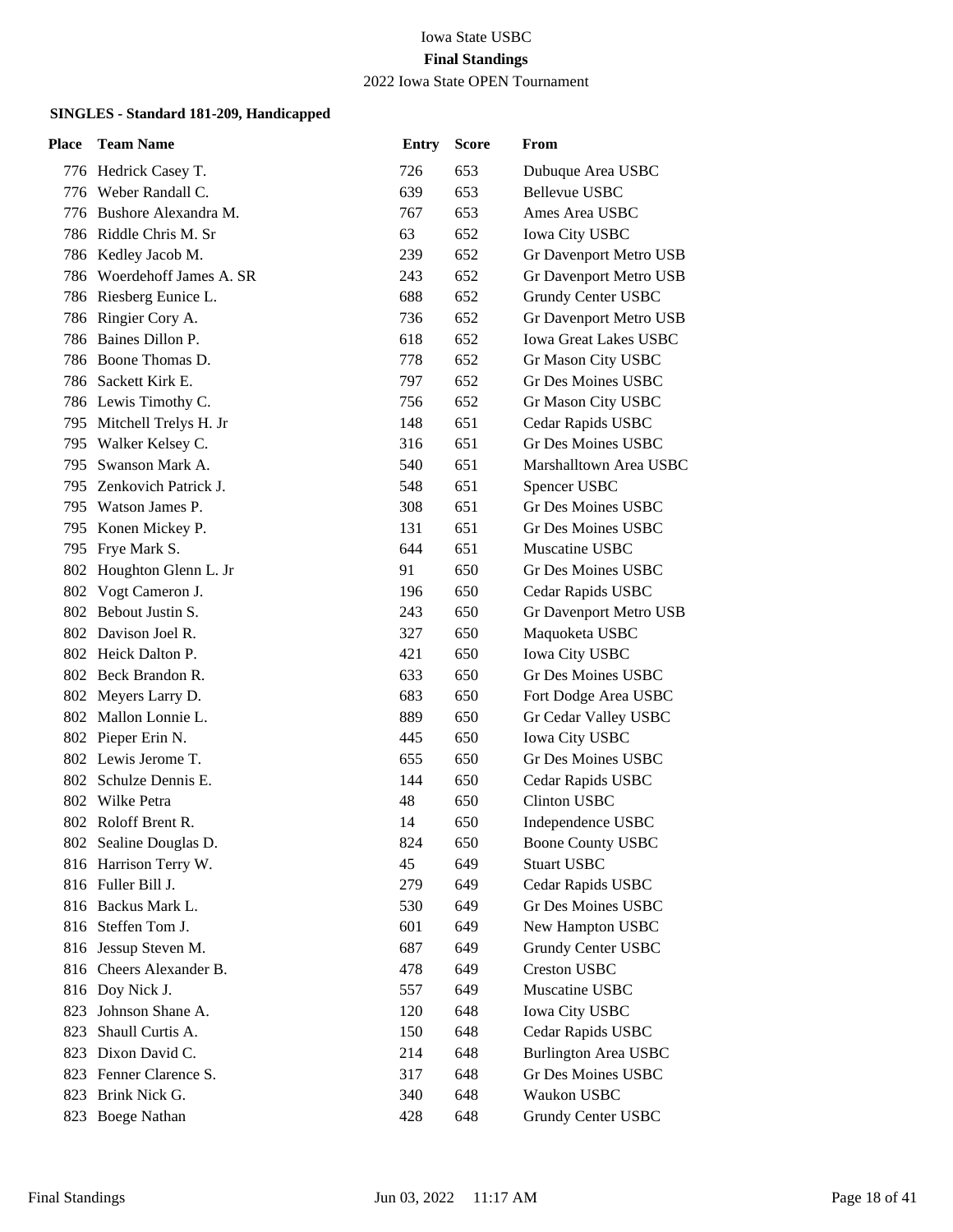2022 Iowa State OPEN Tournament

| Place | <b>Team Name</b>          | <b>Entry</b> | <b>Score</b> | From                        |
|-------|---------------------------|--------------|--------------|-----------------------------|
|       | 823 Blough Jeff           | 498          | 648          | Gr Des Moines USBC          |
|       | 823 Kinrade Scott M.      | 511          | 648          | Cedar Rapids USBC           |
| 823   | Dilks W. Bryan            | 685          | 648          | Gr Des Moines USBC          |
| 823   | Anderson Bret W.          | 576          | 648          | Greene County USBC          |
|       | 823 Ross Robert E.        | 572          | 648          | Greene County USBC          |
| 823   | Boysen Ross H.            | 800          | 648          | Forest City USBC            |
| 823   | Kelly Ian M.              | 781          | 648          | Cedar Rapids USBC           |
| 823   | Danner Clayton L.         | 127          | 648          | Sigourney USBC              |
|       | 823 Frost John D.         | 26           | 648          | <b>Council Bluffs USBC</b>  |
| 823   | Jump Gregory N.           | 856          | 648          | Gr Cedar Valley USBC        |
| 823   | Ryan Thomas J.            | 814          | 648          | Marshalltown Area USBC      |
|       | 840 Venteicher Brian J.   | 20           | 647          | Gr Mason City USBC          |
|       | 840 Funk Ryan             | 399          | 647          | Tripoli USBC                |
|       | 840 Miell Bret            | 510          | 647          | Cedar Rapids USBC           |
|       | 840 Kilts Gerald S.       | 102          | 647          | Cedar Rapids USBC           |
|       | 840 Wagner Dell G.        | 559          | 647          | Muscatine USBC              |
|       | 840 Renfeldt Tyler        | 657          | 647          | Gr Des Moines USBC          |
|       | 840 Ackerman Joseph M. Jr | 552          | 647          | Spencer USBC                |
| 840   | Ash Todd L.               | 74           | 647          | <b>Burlington Area USBC</b> |
|       | 840 Huffman Daniel J.     | 600          | 647          | New Hampton USBC            |
|       | 849 Lasack Wayne M.       | 10           | 646          | Anamosa USBC                |
|       | 849 Fisher Jesse J.       | 94           | 646          | <b>Gr Des Moines USBC</b>   |
|       | 849 Reighard Brian        | 240          | 646          | De Witt USBC                |
|       | 849 Keeney Richard M.     | 312          | 646          | Gr Des Moines USBC          |
|       | 849 Kunkle Brian          | 438          | 646          | Oelwein USBC                |
|       | 849 Bussell David J.      | 548          | 646          | Spencer USBC                |
| 849   | Albertson Earl IV         | 634          | 646          | Gr Des Moines USBC          |
|       | 849 Wilson Jason D.       | 688          | 646          | Grundy Center USBC          |
|       | 849 Proffitt Logan        | 42           | 646          | Marshalltown Area USBC      |
| 849   | Dunning William Sr        | 695          | 646          | Keokuk USBC                 |
| 849   | Wilson Kevin M.           | 886          | 646          | Gr Cedar Valley USBC        |
| 849   | Cole Dixon G.             | 534          | 646          | Manning USBC                |
| 849.  | Jass Kendall R.           | 691          | 646          | Ottumwa Area USBC           |
| 849   | Price Mike C.             | 31           | 646          | <b>Gr Des Moines USBC</b>   |
| 863   | Hansel Troy J.            | 37           | 645          | Gr Siouxland USBC           |
| 863   | Dunn James D.             | 183          | 645          | <b>Council Bluffs USBC</b>  |
|       | 863 Bohr Brian L.         | 348          | 645          | Waukon USBC                 |
| 863   | Alachniewicz Todd         | 367          | 645          | Fort Dodge Area USBC        |
| 863   | Fults Luke G.             | 669          | 645          | Jasper County USBC          |
| 863   | Jensen Brian L.           | 514          | 645          | Estherville USBC            |
| 863   | Maxwell Ryan J.           | 652          | 645          | Dubuque Area USBC           |
| 863   | Blackwell Brandon L.      | 758          | 645          | Cedar Rapids USBC           |
| 863   | Schultes Tony J.          | 539          | 645          | Manning USBC                |
| 863   | Dornbush Brian R.         | 48           | 645          | <b>Clinton USBC</b>         |
|       | 863 Clark Mike D.         | 492          | 645          | Sigourney USBC              |
|       | 863 Farrell Richard P.    | 338          | 645          | Maquoketa USBC              |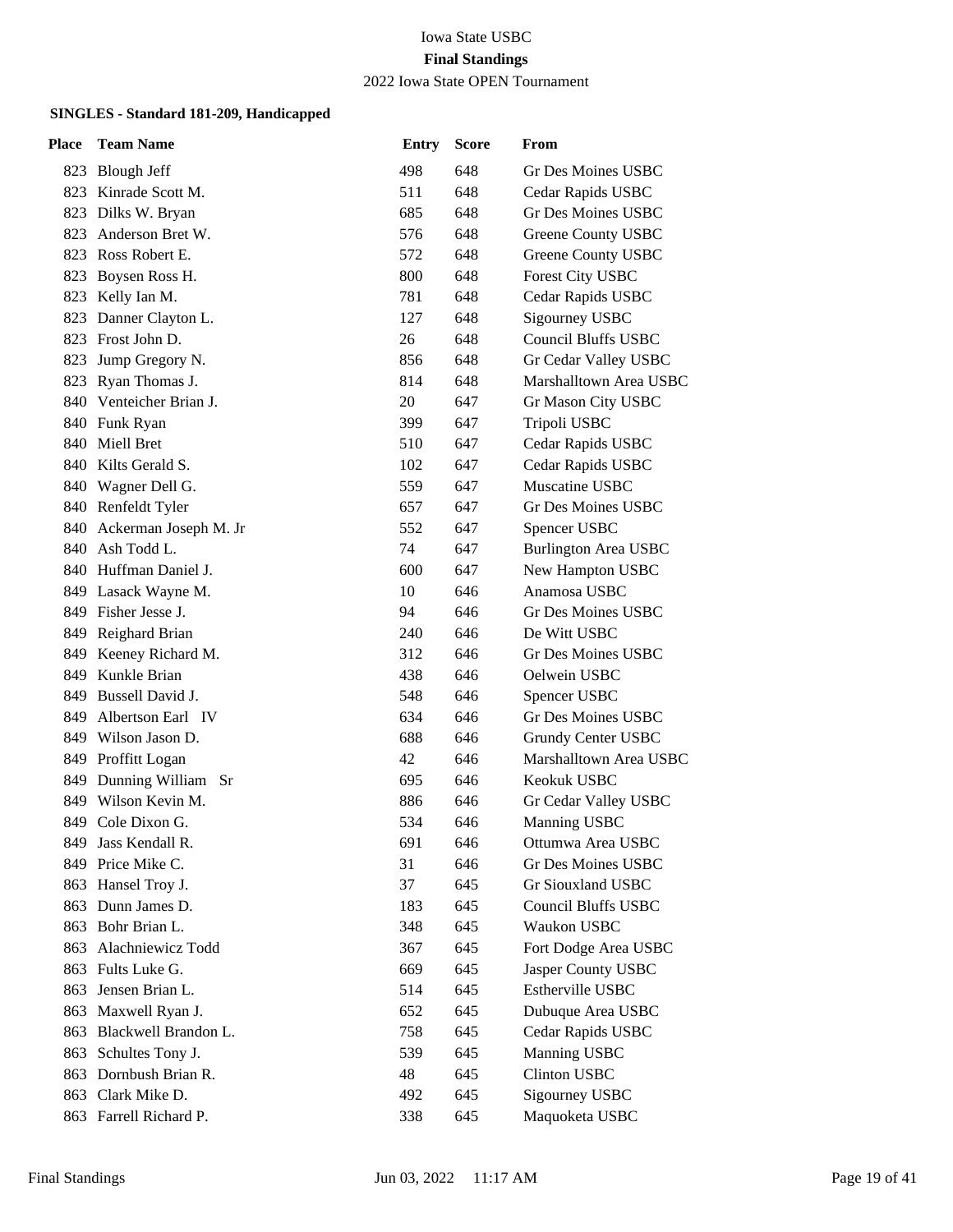### 2022 Iowa State OPEN Tournament

| Place | <b>Team Name</b>           | <b>Entry</b> | <b>Score</b> | From                        |
|-------|----------------------------|--------------|--------------|-----------------------------|
|       | 875 Coffman Steven H.      | 114          | 644          | Gr Des Moines USBC          |
|       | 875 Homeyer Cody           | 180          | 644          | <b>Belmond USBC</b>         |
| 875   | Nisser Steve D.            | 531          | 644          | Gr Des Moines USBC          |
|       | 875 Robinson Randy A.      | 577          | 644          | Gr Mason City USBC          |
| 875   | Kiddoo Dustin R.           | 642          | 644          | Muscatine USBC              |
| 875   | Elwick Andrew M.           | 711          | 644          | Cedar Rapids USBC           |
| 875   | Casillas Jerri R.          | 885          | 644          | Gr Cedar Valley USBC        |
|       | 875 Miller Jeffrey D.      | 899          | 644          | Dubuque Area USBC           |
|       | 875 Christensen Casey J.   | 823          | 644          | Cedar Rapids USBC           |
|       | 875 Zilmer Ashley L.       | 272          | 644          | Gr Des Moines USBC          |
| 875   | Carrier-Gonzalez Shelby D. | 606          | 644          | Gr Davenport Metro USB      |
|       | 875 Gliem Richard          | 282          | 644          | Greene County USBC          |
|       | 875 Horsfall Timothy J.    | 846          | 644          | Gr Cedar Valley USBC        |
| 888   | Thayer Mark E.             | 177          | 643          | <b>Belmond USBC</b>         |
| 888   | Daniels Alyssa L.          | 185          | 643          | Gr Des Moines USBC          |
|       | 888 Henry Richard L.       | 256          | 643          | Fort Dodge Area USBC        |
|       | 888 Weidemann Scott R.     | 457          | 643          | West Union USBC             |
|       | 888 Clark James A.         | 633          | 643          | Gr Des Moines USBC          |
|       | 888 Danner Travis L.       | 127          | 643          | Sigourney USBC              |
|       | 888 Holland Timothy J.     | 632          | 643          | Gr Des Moines USBC          |
|       | 888 Sorenson Douglas J.    | 529          | 643          | Gr Mason City USBC          |
|       | 896 Zell Todd N.           | 63           | 642          | <b>Iowa City USBC</b>       |
|       | 896 Cannon Tom A.          | 233          | 642          | <b>Atlantic USBC</b>        |
|       | 896 Thurm Jennifer J.      | 400          | 642          | Tripoli USBC                |
|       | 896 Walsted Dan J.         | 762          | 642          | Gr Des Moines USBC          |
|       | 896 Canby Anthony L.       | 268          | 642          | Mt Pleasant USBC            |
|       | 896 Adams Kory D.          | 356          | 642          | Stacyville USBC             |
|       | 896 Kruse Jerry L. Jr      | 645          | 642          | Muscatine USBC              |
|       | 896 Shoafstall Terrance M. | 778          | 642          | Gr Mason City USBC          |
|       | 896 Brandt Ivan V.         | 862          | 642          | Gr Cedar Valley USBC        |
| 905   | Bewley Tim L.              | 76           | 641          | <b>Burlington Area USBC</b> |
|       | 905 Engel James T.         | 216          | 641          | <b>Burlington Area USBC</b> |
|       | 905 Rettig Thomas L.       | 220          | 641          | <b>Burlington Area USBC</b> |
| 905   | Lombard Gary A.            | 370          | 641          | Fort Dodge Area USBC        |
| 905   | Kramer Austin H.           | 388          | 641          | Dubuque Area USBC           |
|       | 905 Hackathorn Adam G.     | 670          | 641          | Jasper County USBC          |
|       | 905 Schuur Logan           | 805          | 641          | Fort Dodge Area USBC        |
|       | 905 Roberson Aaron D.      | 564          | 641          | Muscatine USBC              |
| 905   | Hannemann Jeffrey T.       | 663          | 641          | Gr Des Moines USBC          |
| 905   | Jackson Rodney R.          | 649          | 641          | Cedar Rapids USBC           |
| 905   | Brandt Jack L.             | 862          | 641          | Gr Cedar Valley USBC        |
|       | 916 Van Andel Rusty L.     | 12           | 640          | <b>Gr Des Moines USBC</b>   |
|       | 916 Bartlett Sarah         | 164          | 640          | <b>Council Bluffs USBC</b>  |
|       | 916 Kooi Danniel J.        | 200          | 640          | Camanche USBC               |
|       | 916 Allen Adam J.          | 224          | 640          | Manning USBC                |
|       | 916 Abben Steven W.        | 374          | 640          | Gr Mason City USBC          |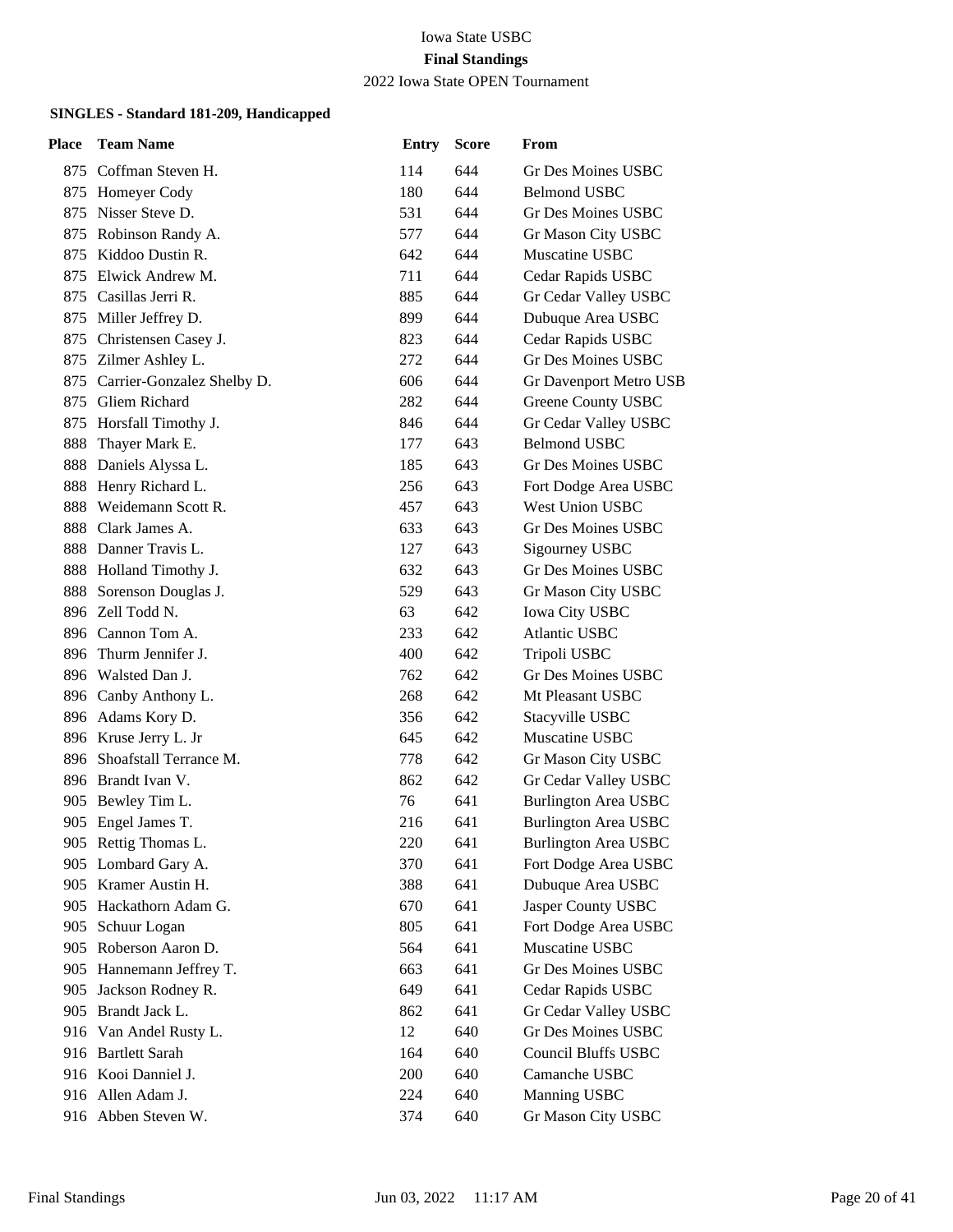2022 Iowa State OPEN Tournament

| Place | <b>Team Name</b>              | <b>Entry</b> | <b>Score</b> | From                        |
|-------|-------------------------------|--------------|--------------|-----------------------------|
|       | 916 Blum Rodger V.            | 486          | 640          | Anamosa USBC                |
|       | 916 Hiles Cory J.             | 568          | 640          | Greene County USBC          |
|       | 916 Lawrence Kris E.          | 725          | 640          | <b>Clinton USBC</b>         |
|       | 916 Blackwell Garrett J.      | 758          | 640          | Cedar Rapids USBC           |
|       | 925 Cockburn Jim              | 101          | 639          | Greenfield USBC             |
|       | 925 Calkins Craig             | 119          | 639          | <b>Iowa City USBC</b>       |
|       | 925 Decker Ryan R.            | 182          | 639          | Independence USBC           |
|       | 925 Fagan Adam S.             | 332          | 639          | Maquoketa USBC              |
|       | 925 Huisman Jesse D.          | 687          | 639          | Grundy Center USBC          |
|       | 925 Helton Alexander D.       | 721          | 639          | Fort Dodge Area USBC        |
| 925   | Shaffer Kevin M.              | 881          | 639          | Monticello USBC             |
|       | 925 Nelson Kevin A.           | 891          | 639          | Gr Cedar Valley USBC        |
|       | 925 Kirchhoff Kyle M.         | 406          | 639          | Tripoli USBC                |
| 925   | Rogers Greg                   | 432          | 639          | West Delaware USBC          |
| 925   | Boone Daniel J.               | 787          | 639          | <b>Gr Des Moines USBC</b>   |
|       | 925 Kacena Joshua T.          | 806          | 639          | Cedar Rapids USBC           |
|       | 925 Kolpin Rick D.            | 9            | 639          | Sioux Rapids-Alta USBC      |
|       | 925 Dixon Brandon S.          | 222          | 639          | <b>Burlington Area USBC</b> |
|       | 925 Keller Richard J.         | 557          | 639          | Muscatine USBC              |
|       | 925 Grapp Joshua E.           | 851          | 639          | Gr Cedar Valley USBC        |
|       | 941 Redmond D'Carlos L.       | 278          | 638          | Cedar Rapids USBC           |
| 941   | Elam James B.                 | 416          | 638          | Gr Davenport Metro USB      |
| 941   | Quakenbush Austin M.          | 471          | 638          | <b>Council Bluffs USBC</b>  |
|       | 941 Knutson Michael B.        | 540          | 638          | Marshalltown Area USBC      |
|       | 941 Christie Brad J.          | 624          | 638          | Carroll Area USBC           |
| 941   | <b>Stefl Dave</b>             | 687          | 638          | Grundy Center USBC          |
| 941   | Watts John J.                 | 127          | 638          | Sigourney USBC              |
|       | 941 Ellis Tom A.              | 154          | 638          | Gr Des Moines USBC          |
|       | 941 Richmond Jeremiah 'Jp' P. | 844          | 638          | Gr Cedar Valley USBC        |
|       | 950 Knop Chad A.              | 40           | 637          | Ames Area USBC              |
| 950.  | Meierotto Dustin L.           | 90           | 637          | North Lee County USBC       |
|       | 950 Norris Rick E.            | 314          | 637          | <b>Gr Des Moines USBC</b>   |
|       | 950 Olsen Michael R.          | 331          | 637          | Maquoketa USBC              |
|       | 950 Ryner Mike L.             | 374          | 637          | Gr Mason City USBC          |
|       | 950 Rader Gary D.             | 402          | 637          | Tripoli USBC                |
|       | 950 Begalske Arlin A.         | 459          | 637          | West Union USBC             |
|       | 950 Chitty Cody D.            | 704          | 637          | Gr Des Moines USBC          |
|       | 950 Fisher Benjamin           | 740          | 637          | Ames Area USBC              |
| 950   | Mitchell Jerry                | 294          | 637          | Charles City USBC           |
| 950   | Begalske Ryan A.              | 887          | 637          | Gr Cedar Valley USBC        |
| 950   | Janning Mitch                 | 537          | 637          | Manning USBC                |
| 950   | Schmitt Verne                 | 257          | 637          | Mt Pleasant USBC            |
|       | 950 Feldman Don E.            | 645          | 637          | Muscatine USBC              |
|       | 950 Ruckman Shawn E.          | 54           | 637          | Ottumwa Area USBC           |
| 950   | Sickels Ralph                 | 691          | 637          | Ottumwa Area USBC           |
| 966   | Waugh James R.                | 243          | 636          | Gr Davenport Metro USB      |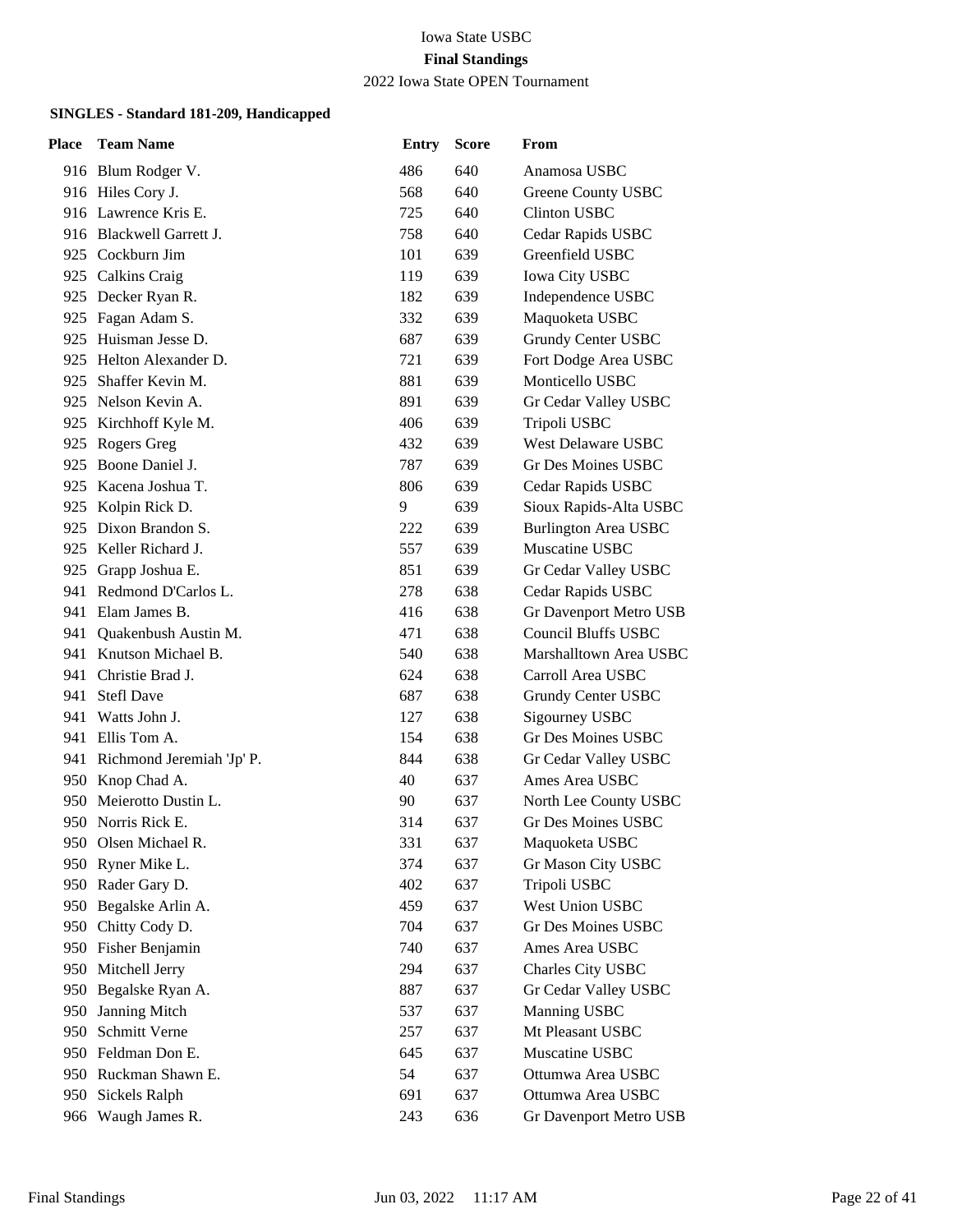2022 Iowa State OPEN Tournament

| <b>Place</b> | <b>Team Name</b>         | <b>Entry</b> | <b>Score</b> | From                        |
|--------------|--------------------------|--------------|--------------|-----------------------------|
|              | 966 Turner Dale R.       | 304          | 636          | Muscatine USBC              |
|              | 966 Huff Aaron L.        | 378          | 636          | Gr Mason City USBC          |
|              | 966 Berkhoudt Russ J.    | 561          | 636          | Muscatine USBC              |
|              | 966 Bahl Eric A.         | 637          | 636          | Cedar Rapids USBC           |
|              | 966 Greve Karl A.        | 718          | 636          | Camanche USBC               |
|              | 966 Ruba Daniel P.       | 730          | 636          | Dubuque Area USBC           |
|              | 966 Graap Holly L.       | 736          | 636          | Gr Davenport Metro USB      |
|              | 966 Moore Travis A.      | 723          | 636          | Fort Dodge Area USBC        |
|              | 966 Stahowick Thomas H.  | 787          | 636          | <b>Gr Des Moines USBC</b>   |
|              | 966 Berlin Scott M.      | 562          | 636          | Muscatine USBC              |
|              | 966 Nelson Lucas L.      | 356          | 636          | Stacyville USBC             |
|              | 966 Frelund Tom W.       | 705          | 636          | <b>Gr Des Moines USBC</b>   |
|              | 966 Benge Matthew A.     | 23           | 636          | Cedar Rapids USBC           |
|              | 980 Wear Draven M.       | 50           | 635          | Gr Des Moines USBC          |
|              | 980 Dresden Doug R.      | 52           | 635          | Keokuk USBC                 |
|              | 980 Bries Kristopher     | 152          | 635          | Cedar Rapids USBC           |
|              | 980 Scheibe Zach T.      | 329          | 635          | Maquoketa USBC              |
|              | 980 Lindstrom Bob C.     | 334          | 635          | Maquoketa USBC              |
|              | 980 Dotson Jerrod J.     | 337          | 635          | Maquoketa USBC              |
| 980-         | Averhoff Forry E.        | 343          | 635          | Waukon USBC                 |
|              | 980 Becker Paul L.       | 368          | 635          | Fort Dodge Area USBC        |
|              | 980 Ertz Aaron M.        | 489          | 635          | <b>Burlington Area USBC</b> |
|              | 980 Purdy Gary L. Jr     | 493          | 635          | Sigourney USBC              |
|              | 980 Whitcher Dalton M.   | 553          | 635          | Red Oak USBC                |
|              | 980 Meyer Joseph         | 514          | 635          | <b>Estherville USBC</b>     |
| 980          | Steele Eli C.            | 313          | 635          | Gr Des Moines USBC          |
|              | 980 Reiland Rick         | 720          | 635          | Fort Dodge Area USBC        |
| 980.         | Adams Kenneth P.         | 356          | 635          | Stacyville USBC             |
|              | 980 Bruns Norman K.      | 492          | 635          | Sigourney USBC              |
|              | 980 Stanley Elizabeth C. | 154          | 635          | Gr Des Moines USBC          |
|              | 980 Lustig Tom A.        | 529          | 635          | Gr Mason City USBC          |
|              | 980 Luloff Joe D.        | 857          | 635          | Gr Cedar Valley USBC        |
|              | 999 Hayden Dominic M.    | 114          | 634          | Gr Des Moines USBC          |
| 999          | Hammel Douglas N.        | 123          | 634          | Keokuk USBC                 |
| 999          | Forcht Andrew S.         | 158          | 634          | <b>Stuart USBC</b>          |
| 999          | Bollman Dennis D.        | 400          | 634          | Tripoli USBC                |
| 999          | Althaus Luke P.          | 470          | 634          | Dubuque Area USBC           |
| 999          | Traylor James T. III     | 472          | 634          | <b>Council Bluffs USBC</b>  |
| 999          | Fry Mike D. Jr           | 750          | 634          | Muscatine USBC              |
| 999          | Edwards Sanford (Alan)   | 760          | 634          | De Witt USBC                |
| 999          | Krieger Andrew J.        | 572          | 634          | <b>Greene County USBC</b>   |
| 999          | Rohwedder Kenneth N.     | 564          | 634          | Muscatine USBC              |
| 999          | Cameron Craig R.         | 14           | 634          | Independence USBC           |
| 999          | Graybill Gary W.         | 26           | 634          | Council Bluffs USBC         |
| 999          | Harn Jim M.              | 847          | 634          | Gr Cedar Valley USBC        |
| 999          | Edgington Todd E.        | 874          | 634          | Gr Cedar Valley USBC        |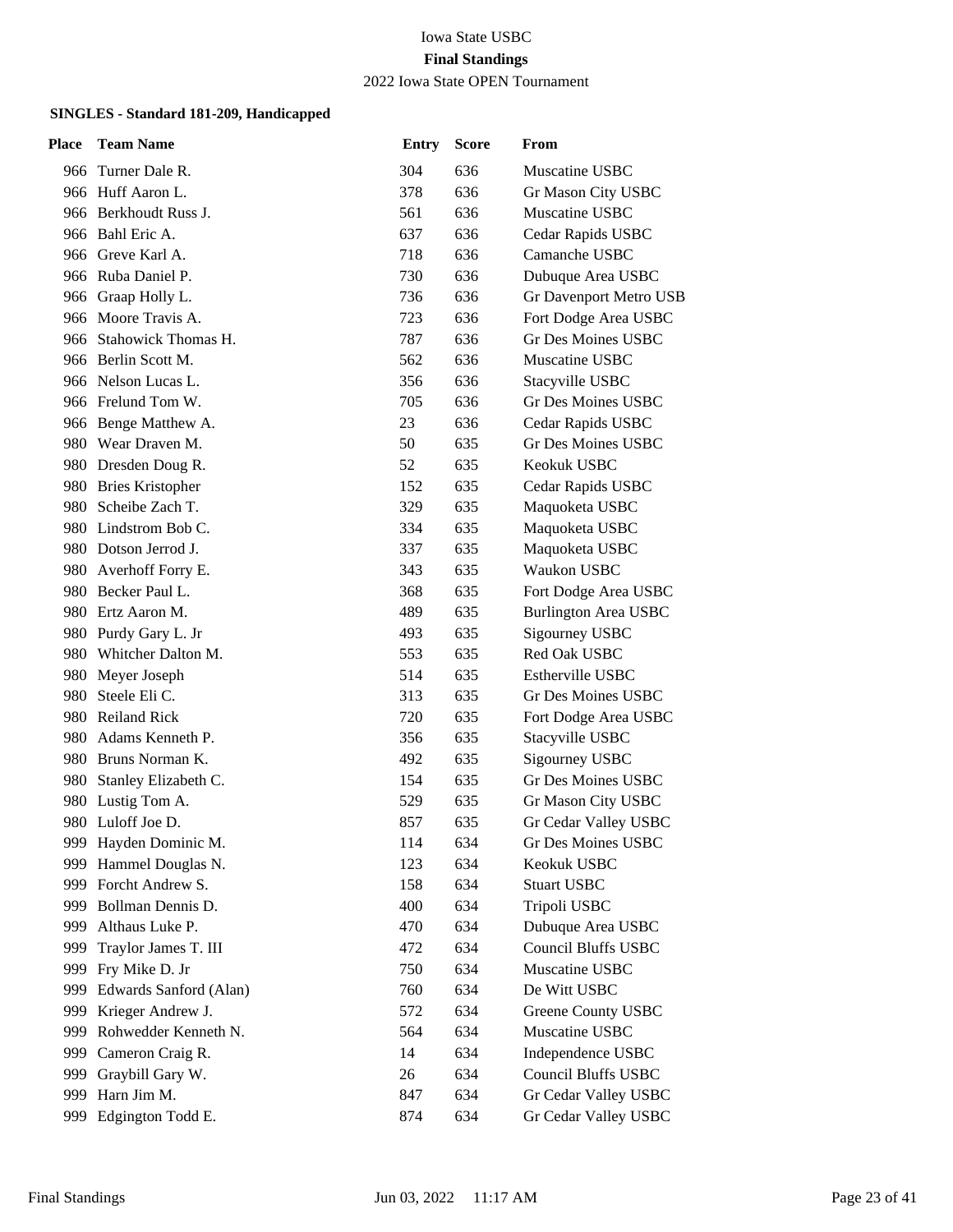#### 2022 Iowa State OPEN Tournament

| Place | <b>Team Name</b>               | <b>Entry</b> | <b>Score</b> | From                        |
|-------|--------------------------------|--------------|--------------|-----------------------------|
| 1013  | Glick Steve W.                 | 55           | 633          | Ottumwa Area USBC           |
| 1013  | Trcka Tom F. Jr                | 60           | 633          | Cedar Rapids USBC           |
| 1013  | <b>Severson Dave</b>           | 120          | 633          | <b>Iowa City USBC</b>       |
|       | 1013 Waddell Chad A.           | 158          | 633          | <b>Stuart USBC</b>          |
| 1013  | Stanley Dave B.                | 433          | 633          | West Delaware USBC          |
|       | 1013 Mullane Brad J.           | 450          | 633          | <b>Iowa City USBC</b>       |
|       | 1013 Hudson Carter J.          | 819          | 633          | Camanche USBC               |
|       | 1013 Smith Logan A.            | 219          | 633          | <b>Burlington Area USBC</b> |
|       | 1013 Hershey Joshuwa           | 524          | 633          | Independence USBC           |
|       | 1013 DeJesus Anthony           | 223          | 633          | <b>Burlington Area USBC</b> |
|       | 1023 Eastwood Chad A.          | 68           | 632          | Fort Dodge Area USBC        |
|       | 1023 Core Ryan M.              | 86           | 632          | Cedar Rapids USBC           |
|       | 1023 Irvin Victor D.           | 95           | 632          | <b>Gr Des Moines USBC</b>   |
| 1023  | Sankey Kurtis                  | 117          | 632          | Gr Des Moines USBC          |
| 1023  | Blakeman David M.              | 289          | 632          | Dubuque Area USBC           |
|       | 1023 Gilge Kenneth B.          | 589          | 632          | <b>Guthrie County USBC</b>  |
|       | 1023 Brookins Dalton H.        | 92           | 632          | <b>Gr Des Moines USBC</b>   |
|       | 1023 Waltz Shane M.            | 715          | 632          | Gr Cedar Valley USBC        |
|       | 1023 Pillard Scott A.          | 783          | 632          | Dubuque Area USBC           |
|       | 1023 Morgan Tia M.             | 812          | 632          | Ames Area USBC              |
|       | 1033 Fishnick Eric M.          | 12           | 631          | Gr Des Moines USBC          |
|       | 1033 McDowell Don E.           | 110          | 631          | <b>Iowa City USBC</b>       |
|       | 1033 Corsello James J. Jr      | 133          | 631          | Gr Mason City USBC          |
|       | 1033 Foster Michael A.         | 216          | 631          | <b>Burlington Area USBC</b> |
|       | 1033 Bak Brian D.              | 224          | 631          | Manning USBC                |
| 1033  | Suhr Christopher A.            | 419          | 631          | Cedar Rapids USBC           |
| 1033  | Smith Susan A.                 | 647          | 631          | Eldora USBC                 |
|       | 1033 Ahmann Robert J.          | 763          | 631          | Bellevue USBC               |
|       | 1033 Summers J R W.            | 899          | 631          | Dubuque Area USBC           |
|       | 1033 Dohrmann Dana R.          | 578          | 631          | Gr Mason City USBC          |
| 1033  | Wagner Garry L.                | 285          | 631          | Cedar Rapids USBC           |
| 1033  | Hinrichs Brian J.              | 776          | 631          | Monticello USBC             |
|       | 1033 Brown Rick A.             | 852          | 631          | Gr Cedar Valley USBC        |
|       | 1046 Gregerson Bill C.         | 94           | 630          | <b>Gr Des Moines USBC</b>   |
|       | 1046 Beem Rod L.               | 155          | 630          | Gr Des Moines USBC          |
|       | 1046 Smith Tim J.              | 179          | 630          | <b>Belmond USBC</b>         |
|       | 1046 Milder Peter J.           | 319          | 630          | Iowa City USBC              |
|       | 1046 Molony Mike J.            | 389          | 630          | Dubuque Area USBC           |
|       | 1046 Bloom Cheryl K.           | 203          | 630          | Gr Des Moines USBC          |
|       | 1046 Ewurs Frank G.            | 787          | 630          | Gr Des Moines USBC          |
|       | 1046 Stuekerjuergen William P. | 87           | 630          | North Lee County USBC       |
|       | 1046 Harms Keith A.            | 754          | 630          | Gr Mason City USBC          |
|       | 1046 Shannon Bryant C.         | 524          | 630          | Independence USBC           |
|       | 1046 Brown Charles C.          | 73           | 630          | <b>Burlington Area USBC</b> |
|       | 1046 Buesing Marc D.           | 609          | 630          | Gr Davenport Metro USB      |
|       | 1046 Cottrell Jesse M.         | 768          | 630          | Cedar Rapids USBC           |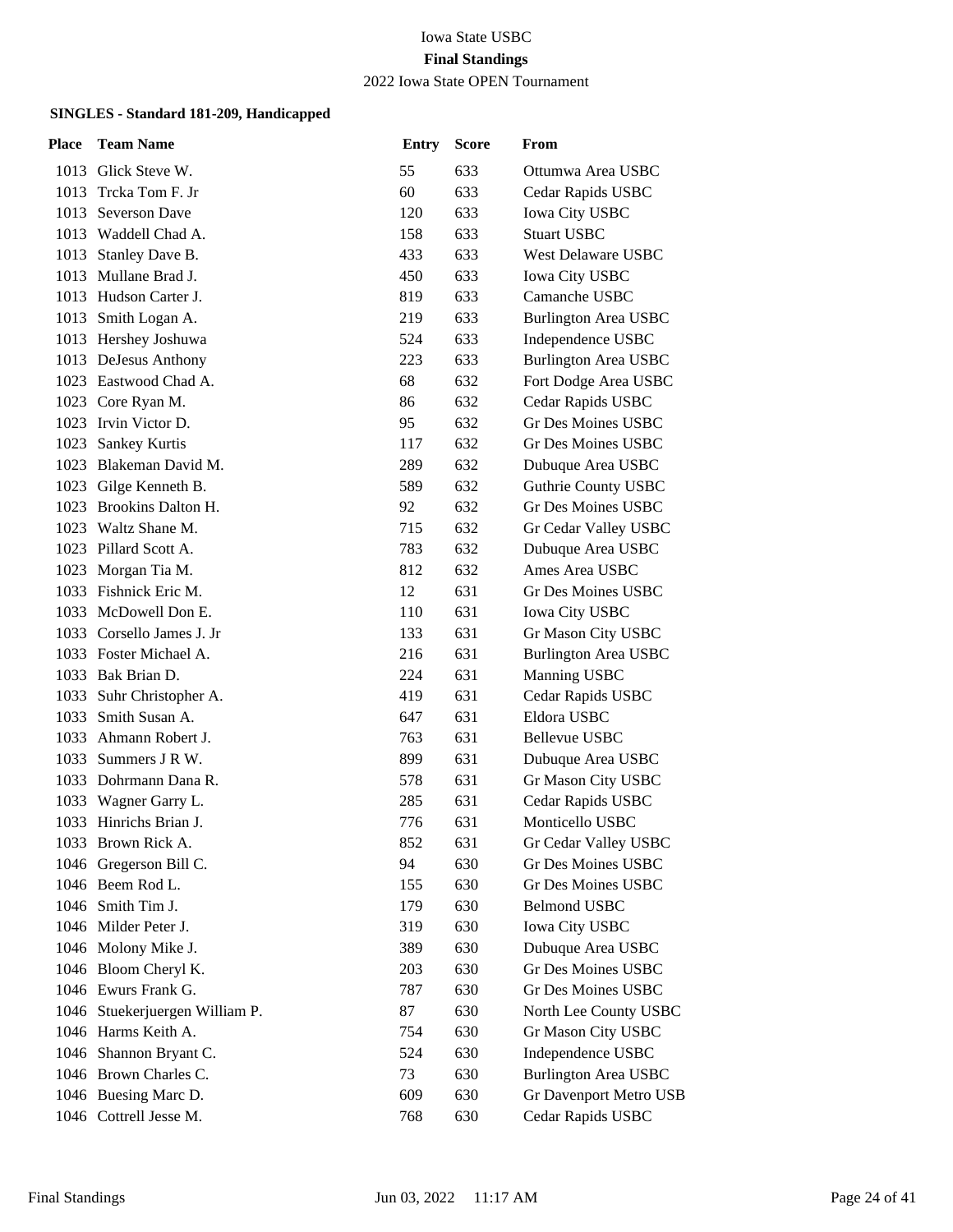2022 Iowa State OPEN Tournament

| <b>Place</b> | <b>Team Name</b>             | <b>Entry</b> | <b>Score</b> | From                       |
|--------------|------------------------------|--------------|--------------|----------------------------|
|              | 1059 Stevens Rick R.         | 178          | 629          | <b>Belmond USBC</b>        |
|              | 1059 Schmidt Corey K.        | 293          | 629          | Charles City USBC          |
|              | 1059 Breitbach Robert J.     | 382          | 629          | Dubuque Area USBC          |
| 1059         | Spies Justin P.              | 452          | 629          | <b>West Union USBC</b>     |
|              | 1059 Lickly Thomas C.        | 475          | 629          | <b>Council Bluffs USBC</b> |
|              | 1059 Foster Emily A.         | 684          | 629          | Fort Dodge Area USBC       |
|              | 1059 Heath Bryer D.          | 750          | 629          | Muscatine USBC             |
|              | 1059 Beener J. J.            | 205          | 629          | Gr Des Moines USBC         |
|              | 1059 Sheredy Billy J.        | 81           | 629          | Gr Davenport Metro USB     |
|              | 1059 Bray Zachery C.         | 807          | 629          | Cedar Rapids USBC          |
|              | 1069 Cox Eric S.             | 180          | 628          | <b>Belmond USBC</b>        |
|              | 1069 Bergan Michael L.       | 376          | 628          | Gr Mason City USBC         |
|              | 1069 Lewis Rick J.           | 685          | 628          | Gr Des Moines USBC         |
|              | 1069 Gingerich Anthony       | 702          | 628          | Cedar Rapids USBC          |
|              | 1069 Naberhaus Michael       | 583          | 628          | Manning USBC               |
|              | 1069 Merfeld Brad J.         | 882          | 628          | Monticello USBC            |
|              | 1069 Prado Bradley M. Jr     | 57           | 628          | Ottumwa Area USBC          |
|              | 1069 Corporon Douglas V.     | 194          | 628          | Cedar Rapids USBC          |
|              | 1077 Gordon Danny L.         | 186          | 627          | Gr Des Moines USBC         |
|              | 1077 Basconcillo Romeo C.    | 204          | 627          | Gr Des Moines USBC         |
|              | 1077 Mc Guire Lyle D.        | 144          | 627          | Cedar Rapids USBC          |
|              | 1077 Wagner Curt J.          | 132          | 627          | Gr Des Moines USBC         |
|              | 1077 Corbitt Cody J.         | 788          | 627          | Ames Area USBC             |
|              | 1082 Eppens Michael D.       | 133          | 626          | Gr Mason City USBC         |
|              | 1082 Cox Chuck R.            | 273          | 626          | Gr Des Moines USBC         |
|              | 1082 Belloma Alex J.         | 507          | 626          | Appanoose/Davis County     |
|              | 1082 Manders Jason J.        | 641          | 626          | Bellevue USBC              |
|              | 1082 Hightower Mark D. Jr    | 497          | 626          | Muscatine USBC             |
|              | 1082 Molacek Shane           | 518          | 626          | <b>Estherville USBC</b>    |
|              | 1082 Wittenberg Matthew L.   | 751          | 626          | Muscatine USBC             |
|              | 1082 Burn Paul M.            | 818          | 626          | Camanche USBC              |
|              | 1082 Raushenberger Austin J. | 557          | 626          | Muscatine USBC             |
|              | 1082 Husman Nick R.          | 410          | 626          | Cedar Rapids USBC          |
|              | 1082 Case Terry L. Jr        | 129          | 626          | Gr Siouxland USBC          |
|              | 1082 Heuer Randy             | 894          | 626          | Muscatine USBC             |
|              | 1082 Swisher Troy G.         | 788          | 626          | Ames Area USBC             |
|              | 1082 Duinink Jayme L.        | 792          | 626          | Pella USBC                 |
|              | 1096 Bruner Joel D.          | 16           | 625          | Charles City USBC          |
|              | 1096 Feldman Mark A.         | 244          | 625          | Dyersville USBC            |
|              | 1096 Herington Collin E.     | 463          | 625          | Dubuque Area USBC          |
|              | 1096 Crossland Brian N.      | 636          | 625          | Cedar Rapids USBC          |
|              | 1096 Cheville Matt E.        | 706          | 625          | <b>Grundy Center USBC</b>  |
|              | 1096 Faust Mitchell          | 210          | 625          | Independence USBC          |
|              | 1096 Brinker Jared           | 539          | 625          | Manning USBC               |
|              | 1096 Miller Alex R.          | 446          | 625          | Iowa City USBC             |
|              | 1104 Lamb Brenda S.          | 34           | 624          | Jasper County USBC         |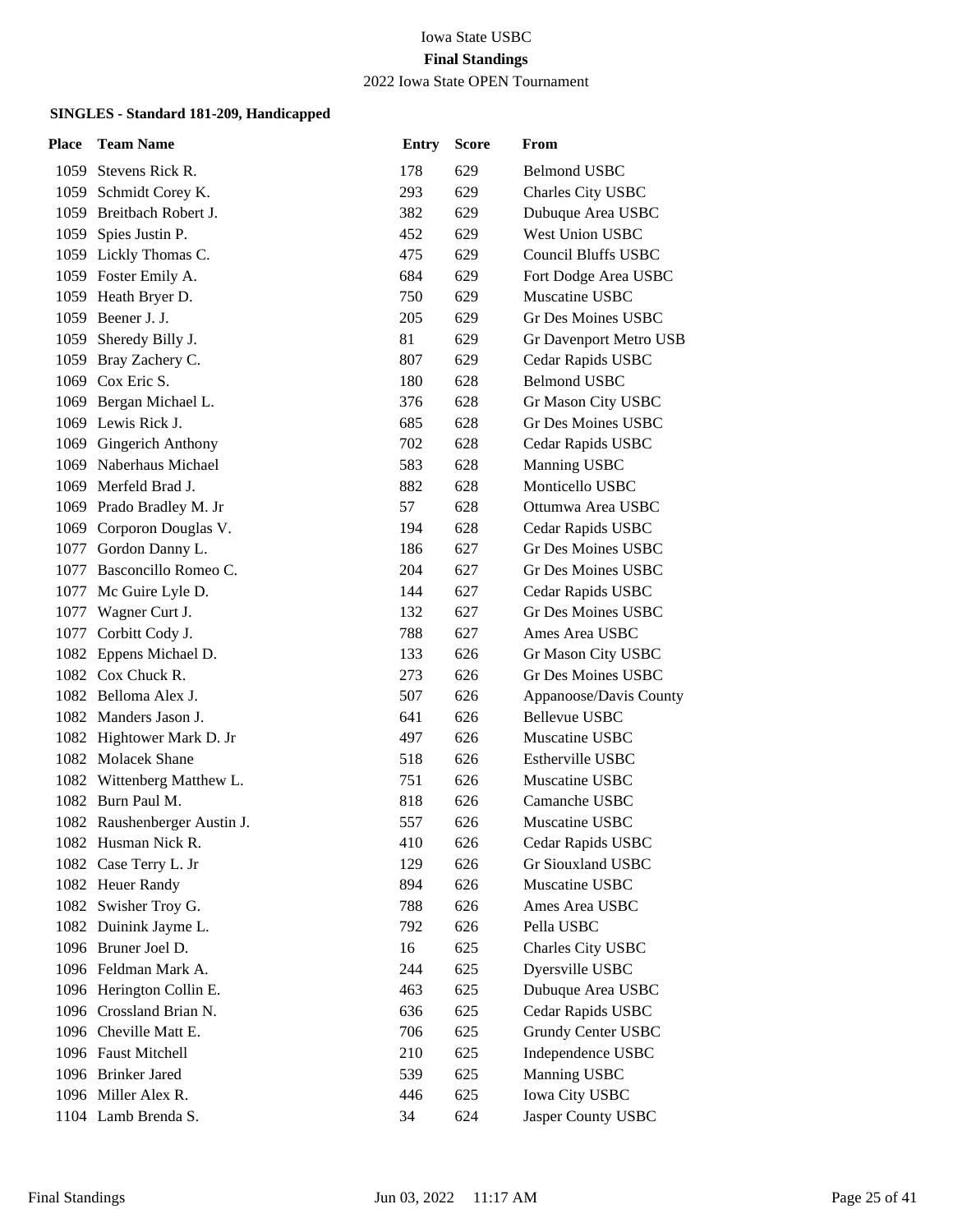2022 Iowa State OPEN Tournament

| Place | <b>Team Name</b>            | <b>Entry</b>   | <b>Score</b> | From                        |
|-------|-----------------------------|----------------|--------------|-----------------------------|
|       | 1104 Duncan Marty A.        | 112            | 624          | Ames Area USBC              |
|       | 1104 Walter Tim M.          | 118            | 624          | Gr Des Moines USBC          |
|       | 1104 Engler Steven A.       | 246            | 624          | Dyersville USBC             |
|       | 1104 Weirup Chad R.         | 334            | 624          | Maquoketa USBC              |
|       | 1104 Schweizer Nicholas D.  | 378            | 624          | Gr Mason City USBC          |
|       | 1104 Funke Greg A.          | 437            | 624          | West Delaware USBC          |
|       | 1104 Miller Randy L.        | 454            | 624          | <b>West Union USBC</b>      |
|       | 1104 Williams Steven        | 459            | 624          | <b>West Union USBC</b>      |
|       | 1104 Davis Gary S.          | 489            | 624          | <b>Burlington Area USBC</b> |
|       | 1104 Taylor John W. Jr      | 617            | 624          | Greene County USBC          |
|       | 1104 Dunham Lee D.          | 694            | 624          | Gr Des Moines USBC          |
|       | 1104 Lubka Drew             | 879            | 624          | Gr Cedar Valley USBC        |
|       | 1104 Harris Doug M.         | 455            | 624          | West Union USBC             |
|       | 1104 Young Austin J.        | $\overline{4}$ | 624          | Cedar Rapids USBC           |
|       | 1104 Cline Brad             | 292            | 624          | Charles City USBC           |
|       | 1104 Walls Robert R.        | 44             | 624          | <b>Stuart USBC</b>          |
|       | 1104 Fuchs Shane A.         | 301            | 624          | Cedar Rapids USBC           |
|       | 1122 Kriegel Doug A.        | 140            | 623          | Cedar Rapids USBC           |
|       | 1122 Wright Stanley C.      | 179            | 623          | <b>Belmond USBC</b>         |
|       | 1122 Williams Roger L.      | 189            | 623          | Fort Dodge Area USBC        |
|       | 1122 Anderson Walter L. Jr  | 199            | 623          | Marshalltown Area USBC      |
|       | 1122 Cloos Philip J.        | 482            | 623          | Gr Des Moines USBC          |
|       | 1122 Cox Matt J.            | 490            | 623          | <b>Burlington Area USBC</b> |
|       | 1122 Cox Christopher        | 527            | 623          | Red Oak USBC                |
|       | 1122 Trampel Ryan D.        | 634            | 623          | Gr Des Moines USBC          |
|       | 1122 Schnabel Rodger G.     | 647            | 623          | Eldora USBC                 |
|       | 1122 Chapman John L.        | 432            | 623          | <b>West Delaware USBC</b>   |
|       | 1122 Van Arsdale Todd       | 696            | 623          | Keokuk USBC                 |
|       | 1122 Ervin Ethan I.         | 836            | 623          | Gr Des Moines USBC          |
|       | 1122 Swatek-Briggs Dylan D. | 865            | 623          | Gr Cedar Valley USBC        |
|       | 1135 Bumgardner Bruce K.    | 186            | 622          | Gr Des Moines USBC          |
|       | 1135 Brink Billy A.         | 340            | 622          | Waukon USBC                 |
|       | 1135 Franz Cathe M.         | 449            | 622          | <b>Iowa City USBC</b>       |
|       | 1135 Thomas Scott A.        | 471            | 622          | <b>Council Bluffs USBC</b>  |
| 1135  | Sommerla Austin J.          | 484            | 622          | <b>Council Bluffs USBC</b>  |
| 1135  | Slaght Andrew P.            | 653            | 622          | Dubuque Area USBC           |
|       | 1135 Patterson Neil L.      | 743            | 622          | Cedar Rapids USBC           |
|       | 1135 Schmitz Jake J.        | 313            | 622          | Gr Des Moines USBC          |
|       | 1135 Slobodnik Doug A.      | 258            | 622          | Mt Pleasant USBC            |
| 1135  | Boyd Dewayne A.             | 57             | 622          | Ottumwa Area USBC           |
|       | 1145 Gillespie Robbin G.    | 16             | 621          | Charles City USBC           |
|       | 1145 Hofmeister Cory A.     | 37             | 621          | Gr Siouxland USBC           |
|       | 1145 Meisner Don A.         | 79             | 621          | <b>Burlington Area USBC</b> |
|       | 1145 Ramirez Juan G.        | 195            | 621          | Cedar Rapids USBC           |
|       | 1145 Mohr Doug A.           | 332            | 621          | Maquoketa USBC              |
|       | 1145 Brink Greg G.          | 345            | 621          | Waukon USBC                 |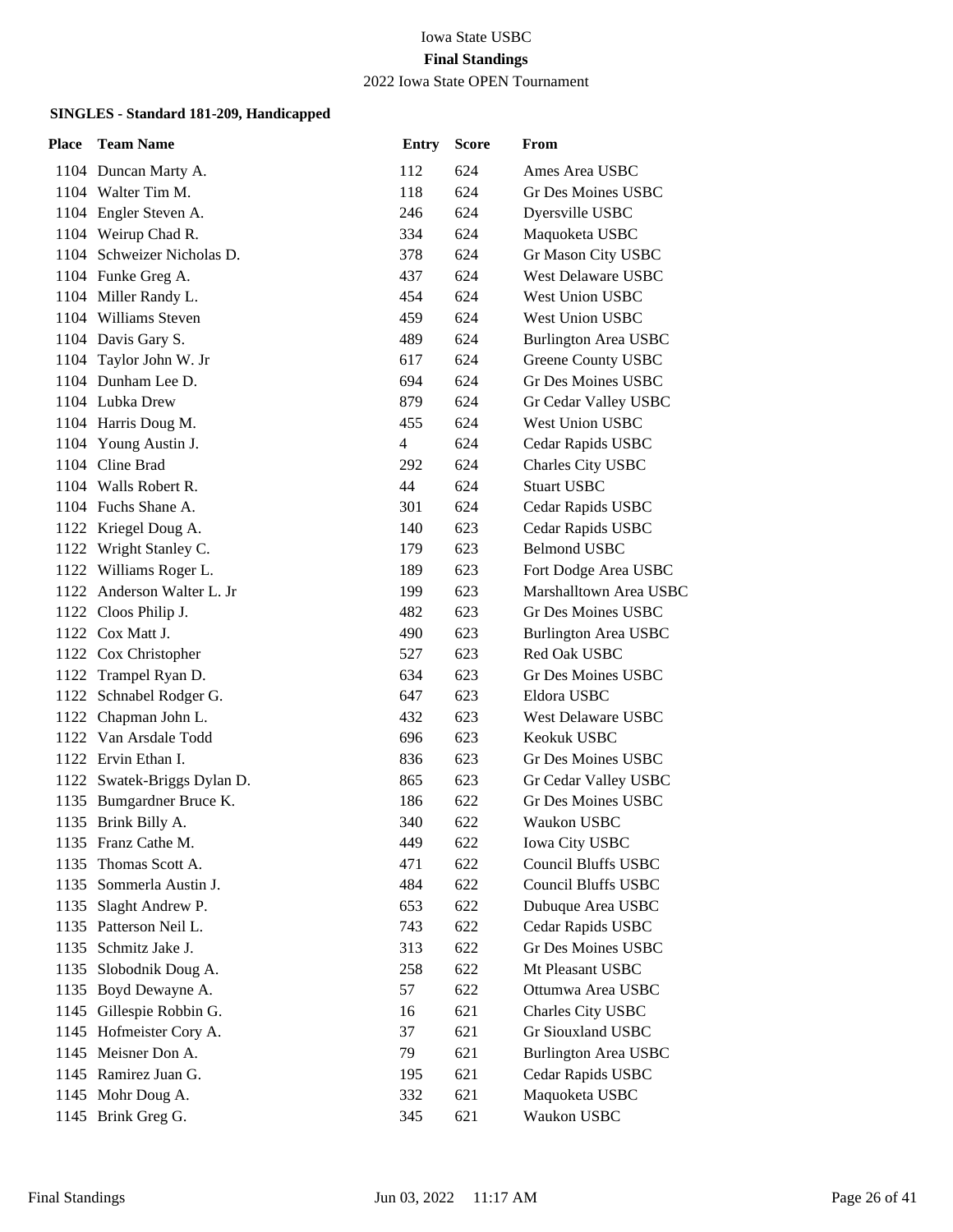2022 Iowa State OPEN Tournament

| <b>Place</b> | <b>Team Name</b>         | <b>Entry</b> | <b>Score</b> | From                       |
|--------------|--------------------------|--------------|--------------|----------------------------|
|              | 1145 Eischeid Alan J.    | 536          | 621          | Manning USBC               |
|              | 1145 Dawson Chad R.      | 598          | 621          | Bellevue USBC              |
|              | 1145 Parks Joe H.        | 707          | 621          | Grundy Center USBC         |
|              | 1145 Allen Brian (Bo)    | 320          | 621          | <b>Iowa City USBC</b>      |
|              | 1145 Wagner Brandon M.   | 823          | 621          | Cedar Rapids USBC          |
|              | 1145 Edwards Steve K.    | 837          | 621          | Dubuque Area USBC          |
|              | 1145 Blaisdell Tyler D.  | 232          | 621          | <b>Boone County USBC</b>   |
|              | 1145 Karaba Erik S.      | 181          | 621          | <b>Belmond USBC</b>        |
|              | 1159 Lock Jeff A.        | 119          | 620          | <b>Iowa City USBC</b>      |
|              | 1159 Buonanni Buzzy      | 231          | 620          | Gr Des Moines USBC         |
|              | 1159 Teague Vernon D.    | 242          | 620          | Gr Davenport Metro USB     |
| 1159         | Cubbage Earnest L. Jr    | 419          | 620          | Cedar Rapids USBC          |
|              | 1159 Fecher Matt A.      | 617          | 620          | Greene County USBC         |
|              | 1159 McCarville Jason C. | 637          | 620          | Cedar Rapids USBC          |
|              | 1159 Huggins Cameron T.  | 670          | 620          | Jasper County USBC         |
|              | 1159 Ruble Herb W.       | 686          | 620          | <b>Gr Des Moines USBC</b>  |
|              | 1159 Collins Melissa A.  | 700          | 620          | Cedar Rapids USBC          |
|              | 1159 Lorenz Dwayne D.    | 413          | 620          | Gr Davenport Metro USB     |
|              | 1169 Logsdon Jim J.      | 84           | 619          | Cedar Rapids USBC          |
|              | 1169 Hellman Eddie C.    | 180          | 619          | <b>Belmond USBC</b>        |
|              | 1169 Lessard John R.     | 200          | 619          | Camanche USBC              |
|              | 1169 Yeisley Conor R.    | 280          | 619          | Cedar Rapids USBC          |
|              | 1169 McDaniel Randy A.   | 354          | 619          | Camanche USBC              |
|              | 1169 Koogler Michael E.  | 423          | 619          | Iowa City USBC             |
|              | 1169 Barner Barton S.    | 485          | 619          | Anamosa USBC               |
|              | 1169 Mathews Mike M.     | 499          | 619          | Gr Des Moines USBC         |
|              | 1169 Dudley Ronald K.    | 706          | 619          | Grundy Center USBC         |
| 1169         | Goodell Matthew J.       | 769          | 619          | Cedar Rapids USBC          |
| 1169         | Sherlock Kevin M.        | 616          | 619          | Greene County USBC         |
|              | 1169 Gerleman Tyler R.   | 176          | 619          | <b>Belmond USBC</b>        |
| 1169         | Nguyen Joshua J.         | 839          | 619          | Gr Cedar Valley USBC       |
|              | 1182 Smith Garrett       | 60           | 618          | Cedar Rapids USBC          |
|              | 1182 Cleary Ryan S.      | 384          | 618          | Dubuque Area USBC          |
|              | 1182 Valley Kenneth R.   | 421          | 618          | <b>Iowa City USBC</b>      |
|              | 1182 Mayer Richard E. Sr | 471          | 618          | <b>Council Bluffs USBC</b> |
|              | 1182 Cline Cobi T.       | 554          | 618          | Muscatine USBC             |
|              | 1182 Graves Craig E.     | 666          | 618          | <b>Gr Des Moines USBC</b>  |
|              | 1182 Meck Gene W.        | 139          | 618          | Cedar Rapids USBC          |
| 1189         | Allen Christopher L.     | 19           | 617          | Pella USBC                 |
| 1189         | Gonshorowski Steve       | 38           | 617          | <b>Gr Siouxland USBC</b>   |
| 1189         | Adams Kris J.            | 124          | 617          | Ames Area USBC             |
|              | 1189 Fluharty Eric Z.    | 128          | 617          | Gr Siouxland USBC          |
| 1189         | <b>Stuhrenberg Dean</b>  | 370          | 617          | Fort Dodge Area USBC       |
| 1189         | Meyer Kody               | 677          | 617          | Ida Grove USBC             |
|              | 1189 Fredrick Chris J.   | 738          | 617          | Dubuque Area USBC          |
| 1189         | Ransom Brian J.          | 333          | 617          | Dubuque Area USBC          |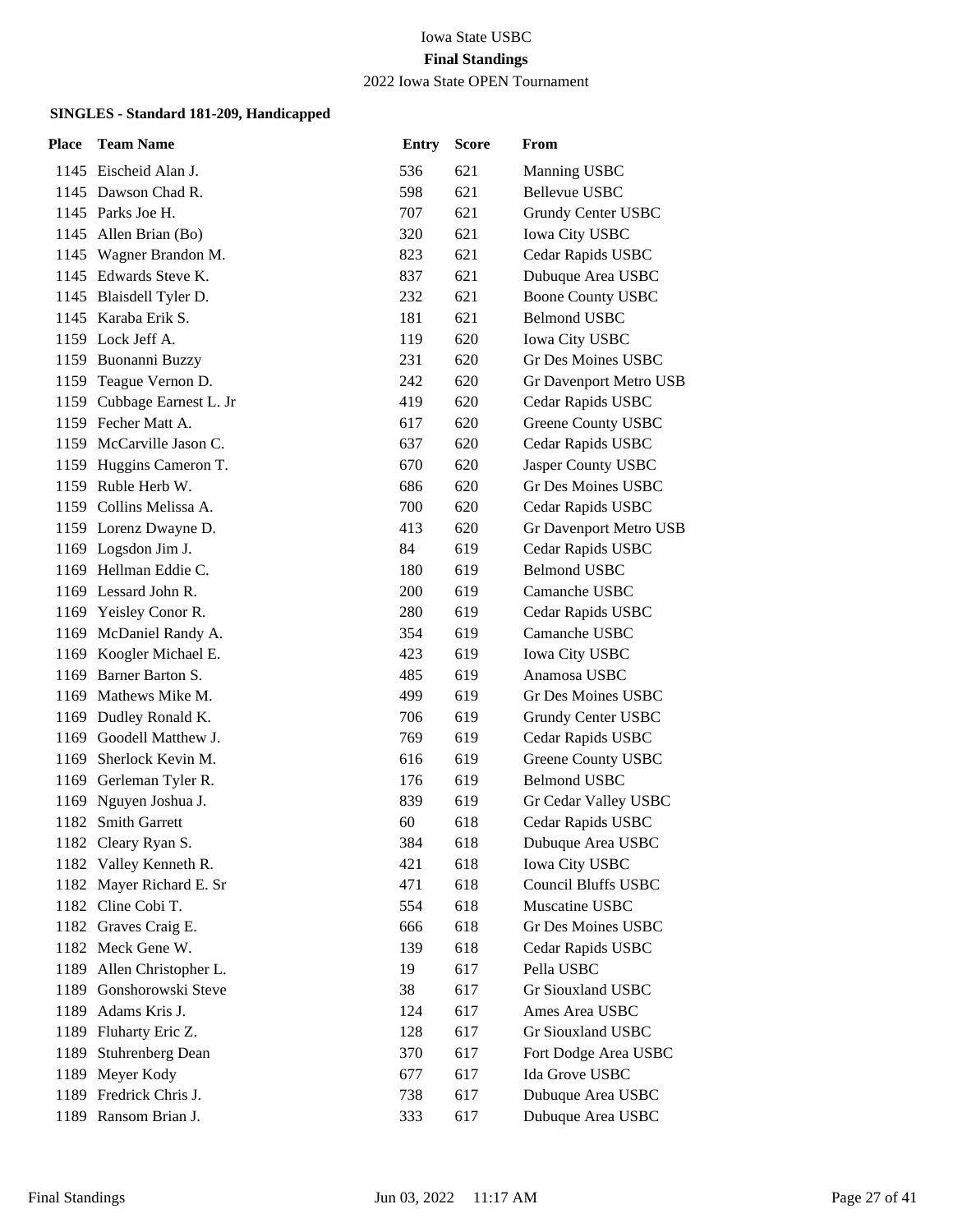2022 Iowa State OPEN Tournament

| Place | <b>Team Name</b>            | <b>Entry</b> | <b>Score</b> | From                        |
|-------|-----------------------------|--------------|--------------|-----------------------------|
|       | 1189 Solomon Bernie J.      | 292          | 617          | Charles City USBC           |
|       | 1189 Bents Dorsey J.        | 285          | 617          | Cedar Rapids USBC           |
|       | 1189 Painter Terry L.       | 73           | 617          | <b>Burlington Area USBC</b> |
|       | 1189 Topp Nathan M.         | 816          | 617          | Eldora USBC                 |
|       | 1189 Marchand James R.      | 606          | 617          | Gr Davenport Metro USB      |
|       | 1189 Erichsen Luke          | 414          | 617          | Gr Davenport Metro USB      |
|       | 1203 De Joode Matt J.       | 137          | 616          | Cedar Rapids USBC           |
|       | 1203 Riessen Matt P.        | 225          | 616          | Manning USBC                |
|       | 1203 Ahmann Tom J.          | 300          | 616          | Cedar Rapids USBC           |
|       | 1203 Schillinger William J. | 318          | 616          | Gr Des Moines USBC          |
|       | 1203 Wright Dave L. Jr      | 430          | 616          | West Delaware USBC          |
|       | 1203 Uhl Justin M.          | 473          | 616          | <b>Council Bluffs USBC</b>  |
|       | 1203 Shilling Tom L.        | 614          | 616          | Jasper County USBC          |
|       | 1203 Davis James D.         | 441          | 616          | Oelwein USBC                |
|       | 1203 Bowers Timothy J.      | 268          | 616          | Mt Pleasant USBC            |
|       | 1203 Sharpshair Ken         | 211          | 616          | Marshalltown Area USBC      |
|       | 1203 Ahn Kyle F.            | 836          | 616          | Gr Des Moines USBC          |
|       | 1203 Swenson Chad J.        | 829          | 616          | Sanborn USBC                |
|       | 1203 Kacena Thomas G.       | 806          | 616          | Cedar Rapids USBC           |
|       | 1203 Barr Tammy R.          | 261          | 616          | Mt Pleasant USBC            |
|       | 1203 Gruber Anthoney D.     | 310          | 616          | Gr Des Moines USBC          |
|       | 1203 Danner Corey           | 127          | 616          | Sigourney USBC              |
|       | 1203 Cochran Robert E.      | 156          | 616          | Gr Des Moines USBC          |
|       | 1203 Hanson Michael J.      | 715          | 616          | Gr Cedar Valley USBC        |
|       | 1221 Flanagan Randy D.      | 184          | 615          | <b>Council Bluffs USBC</b>  |
|       | 1221 Woerdehoff James J. Jr | 243          | 615          | Gr Davenport Metro USB      |
| 1221  | Illg Jason M.               | 545          | 615          | Spencer USBC                |
|       | 1221 Newbanks Jordan D.     | 813          | 615          | Ames Area USBC              |
|       | 1221 Weber Heath E.         | 800          | 615          | <b>Forest City USBC</b>     |
| 1221  | Eckman James M.             | 21           | 615          | Gr Mason City USBC          |
| 1221  | Fuessley Joshua D.          | 301          | 615          | Cedar Rapids USBC           |
| 1221  | Kamberger John W.           | 729          | 615          | Gr Mason City USBC          |
|       | 1229 Hahn Mark              | 242          | 614          | Gr Davenport Metro USB      |
| 1229  | Rosine Richard D.           | 365          | 614          | Gr Des Moines USBC          |
| 1229  | Schmitt Jason P.            | 481          | 614          | <b>Gr Siouxland USBC</b>    |
|       | 1229 Fowlkes Jeremy         | 441          | 614          | Oelwein USBC                |
|       | 1229 Hogan Michael J.       | 696          | 614          | Keokuk USBC                 |
|       | 1229 Long Ray               | 697          | 614          | Keokuk USBC                 |
| 1229  | Gibson Dana                 | 616          | 614          | Greene County USBC          |
| 1229  | Elkin Taylar                | 804          | 614          | Fort Dodge Area USBC        |
| 1229  | Maschke Kyle J.             | 366          | 614          | Gr Des Moines USBC          |
| 1229  | Haag Tye J.                 | 829          | 614          | Sanborn USBC                |
| 1229  | Starkweather Aaron D.       | 834          | 614          | Muscatine USBC              |
| 1240  | Stout Bryan D.              | 96           | 613          | Gr Des Moines USBC          |
|       | 1240 Diefenbach Ashlee N.   | 125          | 613          | Gr Davenport Metro USB      |
|       | 1240 Keller Jesse           | 337          | 613          | Maquoketa USBC              |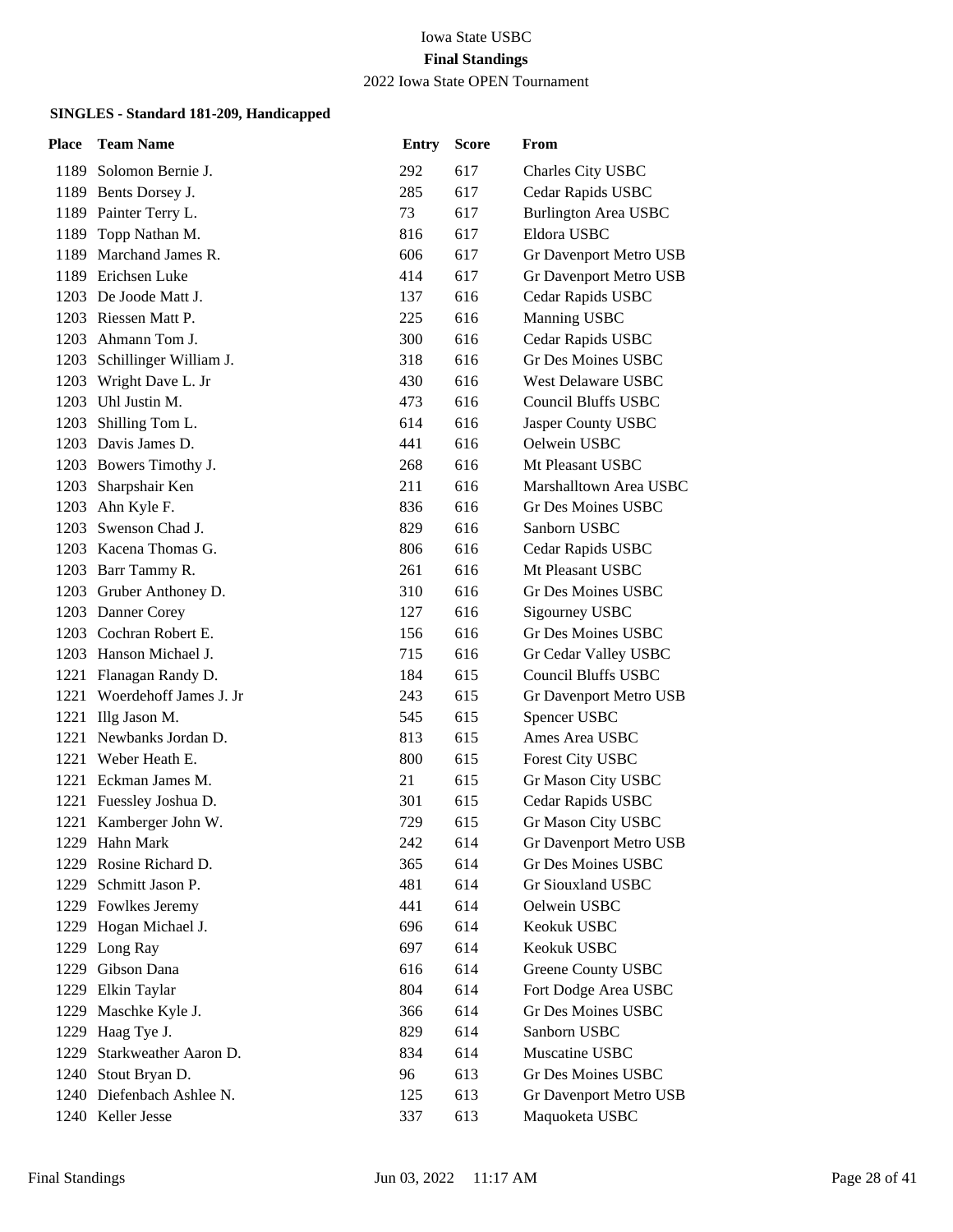2022 Iowa State OPEN Tournament

| Place | <b>Team Name</b>             | <b>Entry</b> | <b>Score</b> | From                        |
|-------|------------------------------|--------------|--------------|-----------------------------|
|       | 1240 Schmitt Steve           | 428          | 613          | Grundy Center USBC          |
|       | 1240 Taylor Danny J.         | 465          | 613          | Dubuque Area USBC           |
|       | 1240 Borkowski Eric          | 533          | 613          | Manning USBC                |
|       | 1240 Mallon Andrew J.        | 865          | 613          | Gr Cedar Valley USBC        |
|       | 1240 Robb Jeff A.            | 83           | 613          | Gr Davenport Metro USB      |
|       | 1240 Galle Brian J.          | 727          | 613          | Dubuque Area USBC           |
|       | 1240 Hinrichs Nathan T.      | 776          | 613          | Monticello USBC             |
|       | 1240 Weber Collin A.         | 871          | 613          | Gr Cedar Valley USBC        |
|       | 1251 Heefner Jay P.          | 84           | 612          | Cedar Rapids USBC           |
|       | 1251 Allen Wendy E.          | 125          | 612          | Gr Davenport Metro USB      |
|       | 1251 Saunders Travis J.      | 335          | 612          | Maquoketa USBC              |
|       | 1251 Leafgreen Cody M.       | 718          | 612          | Camanche USBC               |
|       | 1251 Konrardy David A.       | 608          | 612          | Gr Davenport Metro USB      |
|       | 1251 Toenjes Ryan S.         | 776          | 612          | Monticello USBC             |
|       | 1257 Jeffries James(Jay)     | 134          | 611          | Gr Mason City USBC          |
|       | 1257 Shea Brian W.           | 332          | 611          | Maquoketa USBC              |
|       | 1257 Nuss Dennis L.          | 440          | 611          | Oelwein USBC                |
|       | 1257 Myers Tyler J.          | 476          | 611          | Council Bluffs USBC         |
|       | 1257 Pelzer Mark E.          | 561          | 611          | Muscatine USBC              |
|       | 1257 Gifford Nathan B.       | 671          | 611          | Jasper County USBC          |
|       | 1257 Gingerich Nicholas S.   | 497          | 611          | Muscatine USBC              |
|       | 1257 Medinger Chris J.       | 597          | 611          | <b>Bellevue USBC</b>        |
|       | 1257 Furgison Larry D.       | 613          | 611          | Jasper County USBC          |
|       | 1257 Holt Taylor             | 827          | 611          | Camanche USBC               |
|       | 1257 Almendinger David J. Jr | 222          | 611          | <b>Burlington Area USBC</b> |
|       | 1257 Mckee Patrick M.        | 747          | 611          | Gr Des Moines USBC          |
|       | 1257 Hoing Travis J.         | 863          | 611          | Gr Cedar Valley USBC        |
|       | 1270 Jones Jason R.          | 113          | 610          | Gr Des Moines USBC          |
|       | 1270 Waltz Dillon E.         | 153          | 610          | <b>Gr Des Moines USBC</b>   |
|       | 1270 Schatzman John B. Jr    | 199          | 610          | Marshalltown Area USBC      |
|       | 1270 Edwards Jock D.         | 328          | 610          | Maquoketa USBC              |
|       | 1270 Gadbois Derek A.        | 484          | 610          | <b>Council Bluffs USBC</b>  |
|       | 1270 Smmons Joshua D.        | 313          | 610          | Gr Des Moines USBC          |
|       | 1270 Jacobson Coleton J.     | 697          | 610          | Keokuk USBC                 |
|       | 1270 Payton Lisa R.          | 208          | 610          | Gr Des Moines USBC          |
|       | 1270 Novinski Levi C.        | 606          | 610          | Gr Davenport Metro USB      |
|       | 1279 Demmer Tim A.           | 248          | 609          | Dyersville USBC             |
|       | 1279 Harrison Rae            | 254          | 609          | Fort Dodge Area USBC        |
|       | 1279 Haskell Mike L.         | 284          | 609          | Appanoose/Davis County      |
|       | 1279 Polman Brian A.         | 422          | 609          | Iowa City USBC              |
|       | 1279 Kingery Kelly D.        | 425          | 609          | Osage USBC                  |
| 1279  | Sandhagen Jay                | 440          | 609          | Oelwein USBC                |
|       | 1279 Poutre William L.       | 621          | 609          | Ames Area USBC              |
|       | 1279 Preston Paul L.         | 622          | 609          | Gr Des Moines USBC          |
|       | 1279 Goetz Joseph            | 697          | 609          | Keokuk USBC                 |
|       | 1279 Armstrong Chris L.      | 205          | 609          | Gr Des Moines USBC          |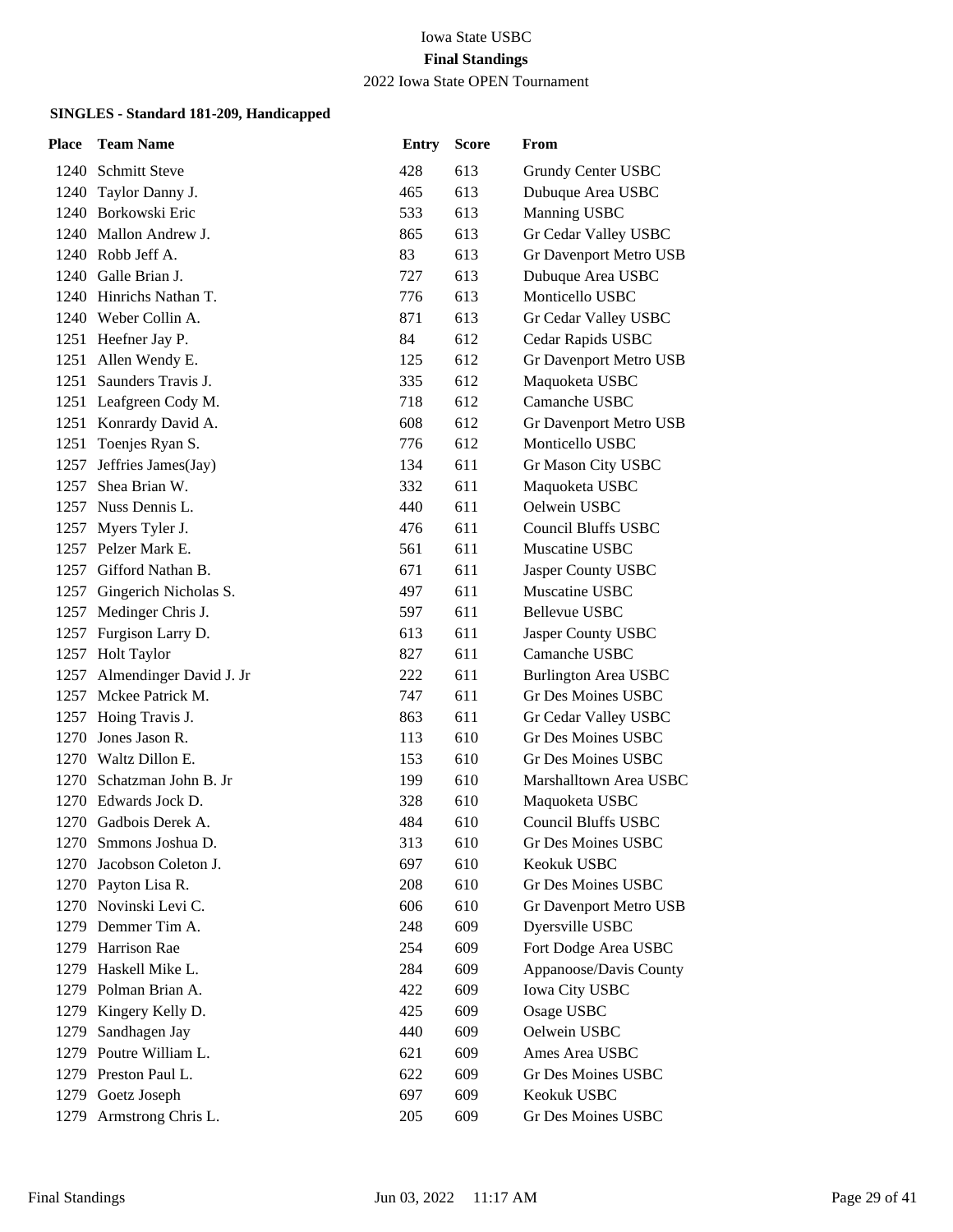### 2022 Iowa State OPEN Tournament

| <b>Team Name</b>            | <b>Entry</b>                                | <b>Score</b> | From                       |
|-----------------------------|---------------------------------------------|--------------|----------------------------|
| 1289 Lemke Rick             | 85                                          | 608          | Gr Des Moines USBC         |
| 1289 Routhe Robert L.       | 108                                         | 608          | Cedar Rapids USBC          |
| 1289 Engelken Kevin R.      | 246                                         | 608          | Dyersville USBC            |
| 1289 Lombard Ed J.          | 368                                         | 608          | Fort Dodge Area USBC       |
| 1289 Franks Joseph A.       | 642                                         | 608          | Muscatine USBC             |
| 1289 Taylor Mickeal L.      | 235                                         | 608          | <b>Iowa City USBC</b>      |
| 1289<br>Mitchell Zachary B. | 295                                         | 608          | Charles City USBC          |
| 1289 Nicholson Stephin T.   | 840                                         | 608          | Gr Cedar Valley USBC       |
| 1297 Holland Scott J.       | 50                                          | 607          | Gr Des Moines USBC         |
| 1297 Brayton Chad M.        | 69                                          | 607          | Fort Dodge Area USBC       |
| 1297 Weets Brennan          | 355                                         | 607          | Camanche USBC              |
| 1297 Lydon Joe P.           | 417                                         | 607          | Red Oak USBC               |
| 1297 Bieri Chad M.          | 555                                         | 607          | Muscatine USBC             |
| 1297 Cutsforth Troy J.      | 604                                         | 607          | New Hampton USBC           |
| 1297 Mellott Jennifer S.    | 664                                         | 607          | <b>Gr Des Moines USBC</b>  |
| 1297 Knepper Benjamin J.    | 897                                         | 607          | Dubuque Area USBC          |
| 1297 Dvorak John R.         | 668                                         | 607          | Cedar Rapids USBC          |
| 1297 Goodenow Colton A.     | 477                                         | 607          | Maquoketa USBC             |
| 1297 Juza Tim C.            | 552                                         | 607          | Spencer USBC               |
| 1297 Brantner Jerry L.      | 122                                         | 607          | Gr Mason City USBC         |
| 1297 Mormann Terry          | 14                                          | 607          | Independence USBC          |
| 1310 Grady Daniel L.        | 138                                         | 606          | Cedar Rapids USBC          |
| 1310 Delano Robert A.       | 737                                         | 606          | Gr Davenport Metro USB     |
| 1310 Casey Tyler P.         | 657                                         | 606          | Gr Des Moines USBC         |
| 1310 Grimm Dustin A.        | 145                                         | 606          | Cedar Rapids USBC          |
| 1310 Myhre Phil J.          | 756                                         | 606          | Gr Mason City USBC         |
| 1310 Huffman Paul E.        | 867                                         | 606          | Gr Cedar Valley USBC       |
| 1316 Edwards Dennis O.      | 38                                          | 605          | Gr Siouxland USBC          |
| 1316 Elsbernd Mike A.       | 456                                         | 605          | West Union USBC            |
| 1316 Provin Jeremy M.       | 628                                         | 605          | <b>Iowa City USBC</b>      |
| 1316 Starr Johanas L.       | 637                                         | 605          | Cedar Rapids USBC          |
| 1316 Smith Gary G.          | 771                                         | 605          | Anamosa USBC               |
| 1316 Lawrence Devon         | 455                                         | 605          | West Union USBC            |
| 1316 Hall Robert L.         | 29                                          | 605          | <b>Iowa City USBC</b>      |
| 1316 Morford Thomas J.      | 323                                         | 605          | Marshalltown Area USBC     |
| 1316 Will Mason             | 761                                         | 605          | Fort Dodge Area USBC       |
| 1316 Bushore Christian L.   | 767                                         | 605          | Ames Area USBC             |
| 1326 Adams Neal T.          | 556                                         | 604          | Muscatine USBC             |
| 1326 Kluesner Mark J.       | 637                                         | 604          | Cedar Rapids USBC          |
| 1326 Cheville Nathan M.     | 706                                         | 604          | Grundy Center USBC         |
|                             | 752                                         | 604          | Muscatine USBC             |
|                             |                                             | 604          | Estherville USBC           |
| 1326 Sommerfelt Matt J.     | 406                                         | 604          | Tripoli USBC               |
| 1326 Skokan Shane M.        | 713                                         | 604          | <b>Council Bluffs USBC</b> |
| 1326 Murphy Dennis P.       | 582                                         | 604          | Anamosa USBC               |
| 1326 Smith David R.         | 62                                          | 604          | Iowa City USBC             |
|                             | 1326 Knee Tiffany R.<br>1326 King Hunter A. | 519          |                            |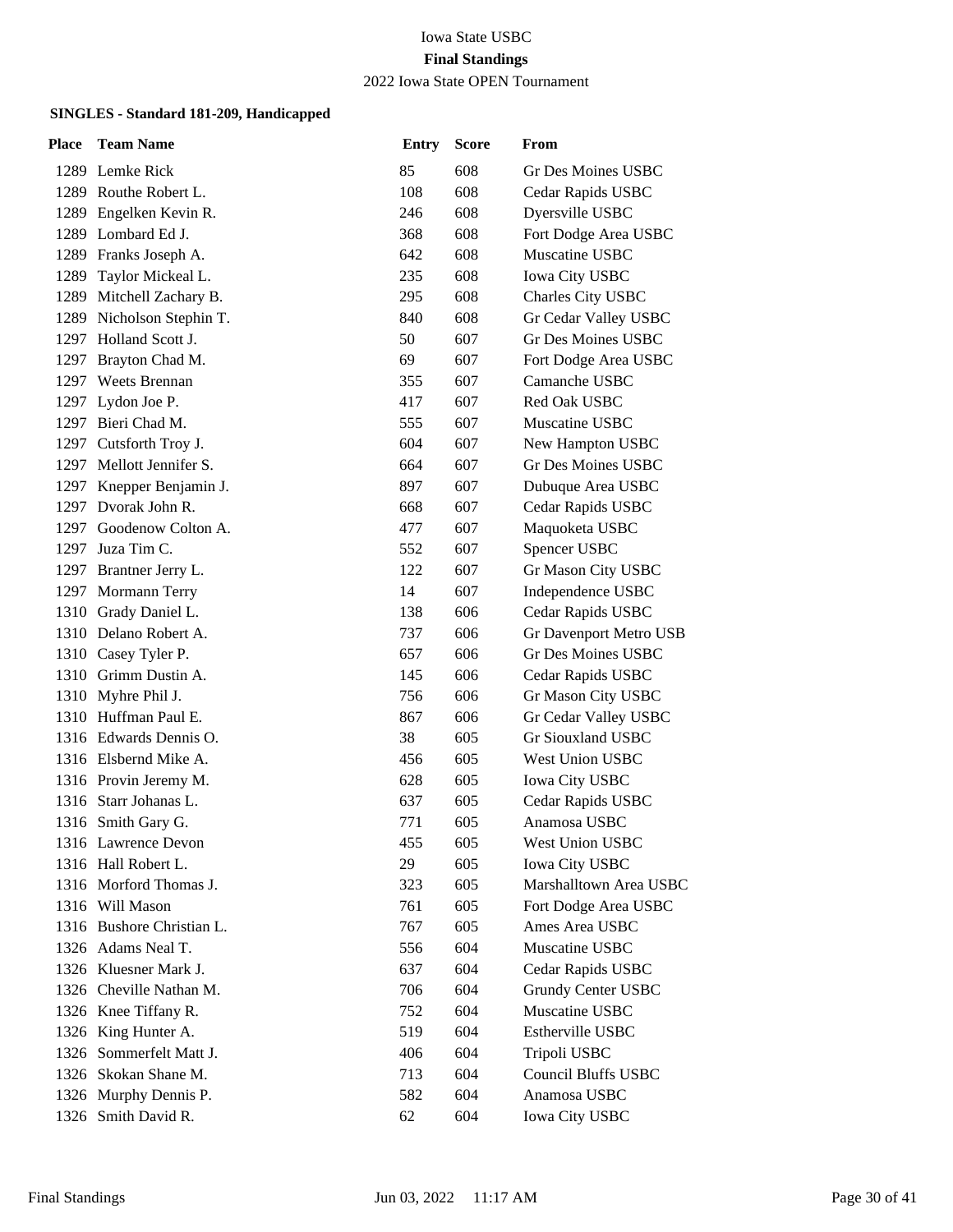### 2022 Iowa State OPEN Tournament

| Place | <b>Team Name</b>             | <b>Entry</b> | <b>Score</b> | From                        |
|-------|------------------------------|--------------|--------------|-----------------------------|
|       | 1326 Ballensky William E.    | 810          | 604          | Ames Area USBC              |
|       | 1326 Wandro Eugene C.        | 846          | 604          | Gr Cedar Valley USBC        |
|       | 1326 Hertel Bryan A.         | 863          | 604          | Gr Cedar Valley USBC        |
|       | 1338 Licht Ronnie G.         | 106          | 603          | <b>Iowa City USBC</b>       |
|       | 1338 Gregory Roger L.        | 106          | 603          | <b>Iowa City USBC</b>       |
|       | 1338 Cuthbert Barry D.       | 214          | 603          | <b>Burlington Area USBC</b> |
|       | 1338 Springman Barry A.      | 280          | 603          | Cedar Rapids USBC           |
|       | 1338 Weirup Christopher L.   | 334          | 603          | Maquoketa USBC              |
|       | 1338 Geigle Josh J.          | 554          | 603          | Muscatine USBC              |
|       | 1344 Bertagnolli Dr. Rico L. | 12           | 602          | Gr Des Moines USBC          |
|       | 1344 Lane Robert M.          | 60           | 602          | Cedar Rapids USBC           |
|       | 1344 Nelson Dale             | 128          | 602          | <b>Gr Siouxland USBC</b>    |
|       | 1344 Lane Rudy L.            | 231          | 602          | Gr Des Moines USBC          |
|       | 1344 Schiltz Stan M.         | 311          | 602          | Gr Des Moines USBC          |
|       | 1344 Leiran Kevin T.         | 343          | 602          | Waukon USBC                 |
|       | 1344 Lenz Keith A.           | 542          | 602          | <b>Iowa City USBC</b>       |
|       | 1344 Thomsen Mitch L.        | 896          | 602          | Muscatine USBC              |
|       | 1344 Hawbaker Ben            | 444          | 602          | <b>Iowa City USBC</b>       |
|       | 1344 Fortin William L.       | 257          | 602          | Mt Pleasant USBC            |
|       | 1344 Hoch Heath M.           | 547          | 602          | Spencer USBC                |
|       | 1344 Carpenter Rick D.       | 558          | 602          | Muscatine USBC              |
|       | 1344 Case Michael W.         | 701          | 602          | Cedar Rapids USBC           |
|       | 1344 Stover William J. II    | 877          | 602          | Gr Cedar Valley USBC        |
|       | 1358 McCarthy Jamie M.       | 343          | 601          | Waukon USBC                 |
|       | 1358 Clavey Mike R.          | 369          | 601          | Fort Dodge Area USBC        |
|       | 1358 Schmitt Rick J.         | 382          | 601          | Dubuque Area USBC           |
|       | 1358 Jensen Jay C.           | 460          | 601          | <b>West Union USBC</b>      |
| 1358  | Snow Jennifer L.             | 487          | 601          | Anamosa USBC                |
|       | 1358 Soden Mason J.          | 702          | 601          | Cedar Rapids USBC           |
|       | 1358 Whiteman Scott M.       | 706          | 601          | Grundy Center USBC          |
|       | 1358 Loney Matt R.           | 897          | 601          | Dubuque Area USBC           |
|       | 1358 Coberley Adam R.        | 520          | 601          | Dubuque Area USBC           |
|       | 1358 Miller Michael          | 825          | 601          | <b>Boone County USBC</b>    |
|       | 1358 Burke Joshua M.         | 600          | 601          | New Hampton USBC            |
|       | 1358 Brandt Bradley          | 862          | 601          | Gr Cedar Valley USBC        |
| 1370  | Mc Bride Brad D.             | 143          | 600          | Cedar Rapids USBC           |
|       | 1370 Wonderly Paul J.        | 206          | 600          | Gr Des Moines USBC          |
|       | 1370 Kelly Michael P.        | 238          | 600          | Camanche USBC               |
| 1370  | Koenen Eric C.               | 258          | 600          | Mt Pleasant USBC            |
| 1370  | Moore Sean G.                | 260          | 600          | Mt Pleasant USBC            |
| 1370  | Shoppa Brady T.              | 562          | 600          | Muscatine USBC              |
| 1370  | Ragsdale Noah L.             | 877          | 600          | Gr Cedar Valley USBC        |
| 1370  | Yarrington Seth C.           | 777          | 600          | Monticello USBC             |
| 1378  | Donovan Matthew W.           | 47           | 599          | <b>Stuart USBC</b>          |
|       | 1378 Allen Larry G.          | 200          | 599          | Camanche USBC               |
|       | 1378 Snapp Michael N.        | 277          | 599          | Cedar Rapids USBC           |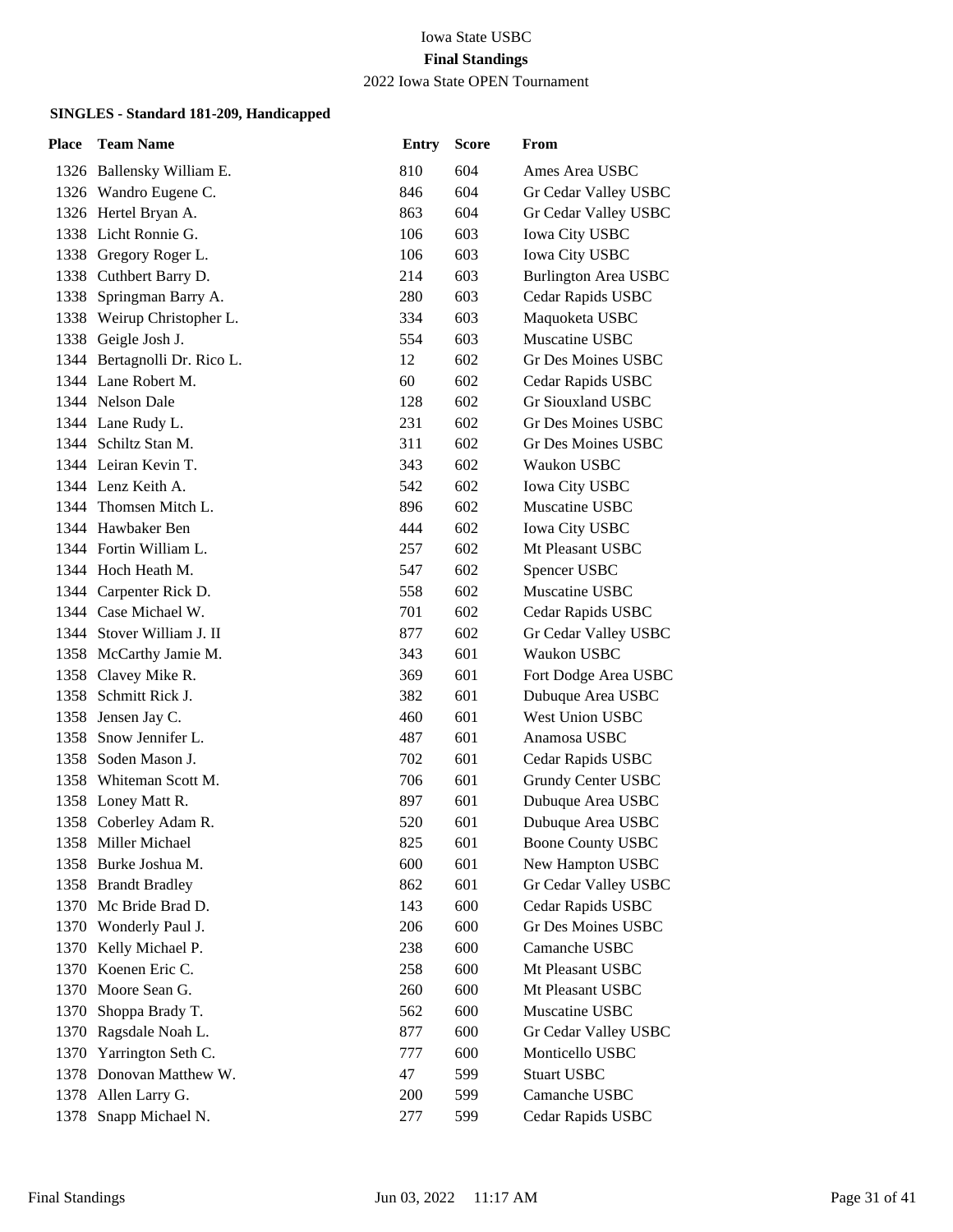2022 Iowa State OPEN Tournament

| Place | <b>Team Name</b>           | <b>Entry</b> | <b>Score</b> | From                        |
|-------|----------------------------|--------------|--------------|-----------------------------|
|       | 1378 Soukup Chad E.        | 300          | 599          | Cedar Rapids USBC           |
| 1378  | Thurm Bud R.               | 400          | 599          | Tripoli USBC                |
| 1378  | Mays Scott A.              | 498          | 599          | <b>Gr Des Moines USBC</b>   |
|       | 1378 Davis Justin R.       | 500          | 599          | <b>Clinton USBC</b>         |
|       | 1378 Graves Justin D.      | 765          | 599          | Gr Des Moines USBC          |
| 1378  | Thygesen Wes E.            | 533          | 599          | Manning USBC                |
| 1378  | Goffinet Mark W.           | 135          | 599          | Ames Area USBC              |
|       | 1378 Berry Stephen C.      | 712          | 599          | Cedar Rapids USBC           |
|       | 1389 Matthews Shawn A.     | 157          | 598          | <b>Stuart USBC</b>          |
| 1389  | <b>Rathke Daniel</b>       | 160          | 598          | <b>Council Bluffs USBC</b>  |
| 1389  | Johnson Chad L.            | 256          | 598          | Fort Dodge Area USBC        |
| 1389  | Burton Chad R.             | 1            | 598          | <b>Gr Des Moines USBC</b>   |
|       | 1389 Wilson Blaine         | 430          | 598          | West Delaware USBC          |
| 1389  | Kehm Theodore Jr           | 472          | 598          | <b>Council Bluffs USBC</b>  |
| 1389  | Thygesen Derrick C.        | 533          | 598          | Manning USBC                |
| 1389  | Wheatly Thomas L.          | 307          | 598          | Gr Des Moines USBC          |
|       | 1389 Drain Chris N.        | 218          | 598          | <b>Burlington Area USBC</b> |
| 1389  | Boege Derick L.            | 876          | 598          | Gr Cedar Valley USBC        |
|       | 1399 Reese Darin W.        | 11           | 597          | Anamosa USBC                |
| 1399  | Jensen Ryan                | 376          | 597          | Gr Mason City USBC          |
|       | 1399 Haas Terrell          | 430          | 597          | West Delaware USBC          |
|       | 1399 Vermeulen Joe S.      | 468          | 597          | Dubuque Area USBC           |
| 1399  | Solum Marvin Jr            | 686          | 597          | <b>Gr Des Moines USBC</b>   |
| 1399  | Hintze Kent W.             | 517          | 597          | <b>Estherville USBC</b>     |
|       | 1399 Glawe Victor S.       | 888          | 597          | Gr Cedar Valley USBC        |
|       | 1399 Newman Adam D.        | 678          | 597          | Ida Grove USBC              |
|       | 1399 Harrell Thomas J.     | 541          | 597          | Marshalltown Area USBC      |
|       | 1399 Rollf Randy E.        | 54           | 597          | Ottumwa Area USBC           |
|       | 1399 Michaelsen Matthew V. | 798          | 597          | De Witt USBC                |
|       | 1410 Buckner Tyler L.      | 101          | 596          | Greenfield USBC             |
| 1410  | Holtan Rod W.              | 581          | 596          | Humboldt Iowa USBC          |
| 1410  | Schmitz Benjamin V.        | 887          | 596          | Gr Cedar Valley USBC        |
|       | 1410 Beswick John P.       | 48           | 596          | <b>Clinton USBC</b>         |
|       | 1410 Judson Derald L.      | 154          | 596          | Gr Des Moines USBC          |
| 1415  | Hills Robert E.            | 105          | 595          | Jasper County USBC          |
| 1415  | Stevens Larry J.           | 178          | 595          | <b>Belmond USBC</b>         |
|       | 1417 Eggers Brian A.       | 64           | 594          | Dubuque Area USBC           |
|       | 1417 Hammel Doug C. Jr     | 123          | 594          | Keokuk USBC                 |
| 1417  | Keleher Nate A.            | 128          | 594          | Gr Siouxland USBC           |
| 1417  | Ferrell Jim H.             | 221          | 594          | <b>Burlington Area USBC</b> |
|       | 1417 Althaus Zach P.       | 469          | 594          | Dubuque Area USBC           |
| 1417  | Thomas Howard J.           | 471          | 594          | <b>Council Bluffs USBC</b>  |
| 1417  | Glawe Rick C.              | 102          | 594          | Cedar Rapids USBC           |
|       | 1417 Rollins Jenn D.       | 723          | 594          | Fort Dodge Area USBC        |
|       | 1417 Haag Pete M.          | 829          | 594          | Sanborn USBC                |
| 1417  | McElmeel Luke T.           | 773          | 594          | Monticello USBC             |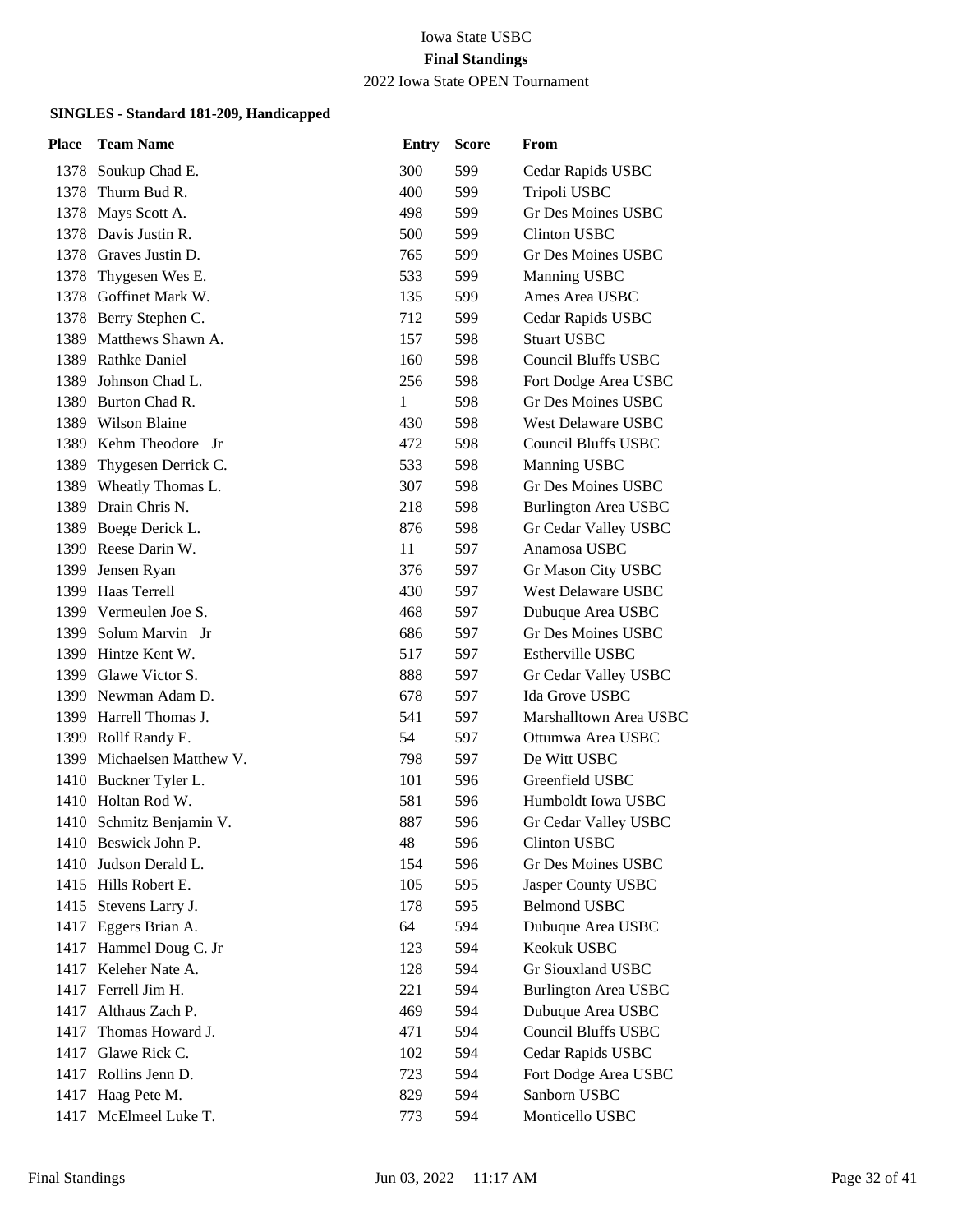### 2022 Iowa State OPEN Tournament

| Place | <b>Team Name</b>            | <b>Entry</b> | <b>Score</b> | From                        |
|-------|-----------------------------|--------------|--------------|-----------------------------|
|       | 1427 Sellman Ben H.         | 47           | 593          | <b>Stuart USBC</b>          |
|       | 1427 Brockett Rickie W.     | 214          | 593          | <b>Burlington Area USBC</b> |
|       | 1427 Wessels Mike F.        | 436          | 593          | <b>West Delaware USBC</b>   |
|       | 1427 Camarata David E.      | 793          | 593          | Gr Des Moines USBC          |
|       | 1427 Pence John L.          | 74           | 593          | <b>Burlington Area USBC</b> |
|       | 1427 Powers Jack A.         | 27           | 593          | <b>Council Bluffs USBC</b>  |
|       | 1427 Hall William C.        | 638          | 593          | Dubuque Area USBC           |
|       | 1434 Turnbull Shaun         | 90           | 592          | North Lee County USBC       |
|       | 1434 Rook Jason W.          | 283          | 592          | Appanoose/Davis County      |
|       | 1434 Paar Noah D.           | 291          | 592          | Dubuque Area USBC           |
|       | 1434 Dunn Tanner V.         | 490          | 592          | <b>Burlington Area USBC</b> |
|       | 1434 Foubert Mike L.        | 494          | 592          | Sigourney USBC              |
|       | 1434 Barragy Christopher M. | 603          | 592          | New Hampton USBC            |
|       | 1434 Mraz Sam M.            | 699          | 592          | Cedar Rapids USBC           |
|       | 1434 Vance Troy A.          | 131          | 592          | Gr Des Moines USBC          |
|       | 1434 Baxter Jason D.        | 840          | 592          | Gr Cedar Valley USBC        |
|       | 1443 Meyer Tim J.           | 104          | 591          | Decorah USBC                |
|       | 1443 Stephens Sheri         | 620          | 591          | Ames Area USBC              |
|       | 1443 Weimerskirk Todd A.    | 641          | 591          | Bellevue USBC               |
|       | 1443 Hootman Thomas         | 448          | 591          | Iowa City USBC              |
|       | 1443 Hawkins Alan J.        | 320          | 591          | Iowa City USBC              |
|       | 1443 Usher Steve W.         | 800          | 591          | Forest City USBC            |
|       | 1443 Beitz Brian V.         | 434          | 591          | <b>West Delaware USBC</b>   |
|       | 1450 Hubka Jordan D.        | 20           | 590          | Gr Mason City USBC          |
|       | 1450 Sego Marty J.          | 173          | 590          | Gr Mason City USBC          |
|       | 1450 Cotton Michael R. Jr   | 293          | 590          | Charles City USBC           |
|       | 1450 Butler Jason           | 675          | 590          | Ida Grove USBC              |
|       | 1450 Feltes Adam C.         | 629          | 590          | <b>Iowa City USBC</b>       |
|       | 1450 Hepker James W.        | 285          | 590          | Cedar Rapids USBC           |
|       | 1450 Lyons Kim E.           | 801          | 590          | Marshalltown Area USBC      |
|       | 1457 Einck Kevin A.         | 604          | 589          | New Hampton USBC            |
|       | 1457 Goldman Perry J.       | 735          | 589          | Oskaloosa USBC              |
|       | 1457 Griffiths Edward J.    | 267          | 589          | Mt Pleasant USBC            |
| 1457  | Anderson Ray T.             | 724          | 589          | Clinton USBC                |
| 1457  | Smart Travis C.             | 745          | 589          | Cedar Rapids USBC           |
|       | 1457 Bloom Phillip A.       | 742          | 589          | Mt Pleasant USBC            |
|       | 1457 Anderson Heath J.      | 181          | 589          | <b>Belmond USBC</b>         |
| 1457  | Jacobs Jon M.               | 773          | 589          | Monticello USBC             |
|       | 1465 Ita Joseph E.          | 216          | 588          | <b>Burlington Area USBC</b> |
|       | 1465 McAllister Matthew T.  | 252          | 588          | Dyersville USBC             |
|       | 1465 Wheatly Norman D.      | 307          | 588          | Gr Des Moines USBC          |
|       | 1465 Marchant J W IV        | 205          | 588          | <b>Gr Des Moines USBC</b>   |
|       | 1469 Larson Brock           | 627          | 587          | Gr Davenport Metro USB      |
|       | 1469 Dunne William J.       | 641          | 587          | <b>Bellevue USBC</b>        |
|       | 1469 Page Kirk E.           | 711          | 587          | Cedar Rapids USBC           |
|       | 1469 Lamphier Todd          | 432          | 587          | West Delaware USBC          |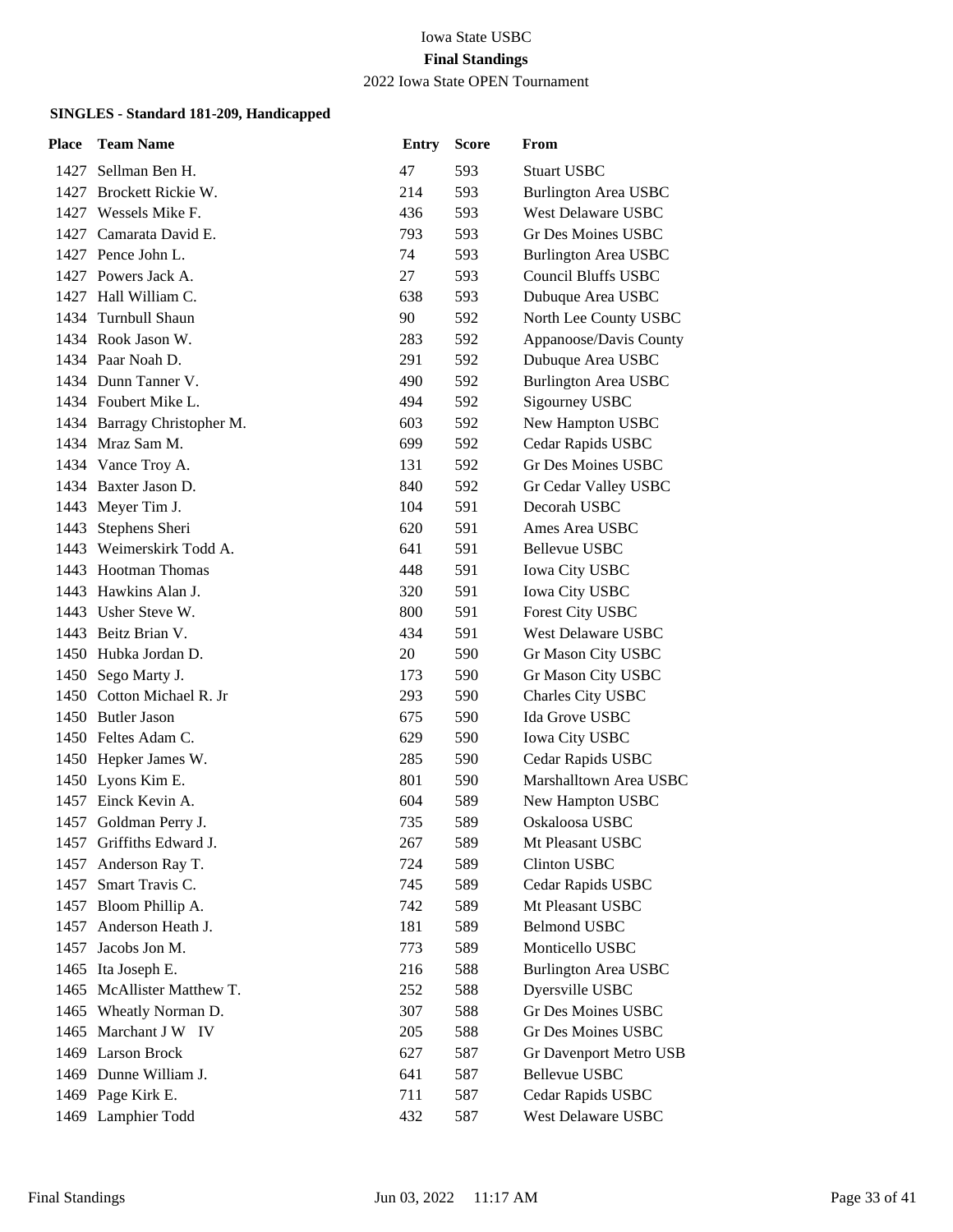#### 2022 Iowa State OPEN Tournament

| <b>Place</b> | <b>Team Name</b>            | <b>Entry</b> | <b>Score</b> | From                        |
|--------------|-----------------------------|--------------|--------------|-----------------------------|
|              | 1469 Mc Craw Burley H. Jr   | 26           | 587          | <b>Council Bluffs USBC</b>  |
|              | 1469 Simpson Chris M.       | 842          | 587          | Dubuque Area USBC           |
|              | 1475 Howell Jeromy J.       | 339          | 586          | Maquoketa USBC              |
|              | 1475 Rice Bailey D.         | 384          | 586          | Dubuque Area USBC           |
|              | 1475 Breashears Tom E.      | 485          | 586          | Anamosa USBC                |
|              | 1475 Utterback Willard Jr   | 494          | 586          | Sigourney USBC              |
|              | 1475 Walker Michael D.      | 759          | 586          | Dubuque Area USBC           |
|              | 1475 Kenyon Joe W.          | 741          | 586          | Gr Des Moines USBC          |
|              | 1475 Olson Justin D.        | 77           | 586          | <b>Burlington Area USBC</b> |
|              | 1482 Bruce Adam N.          | 206          | 585          | <b>Gr Des Moines USBC</b>   |
|              | 1482 Hoisington Kevin       | 347          | 585          | Waukon USBC                 |
|              | 1482 Spies Litisha E.       | 453          | 585          | West Union USBC             |
|              | 1482 Kasper Bobbie J.       | 542          | 585          | <b>Iowa City USBC</b>       |
|              | 1482 Clayton Levi D.        | 575          | 585          | Greene County USBC          |
|              | 1482 Pape Drew D.           | 603          | 585          | New Hampton USBC            |
|              | 1482 Orr Stephen            | 553          | 585          | Red Oak USBC                |
|              | 1482 Martinez Chad C.       | 886          | 585          | Gr Cedar Valley USBC        |
|              | 1482 Krenz Lonnie R.        | 644          | 585          | Muscatine USBC              |
|              | 1482 Elwick Mark            | 712          | 585          | Cedar Rapids USBC           |
|              | 1492 Ewing Doug J.          | 33           | 584          | Jasper County USBC          |
|              | 1492 Brown Cory L.          | 175          | 584          | <b>Belmond USBC</b>         |
|              | 1492 Maiers Mary D.         | 379          | 584          | Dubuque Area USBC           |
|              | 1492 Christie Dennis J.     | 762          | 584          | <b>Gr Des Moines USBC</b>   |
|              | 1492 Fenton Dean A.         | 802          | 584          | Oskaloosa USBC              |
|              | 1492 Hebdon Jayson P. Sr    | 299          | 584          | Cedar Rapids USBC           |
|              | 1492 Greve Paul J.          | 719          | 584          | Camanche USBC               |
|              | 1492 Kightlinger Tim P.     | 794          | 584          | Ames Area USBC              |
|              | 1492 Kullen Josh B.         | 841          | 584          | Gr Cedar Valley USBC        |
|              | 1492 McCann Jake            | 859          | 584          | Gr Cedar Valley USBC        |
|              | 1502 Frank Thomas D.        | 155          | 583          | <b>Gr Des Moines USBC</b>   |
|              | 1502 Tye Jason N.           | 233          | 583          | <b>Atlantic USBC</b>        |
|              | 1502 Peterson Jesse         | 347          | 583          | Waukon USBC                 |
|              | 1502 Lombard Robert E.      | 368          | 583          | Fort Dodge Area USBC        |
|              | 1502 Breashears MaryJane K. | 487          | 583          | Anamosa USBC                |
|              | 1502 Zear Chad D.           | 905          | 583          | <b>Iowa City USBC</b>       |
|              | 1502 Hessenius Jacob D.     | 170          | 583          | Cedar Rapids USBC           |
|              | 1509 Schuster Adam J.       | 247          | 582          | Dyersville USBC             |
|              | 1509 Scott Chaz M.          | 328          | 582          | Maquoketa USBC              |
|              | 1509 Vaske Nathan P.        | 383          | 582          | Dubuque Area USBC           |
|              | 1509 Thorson Dane S.        | 880          | 582          | Monticello USBC             |
|              | 1509 Foss Steven M.         | 6            | 582          | <b>Iowa City USBC</b>       |
|              | 1509 Ukasick Blaine J.      | 513          | 582          | Estherville USBC            |
|              | 1509 Spear Todd M.          | 135          | 582          | Ames Area USBC              |
|              | 1509 Peverill Kevin L.      | 851          | 582          | Gr Cedar Valley USBC        |
|              | 1517 Eddy Todd D.           | 101          | 581          | Greenfield USBC             |
|              | 1517 Waterworth William E.  | 347          | 581          | Waukon USBC                 |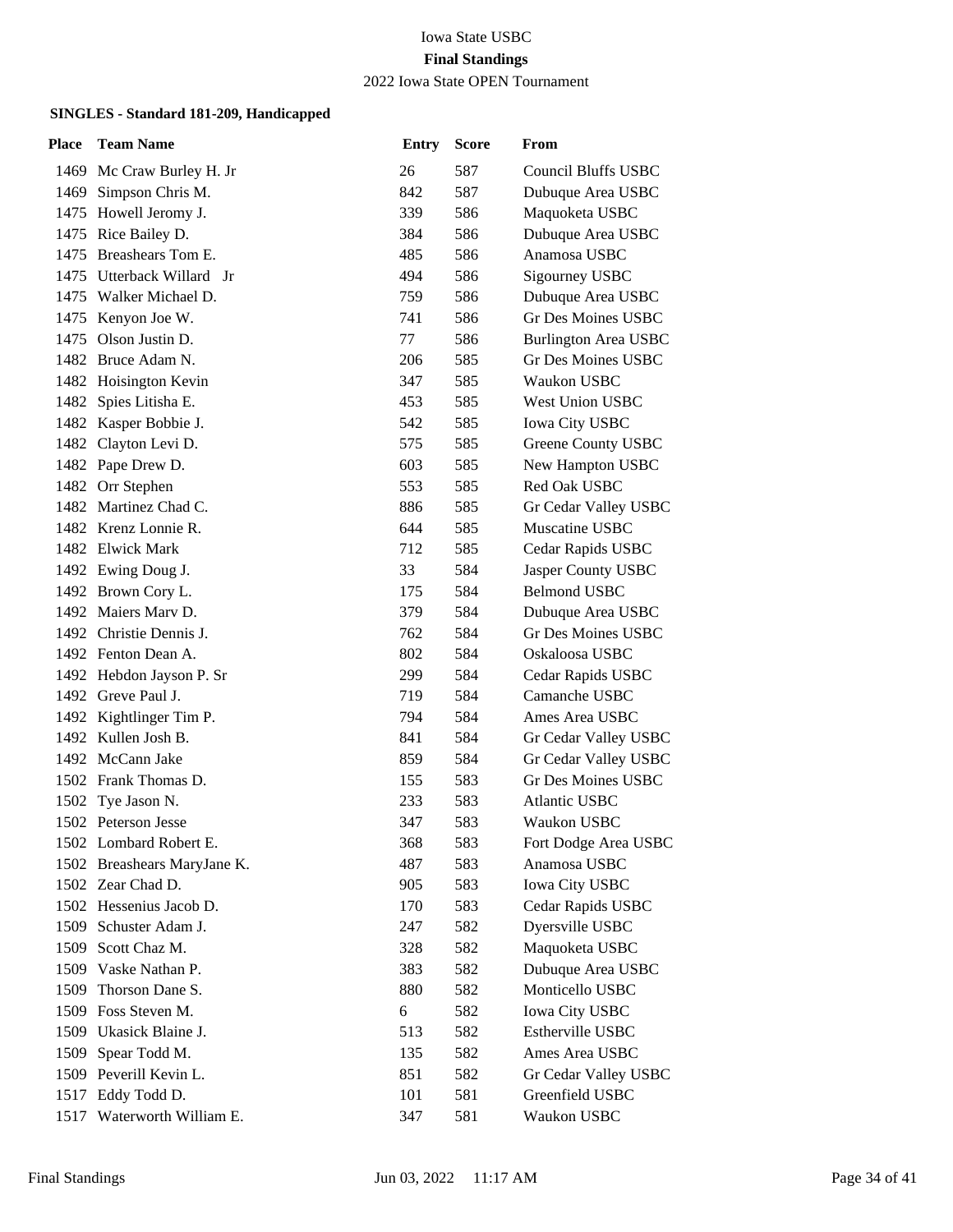2022 Iowa State OPEN Tournament

| <b>Place</b> | <b>Team Name</b>            | <b>Entry</b> | <b>Score</b> | From                        |
|--------------|-----------------------------|--------------|--------------|-----------------------------|
|              | 1517 Starr Michael E.       | 365          | 581          | Gr Des Moines USBC          |
|              | 1517 Petersen Randall J.    | 502          | 581          | Gr Mason City USBC          |
|              | 1517 Becker Justin R.       | 727          | 581          | Dubuque Area USBC           |
|              | 1517 Bromberg Joseph C.     | 739          | 581          | Cedar Rapids USBC           |
|              | 1517 Palmer Bradley D.      | 31           | 581          | Gr Des Moines USBC          |
|              | 1524 Sigwarth Jared M.      | 66           | 580          | Dubuque Area USBC           |
|              | 1524 Nord Donald W.         | 125          | 580          | Gr Davenport Metro USB      |
|              | 1524 Knapp Bob M.           | 130          | 580          | <b>Gr Des Moines USBC</b>   |
|              | 1524 Foxen Tony             | 244          | 580          | Dyersville USBC             |
|              | 1524 Carriere Nathan        | 317          | 580          | Gr Des Moines USBC          |
|              | 1524 Fagan Kyle             | 436          | 580          | <b>West Delaware USBC</b>   |
|              | 1524 Bushore Christopher L. | 620          | 580          | Ames Area USBC              |
|              | 1524 Mason Chris M.         | 203          | 580          | Gr Des Moines USBC          |
|              | 1524 Gruhn Todd K.          | 539          | 580          | Manning USBC                |
|              | 1524 Wolmutt Steven         | 770          | 580          | Anamosa USBC                |
|              | 1534 Ingalls Cole           | 22           | 579          | Cedar Rapids USBC           |
|              | 1534 Black Ryan J.          | 109          | 579          | Cedar Rapids USBC           |
|              | 1534 Eberling Andrew R.     | 340          | 579          | Waukon USBC                 |
|              | 1534 Bockenstedt Luke J.    | 380          | 579          | Dubuque Area USBC           |
|              | 1534 Snyder Tony E.         | 734          | 579          | Cedar Rapids USBC           |
|              | 1534 Samuel Noah            | 217          | 579          | <b>Burlington Area USBC</b> |
|              | 1540 Crawford John T.       | 155          | 578          | Gr Des Moines USBC          |
|              | 1540 Konz John F.           | 231          | 578          | Gr Des Moines USBC          |
|              | 1540 Harrell Joshua D.      | 757          | 578          | Eldora USBC                 |
|              | 1540 Hudson Terry           | 819          | 578          | Camanche USBC               |
|              | 1540 Lane Christopher L.    | 806          | 578          | Cedar Rapids USBC           |
|              | 1540 Swaim Shawn L.         | 49           | 578          | <b>Clinton USBC</b>         |
|              | 1540 Humphrey David M.      | 31           | 578          | <b>Gr Des Moines USBC</b>   |
|              | 1540 Dowell Zach J.         | 898          | 578          | Monticello USBC             |
|              | 1540 Stalkfleet Hannah L.   | 894          | 578          | Muscatine USBC              |
|              | 1549 Ingalls Mark A.        | 22           | 577          | Cedar Rapids USBC           |
|              | 1549 Hanson Troy D.         | 502          | 577          | Gr Mason City USBC          |
|              | 1549 Bonfig Eric J.         | 706          | 577          | Grundy Center USBC          |
|              | 1549 Watson Thomas J.       | 308          | 577          | Gr Des Moines USBC          |
|              | 1549 Nissen Stan D.         | 547          | 577          | Spencer USBC                |
| 1549         | Aguero Rudy                 | 566          | 577          | Muscatine USBC              |
|              | 1549 Benhart Koty           | 843          | 577          | Gr Cedar Valley USBC        |
|              | 1549 Kohl Jennifer M.       | 904          | 577          | Dubuque Area USBC           |
| 1557         | Mootz Robert G.             | 64           | 576          | Dubuque Area USBC           |
| 1557         | Havlovic Mark J.            | 359          | 576          | Stacyville USBC             |
|              | 1557 Ross Doug              | 294          | 576          | Charles City USBC           |
| 1557         | Butler Richard E.           | 102          | 576          | Cedar Rapids USBC           |
| 1557         | Eiben Hayo T.               | 772          | 576          | Monticello USBC             |
| 1557         | Newby Eric D.               | 176          | 576          | <b>Belmond USBC</b>         |
|              | 1557 Ginther Ashley S.      | 846          | 576          | Gr Cedar Valley USBC        |
|              | 1564 Montgomery Robert J.   | 46           | 575          | <b>Stuart USBC</b>          |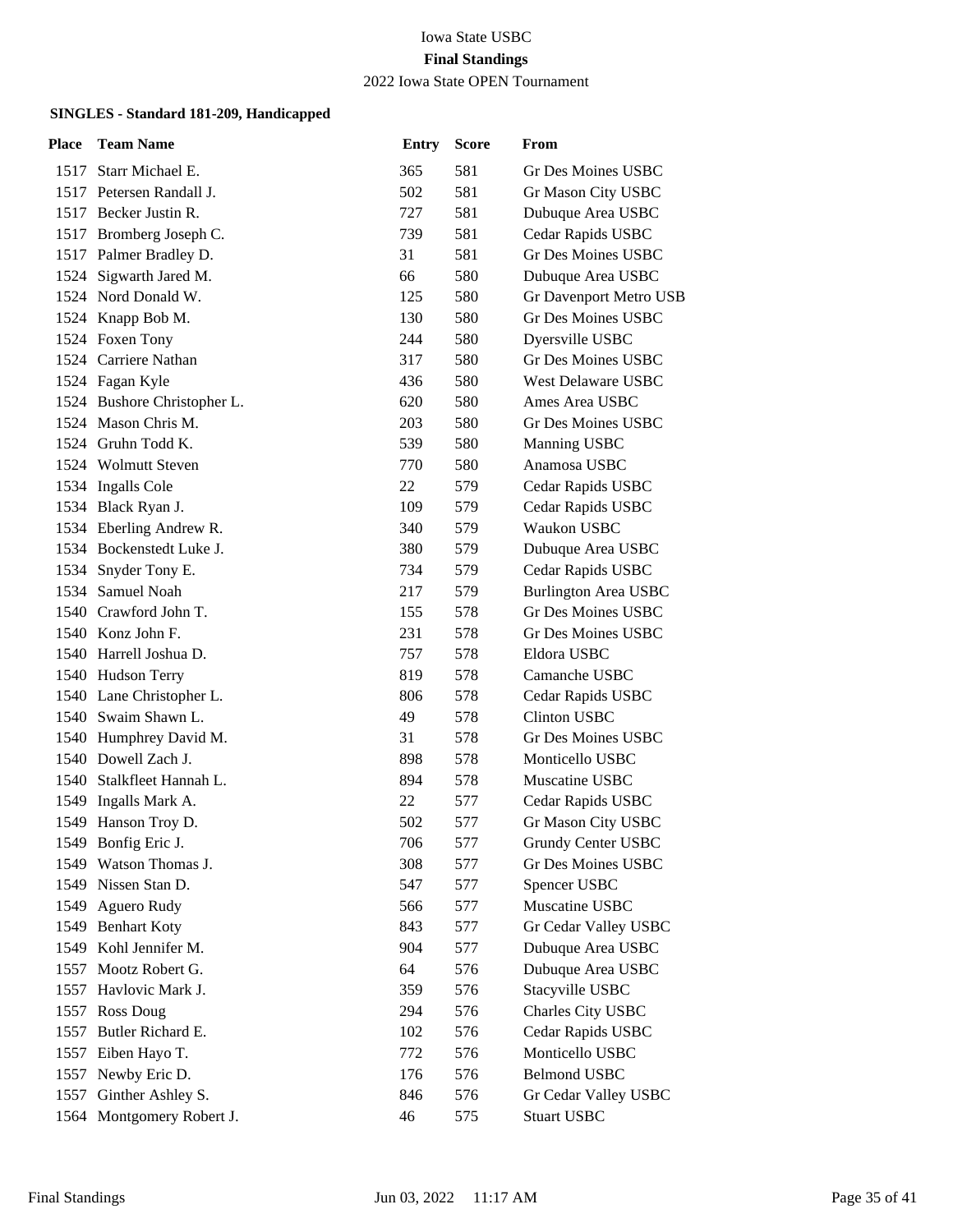2022 Iowa State OPEN Tournament

| Place | <b>Team Name</b>           | <b>Entry</b> | <b>Score</b> | From                        |
|-------|----------------------------|--------------|--------------|-----------------------------|
|       | 1564 Leinen Brent L.       | 186          | 575          | Gr Des Moines USBC          |
|       | 1564 Knipfer Josh L.       | 654          | 575          | Mt Pleasant USBC            |
|       | 1564 Lee Jonathan W.       | 654          | 575          | Mt Pleasant USBC            |
|       | 1564 Mourlam Matt R.       | 768          | 575          | Cedar Rapids USBC           |
|       | 1564 Kleppe Kevin K.       | 844          | 575          | Gr Cedar Valley USBC        |
|       | 1570 Decker Kevin R.       | 201          | 574          | Camanche USBC               |
|       | 1570 Pape Brian R.         | 351          | 574          | Camanche USBC               |
|       | 1570 Groenewald Michael A. | 865          | 574          | Gr Cedar Valley USBC        |
|       | 1570 Trimble David D.      | 557          | 574          | Muscatine USBC              |
|       | 1570 Hemann John A.        | 167          | 574          | <b>St Ansgar USBC</b>       |
|       | 1570 Nutz Rick L.          | 23           | 574          | Cedar Rapids USBC           |
|       | 1570 Hutchens Barry R. Jr  | 801          | 574          | Marshalltown Area USBC      |
|       | 1577 Stevens Russ D.       | 178          | 573          | <b>Belmond USBC</b>         |
| 1577  | Joblinske Connor L.        | 182          | 573          | Independence USBC           |
|       | 1577 Wilson David J.       | 197          | 573          | Independence USBC           |
|       | 1577 Budzyn Edmund D. Jr   | 214          | 573          | <b>Burlington Area USBC</b> |
|       | 1577 Carr Tony A.          | 335          | 573          | Maquoketa USBC              |
| 1577  | Svendsen Brendon L.        | 660          | 573          | Gr Des Moines USBC          |
| 1577  | Kendall Tom W.             | 885          | 573          | Gr Cedar Valley USBC        |
|       | 1577 Hofer Dan L.          | 864          | 573          | Gr Cedar Valley USBC        |
|       | 1585 Matlage Phil L.       | 153          | 572          | Gr Des Moines USBC          |
| 1585  | Habel Mike J.              | 467          | 572          | Dubuque Area USBC           |
| 1585  | Coffey Shawn M.            | 353          | 572          | Camanche USBC               |
|       | 1585 Booth Scott A.        | 818          | 572          | Camanche USBC               |
|       | 1589 Brown Rodney A.       | 189          | 571          | Fort Dodge Area USBC        |
| 1589  | Johnson Phillip M.         | 527          | 571          | Red Oak USBC                |
|       | 1589 Wohlleber Alexis      | 263          | 571          | Mt Pleasant USBC            |
|       | 1589 Idler Ryan L.         | 292          | 571          | Charles City USBC           |
|       | 1589 Kruse Brett R.        | 301          | 571          | Cedar Rapids USBC           |
|       | 1589 Will Jason E.         | 761          | 571          | Fort Dodge Area USBC        |
|       | 1589 Norris Brad J.        | 610          | 571          | Gr Davenport Metro USB      |
|       | 1589 Newman Candace A.     | 868          | 571          | Gr Cedar Valley USBC        |
|       | 1597 Althaus Rick A.       | 470          | 570          | Dubuque Area USBC           |
| 1597  | Kuennen Steven G.          | 605          | 570          | New Hampton USBC            |
| 1597  | Snyder Daniel J.           | 410          | 570          | Cedar Rapids USBC           |
|       | 1600 Eash Jerry D. Jr      | 198          | 569          | Marshalltown Area USBC      |
|       | 1600 Pearson Jay P.        | 279          | 569          | Cedar Rapids USBC           |
| 1600  | Shepherd Josh E.           | 725          | 569          | <b>Clinton USBC</b>         |
|       | 1600 Fowler Wendy R.       | 784          | 569          | Iowa City USBC              |
| 1600  | Uhlenberg Ron L.           | 211          | 569          | Marshalltown Area USBC      |
|       | 1600 Gumm Kennon W.        | 458          | 569          | West Union USBC             |
| 1600  | Graham Warren E.           | 790          | 569          | Anamosa USBC                |
|       | 1600 Schwake Michael J.    | 863          | 569          | Gr Cedar Valley USBC        |
|       | 1608 Adams David A.        | 52           | 568          | Keokuk USBC                 |
|       | 1608 Wedebrand Bryan C.    | 516          | 568          | Estherville USBC            |
|       | 1608 Souder Ray A.         | 262          | 568          | Mt Pleasant USBC            |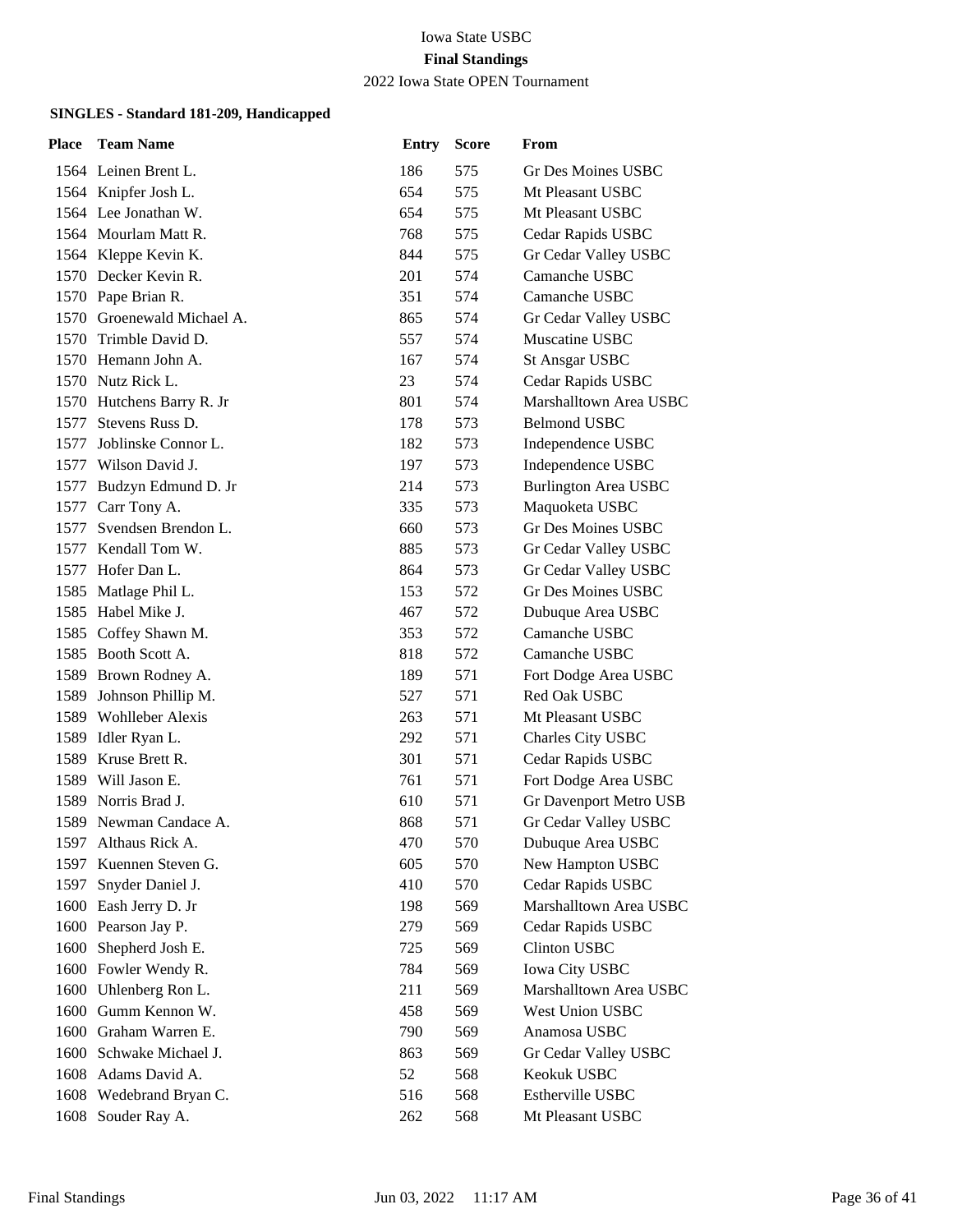2022 Iowa State OPEN Tournament

| <b>Place</b> | <b>Team Name</b>          | <b>Entry</b> | <b>Score</b> | From                       |
|--------------|---------------------------|--------------|--------------|----------------------------|
|              | 1608 Sonnee George        | 268          | 568          | Mt Pleasant USBC           |
| 1608         | Stejskal Thomas J.        | 732          | 568          | Cedar Rapids USBC          |
|              | 1608 Vashaw Kelci J.      | 767          | 568          | Ames Area USBC             |
|              | 1614 Alger Matt W.        | 10           | 567          | Anamosa USBC               |
|              | 1614 Hill Kyle M.         | 33           | 567          | Jasper County USBC         |
|              | 1614 Recker Terry J.      | 249          | 567          | Dyersville USBC            |
|              | 1614 Bakula Scott W.      | 599          | 567          | New Hampton USBC           |
|              | 1614 Deich Brad W.        | 655          | 567          | Gr Des Moines USBC         |
|              | 1614 Sears Shane S.       | 871          | 567          | Gr Cedar Valley USBC       |
|              | 1620 Gacioch Mike T. III  | 67           | 566          | Dubuque Area USBC          |
|              | 1620 Niksich Michael R.   | 126          | 566          | Gr Davenport Metro USB     |
|              | 1620 Caffrey Daniel R.    | 294          | 566          | Charles City USBC          |
|              | 1623 Brumley David A.     | 45           | 565          | <b>Stuart USBC</b>         |
|              | 1623 Camamo Ted           | 367          | 565          | Fort Dodge Area USBC       |
| 1623         | Staake Loren L.           | 612          | 565          | <b>West Union USBC</b>     |
|              | 1623 Pope Aaron J.        | 755          | 565          | Gr Mason City USBC         |
|              | 1623 Bird Justin J.       | 668          | 565          | Cedar Rapids USBC          |
|              | 1623 Dufoe Alex J.        | 4            | 565          | Cedar Rapids USBC          |
|              | 1623 Hansen Kaleb J.      | 161          | 565          | <b>Council Bluffs USBC</b> |
|              | 1630 Groth Bryce W.       | 134          | 564          | Gr Mason City USBC         |
|              | 1630 Bauer Warren K.      | 372          | 564          | Fort Dodge Area USBC       |
|              | 1630 Garringer Jeremy L.  | 628          | 564          | <b>Iowa City USBC</b>      |
|              | 1630 Arduser Andy A.      | 774          | 564          | Monticello USBC            |
|              | 1630 Chapman Josh T.      | 131          | 564          | Gr Des Moines USBC         |
| 1630         | Simpson Amber L.          | 851          | 564          | Gr Cedar Valley USBC       |
|              | 1636 Hunter Max           | 104          | 563          | Decorah USBC               |
|              | 1636 Farrell Jeff A.      | 275          | 563          | Corydon USBC               |
|              | 1636 Schellhorn Jessica   | 845          | 563          | Gr Cedar Valley USBC       |
|              | 1639 Brockney David L.    | 16           | 562          | Charles City USBC          |
| 1639         | Thurman Danny J. Sr       | 95           | 562          | <b>Gr Des Moines USBC</b>  |
| 1639         | Perdieu William           | 240          | 562          | De Witt USBC               |
| 1639         | Sheets Scott J.           | 422          | 562          | <b>Iowa City USBC</b>      |
|              | 1639 Henderson Anthony N. | 486          | 562          | Anamosa USBC               |
| 1639         | Bickford Chuck B.         | 645          | 562          | Muscatine USBC             |
|              | 1645 Darrah Josh M.       | 124          | 561          | Ames Area USBC             |
|              | 1645 Luedtke Doug         | 202          | 561          | Gr Des Moines USBC         |
|              | 1645 Johansen Lee A.      | 460          | 561          | West Union USBC            |
|              | 1645 Hickman Damon L.     | 549          | 561          | Spencer USBC               |
| 1645         | Maxson David M. Jr        | 890          | 561          | Gr Cedar Valley USBC       |
|              | 1645 Brashaw Rodney J.    | 49           | 561          | <b>Clinton USBC</b>        |
|              | 1645 Walker Billy R.      | 315          | 561          | Gr Des Moines USBC         |
| 1645         | Steward Michael G.        | 413          | 561          | Gr Davenport Metro USB     |
|              | 1653 Lawrence Jonathan D. | 510          | 560          | Cedar Rapids USBC          |
|              | 1653 Mueller Jeffrey P.   | 597          | 560          | <b>Bellevue USBC</b>       |
|              | 1653 Thomas Andrew J.     | 474          | 560          | Council Bluffs USBC        |
|              | 1653 Lawrence Lance J.    | 578          | 560          | Gr Mason City USBC         |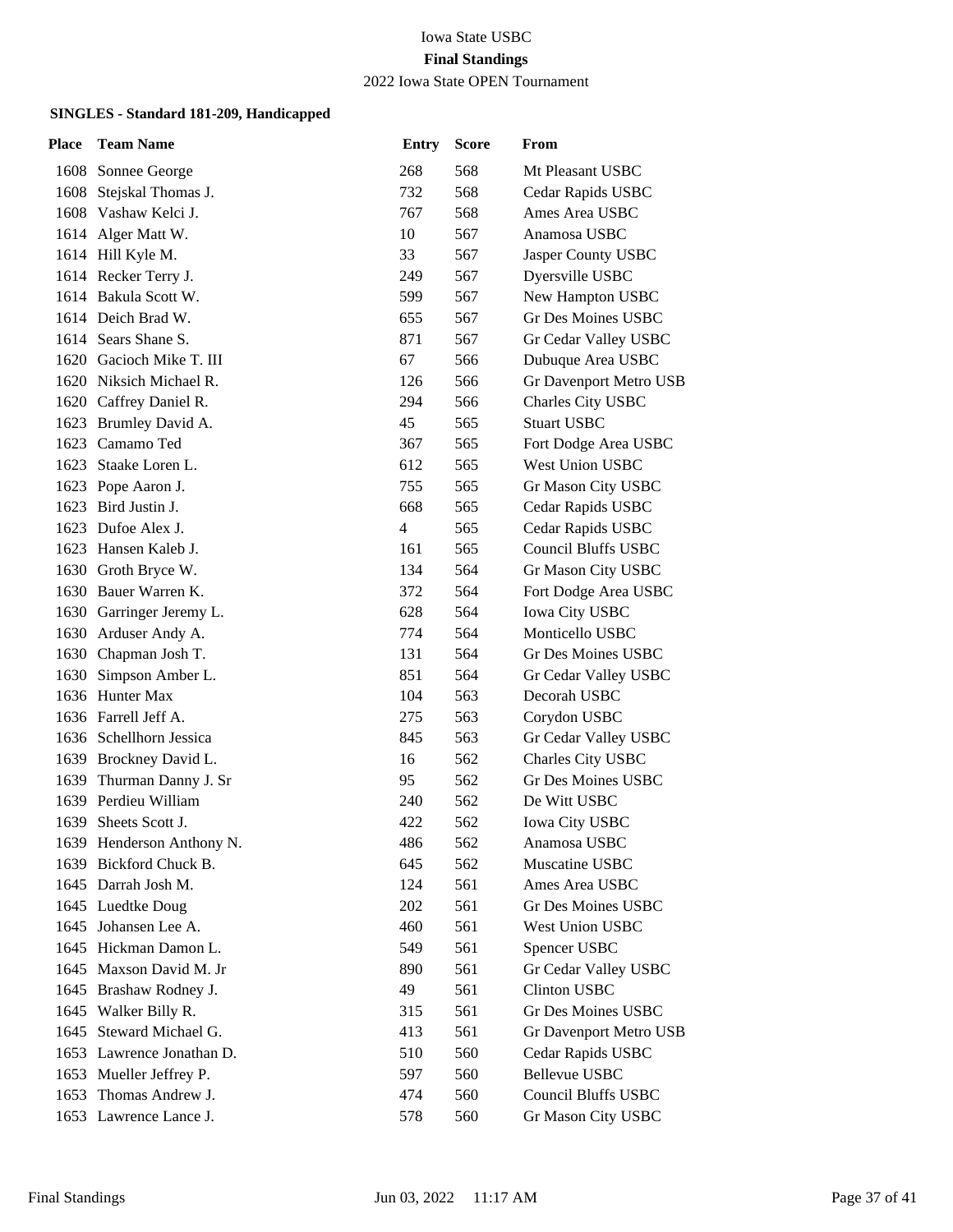2022 Iowa State OPEN Tournament

| Place | <b>Team Name</b>           | <b>Entry</b> | <b>Score</b> | From                        |
|-------|----------------------------|--------------|--------------|-----------------------------|
|       | 1653 Behnke Russell        | 301          | 560          | Cedar Rapids USBC           |
|       | 1653 Smith Jennifer L.     | 850          | 560          | Gr Cedar Valley USBC        |
|       | 1659 Renne Jeremy J.       | 348          | 559          | Waukon USBC                 |
| 1659  | Reed John R.               | 466          | 559          | Dubuque Area USBC           |
|       | 1659 Stonehocker Larry L.  | 499          | 559          | Gr Des Moines USBC          |
|       | 1659 Schroeder Ethan F.    | 560          | 559          | Muscatine USBC              |
|       | 1659 Pregler Zach R.       | 879          | 559          | Gr Cedar Valley USBC        |
|       | 1659 Underwood Lance B.    | 218          | 559          | <b>Burlington Area USBC</b> |
|       | 1659 Heeter Rich           | 223          | 559          | <b>Burlington Area USBC</b> |
|       | 1659 Ott Roger             | 282          | 559          | Greene County USBC          |
|       | 1659 Davis Jerry W.        | 780          | 559          | Humboldt Iowa USBC          |
| 1659  | <b>Mcauley Michael</b>     | 434          | 559          | <b>West Delaware USBC</b>   |
|       | 1669 Kelsen Paul E.        | 169          | 558          | Cedar Rapids USBC           |
|       | 1669 Briner Mike E.        | 479          | 558          | <b>Creston USBC</b>         |
| 1669  | Janning Chris J.           | 623          | 558          | Carroll Area USBC           |
| 1669  | Schreurs Ron C. Jr         | 562          | 558          | Muscatine USBC              |
|       | 1673 Ribbink Warren S.     | 893          | 557          | Muscatine USBC              |
|       | 1673 Bond Ryan M.          | 886          | 557          | Gr Cedar Valley USBC        |
| 1673  | Tobey Nathan R.            | 888          | 557          | Gr Cedar Valley USBC        |
| 1673  | Jandik Red                 | 5            | 557          | Cedar Rapids USBC           |
| 1677  | Johnson Bruce W.           | 374          | 556          | Gr Mason City USBC          |
|       | 1677 Bockenstedt Andy W.   | 380          | 556          | Dubuque Area USBC           |
| 1677  | Cook Michael G.            | 741          | 556          | Gr Des Moines USBC          |
|       | 1677 Weinschenk Richard H. | 597          | 556          | Bellevue USBC               |
|       | 1677 Hayslett Keegan S.    | 444          | 556          | <b>Iowa City USBC</b>       |
| 1677  | Kirchner Kevin             | 268          | 556          | Mt Pleasant USBC            |
| 1677  | Maschke Justin M.          | 366          | 556          | Gr Des Moines USBC          |
| 1677  | Nolan Shawn B.             | 772          | 556          | Monticello USBC             |
|       | 1677 Fulton Jacob J.       | 23           | 556          | Cedar Rapids USBC           |
|       | 1686 Jones James           | 39           | 555          | Red Oak USBC                |
|       | 1686 Argo James D.         | 72           | 555          | Ottumwa Area USBC           |
|       | 1686 Kimball Shawn D.      | 108          | 555          | Cedar Rapids USBC           |
|       | 1686 Cooley Dustin W.      | 242          | 555          | Gr Davenport Metro USB      |
|       | 1686 Stepanek Trent D.     | 278          | 555          | Cedar Rapids USBC           |
|       | 1686 Ellis Forrest R.      | 603          | 555          | New Hampton USBC            |
|       | 1686 Luneckas Darin H.     | 636          | 555          | Cedar Rapids USBC           |
|       | 1686 Galloro Lucas C.      | 410          | 555          | Cedar Rapids USBC           |
|       | 1686 Hamand David A.       | 729          | 555          | Gr Mason City USBC          |
|       | 1695 Schultz James A.      | 475          | 554          | <b>Council Bluffs USBC</b>  |
|       | 1695 Palar Brock J.        | 811          | 554          | Ames Area USBC              |
| 1695  | Schmitt Marvin             | 458          | 554          | West Union USBC             |
|       | 1698 Meyer David J.        | 510          | 553          | Cedar Rapids USBC           |
| 1698  | Roper Donald L.            | 580          | 553          | Independence USBC           |
| 1698  | McRill Evan E.             | 321          | 553          | Marshalltown Area USBC      |
|       | 1698 Johnson Douglas M.    | 31           | 553          | Gr Des Moines USBC          |
|       | 1698 King David M.         | 797          | 553          | Gr Des Moines USBC          |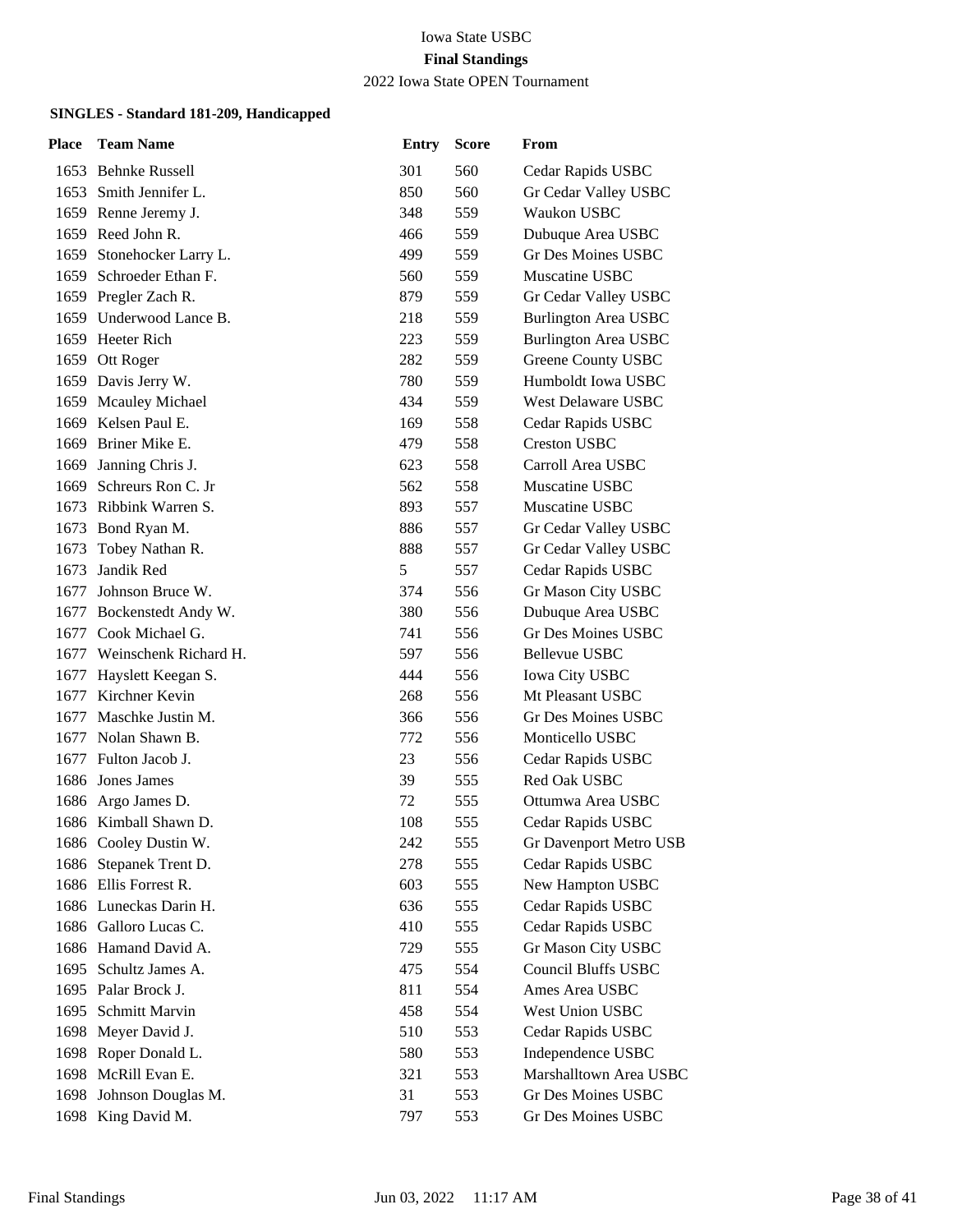### 2022 Iowa State OPEN Tournament

| Place | <b>Team Name</b>              | <b>Entry</b> | <b>Score</b> | From                        |
|-------|-------------------------------|--------------|--------------|-----------------------------|
|       | 1703 McKee Dylan T.           | 20           | 552          | Gr Mason City USBC          |
|       | 1703 Ertz Jason D.            | 490          | 552          | <b>Burlington Area USBC</b> |
|       | 1703 Mortimer Kenneth L.      | 713          | 552          | <b>Council Bluffs USBC</b>  |
|       | 1703 Mcgregor Johnnie L.      | 655          | 552          | <b>Gr Des Moines USBC</b>   |
|       | 1703 Epperson Brian W.        | 816          | 552          | Eldora USBC                 |
|       | 1708 Heath Robert C. Jr       | 281          | 551          | Greene County USBC          |
|       | 1708 Birnbaum Edwin L.        | 368          | 551          | Fort Dodge Area USBC        |
|       | 1708 Hosch Austin M.          | 385          | 551          | Dubuque Area USBC           |
|       | 1708 Hughes Robert J.         | 672          | 551          | Jasper County USBC          |
|       | 1708 Morgan Pat W.            | 714          | 551          | <b>Council Bluffs USBC</b>  |
|       | 1708 Klocke Jason D.          | 537          | 551          | Manning USBC                |
|       | 1714 Henley Sean M.           | 476          | 550          | <b>Council Bluffs USBC</b>  |
|       | 1714 Dole Kyle T.             | 548          | 550          | Spencer USBC                |
|       | 1714 Pitts Ryan A.            | 681          | 550          | Sioux Rapids-Alta USBC      |
|       | 1717 Lawrence Donna K.        | 724          | 549          | <b>Clinton USBC</b>         |
|       | 1718 Riddle Christopher M. Jr | 63           | 548          | Iowa City USBC              |
|       | 1718 Taylor Zach              | 64           | 548          | Dubuque Area USBC           |
|       | 1718 Stalker Evan R.          | 755          | 548          | Gr Mason City USBC          |
|       | 1718 Renard Shaun P.          | 613          | 548          | Jasper County USBC          |
|       | 1718 Gilbert Michael A.       | 62           | 548          | Iowa City USBC              |
|       | 1718 Laird Darin M.           | 315          | 548          | Gr Des Moines USBC          |
|       | 1724 True Wesley L.           | 636          | 547          | Cedar Rapids USBC           |
|       | 1724 Pietsch Thomas           | 491          | 547          | Sigourney USBC              |
|       | 1724 Lewis Brett M.           | 733          | 547          | Cedar Rapids USBC           |
|       | 1724 Kalinosky Adam M.        | 24           | 547          | <b>Council Bluffs USBC</b>  |
|       | 1724 Halleran Tanner O.       | 115          | 547          | Gr Des Moines USBC          |
|       | 1724 Gibbs Anthony E.         | 898          | 547          | Monticello USBC             |
|       | 1724 Peters Anthony 'AJ'      | 857          | 547          | Gr Cedar Valley USBC        |
|       | 1731 Breitbach Donald L.      | 462          | 546          | Dubuque Area USBC           |
|       | 1731 Herke Michael W.         | 519          | 546          | Estherville USBC            |
| 1733  | Butteris Zachary J.           | 10           | 545          | Anamosa USBC                |
|       | 1733 Hingtgen Melvin J.       | 66           | 545          | Dubuque Area USBC           |
|       | 1733 Beenken Dennis D.        | 429          | 545          | Grundy Center USBC          |
|       | 1733 Loeffelholz Robert E.    | 650          | 545          | Dubuque Area USBC           |
|       | 1733 Fowler Mathew J.         | 785          | 545          | <b>Iowa City USBC</b>       |
|       | 1733 Doll Louie P.            | 690          | 545          | Ottumwa Area USBC           |
|       | 1739 Fisher Eric A.           | 324          | 544          | Marshalltown Area USBC      |
| 1739  | Mattern Dave B.               | 787          | 544          | Gr Des Moines USBC          |
| 1739  | Moe Timothy G.                | 600          | 544          | New Hampton USBC            |
| 1742  | <b>Hummel Dave</b>            | 302          | 543          | Grundy Center USBC          |
|       | 1742 Matthews Martin A.       | 472          | 543          | <b>Council Bluffs USBC</b>  |
|       | 1742 Collins Mike J.          | 566          | 543          | Muscatine USBC              |
|       | 1742 Bruggeman Josh           | 528          | 543          | Gr Mason City USBC          |
|       | 1746 Petsche Robert T.        | 463          | 541          | Dubuque Area USBC           |
|       | 1746 Backus Richard L.        | 530          | 541          | Gr Des Moines USBC          |
|       | 1746 Bruening Steve L.        | 585          | 541          | <b>Guthrie County USBC</b>  |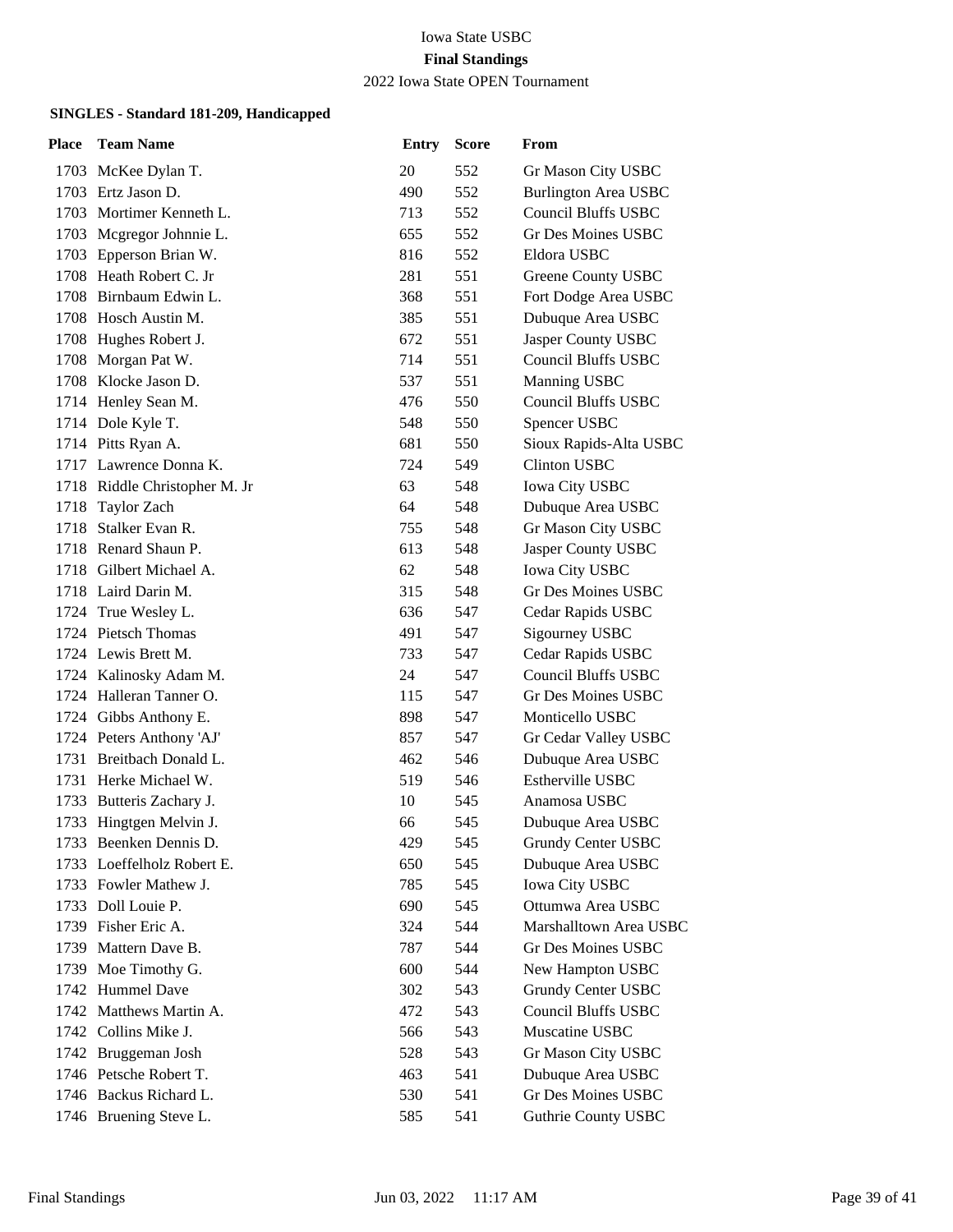2022 Iowa State OPEN Tournament

| <b>Place</b> | <b>Team Name</b>          | <b>Entry</b> | <b>Score</b> | From                        |
|--------------|---------------------------|--------------|--------------|-----------------------------|
|              | 1746 Oswald Josh J.       | 881          | 541          | Monticello USBC             |
|              | 1746 Akers Clive E.       | 541          | 541          | Marshalltown Area USBC      |
|              | 1751 Black Derrick J.     | 40           | 540          | Ames Area USBC              |
|              | 1751 Forcht Cory L.       | 158          | 540          | <b>Stuart USBC</b>          |
|              | 1753 Holub Loras J.       | 486          | 539          | Anamosa USBC                |
|              | 1754 Kamp Steve W.        | 387          | 538          | Dubuque Area USBC           |
|              | 1754 Quakenbush Jodi R.   | 474          | 538          | <b>Council Bluffs USBC</b>  |
|              | 1754 Schwarting Arthur C. | 446          | 538          | <b>Iowa City USBC</b>       |
|              | 1757 Larkin Sean          | 340          | 536          | <b>Waukon USBC</b>          |
|              | 1757 Hackbarth Michael C. | 757          | 536          | Eldora USBC                 |
|              | 1757 Chatfield Melinda M. | 257          | 536          | Mt Pleasant USBC            |
|              | 1760 Ahles John A.        | 757          | 535          | Eldora USBC                 |
|              | 1761 Shannon Kaitlyn D.   | 220          | 534          | <b>Burlington Area USBC</b> |
|              | 1761 Domek Martin J.      | 516          | 534          | Estherville USBC            |
|              | 1763 Uhl Terry N.         | 471          | 533          | <b>Council Bluffs USBC</b>  |
|              | 1763 Wolfe David F.       | 732          | 533          | Cedar Rapids USBC           |
|              | 1765 Hurmence Roger L.    | 86           | 532          | Cedar Rapids USBC           |
|              | 1765 Dietz Chad D.        | 737          | 532          | Gr Davenport Metro USB      |
|              | 1765 Wohlleber Danny L.   | 263          | 532          | Mt Pleasant USBC            |
| 1765         | Scheffert Steve L.        | 727          | 532          | Dubuque Area USBC           |
|              | 1765 Sanders Timothy A.   | 786          | 532          | Cedar Rapids USBC           |
|              | 1770 Paulsen Ryan R.      | 679          | 530          | Ida Grove USBC              |
|              | 1771 Stone Brody C.       | 295          | 529          | Charles City USBC           |
|              | 1771 Thompson Jeff J.     | 529          | 529          | Gr Mason City USBC          |
|              | 1773 Plambeck Doug A.     | 527          | 528          | Red Oak USBC                |
|              | 1773 Kennedy Danny L.     | 727          | 528          | Dubuque Area USBC           |
|              | 1773 Frost Dylan          | 188          | 528          | Gr Des Moines USBC          |
|              | 1776 Townsend Ronald D.   | 183          | 527          | <b>Council Bluffs USBC</b>  |
|              | 1776 Sells Hayley R.      | 228          | 527          | Gr Des Moines USBC          |
|              | 1776 Krenz Keylon R.      | 644          | 527          | Muscatine USBC              |
|              | 1779 Powers Anthony J.    | 239          | 525          | Gr Davenport Metro USB      |
|              | 1779 Harding Steve D.     | 554          | 525          | <b>Muscatine USBC</b>       |
|              | 1779 Williams Andrew C.   | 858          | 525          | Gr Cedar Valley USBC        |
|              | 1782 Burge Keaton J.      | 11           | 524          | Anamosa USBC                |
|              | 1783 Connolly Matt J.     | 783          | 523          | Dubuque Area USBC           |
|              | 1783 Westhoff Matt J.     | 783          | 523          | Dubuque Area USBC           |
|              | 1785 Ketchum April S.     | 755          | 521          | Gr Mason City USBC          |
|              | 1786 Crawford Wyatt D.    | 7            | 520          | <b>Iowa City USBC</b>       |
|              | 1786 Mitchell Tyler R.    | 294          | 520          | Charles City USBC           |
| 1788         | Tilleraas Jared O.        | 456          | 519          | West Union USBC             |
|              | 1789 Banes Mitchell G.    | 260          | 518          | Mt Pleasant USBC            |
|              | 1790 Cryder Christian     | 15           | 516          | Ames Area USBC              |
|              | 1790 Guest Lisa           | 72           | 516          | Ottumwa Area USBC           |
|              | 1790 Tichler Colin S.     | 827          | 516          | Camanche USBC               |
|              | 1790 Bemiss Kevin         | 458          | 516          | West Union USBC             |
|              | 1790 Brungardt Joe T.     | 680          | 516          | Ida Grove USBC              |